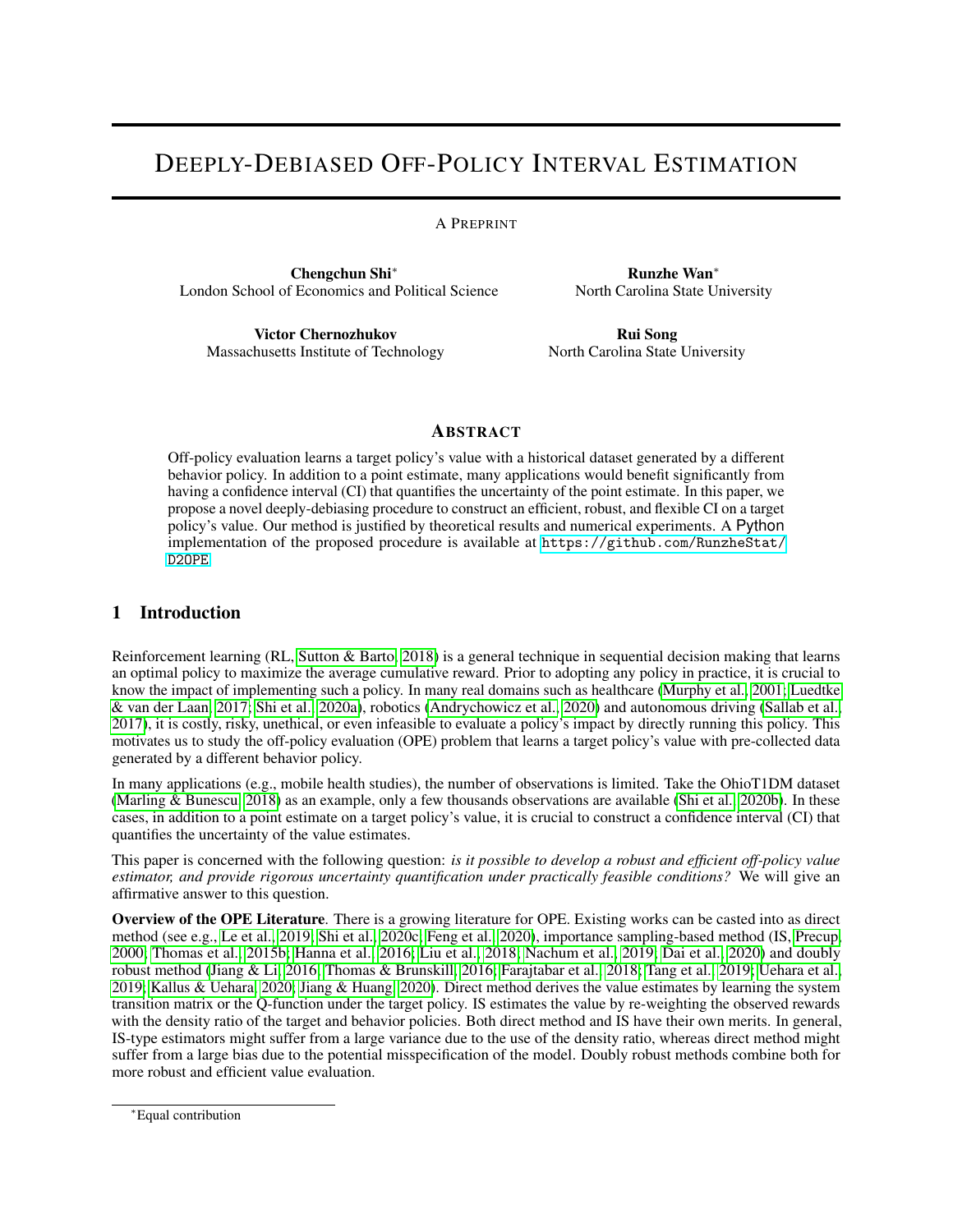Despite the popularity of developing a point estimate of a target policy's value, less attention has been paid to constructing its CI, which is the focus of this paper. Among those available, [Thomas et al.](#page-12-6) [\(2015b\)](#page-12-6) and [Hanna et al.](#page-11-5) [\(2016\)](#page-11-5) derived the CI by using bootstrap or concentration inequality applied to the stepwise IS estimator. These methods suffer from the curse of horizon [\(Liu et al., 2018\)](#page-11-6), leading to very large CIs. [Feng et al.](#page-11-4) [\(2020\)](#page-11-4) applied the Hoeffding's inequality to derive the CI based on a kernel-based Q-function estimator. Similar to the direct method, their estimator might suffer from a large bias. [Dai et al.](#page-10-1) [\(2020\)](#page-10-1) reformulated the OPE problem using the generalized estimating equation approach and applied the empirical likelihood approach (see e.g., [Owen, 2001\)](#page-11-12) to CI estimation. They derived the CI by assuming the data transactions are i.i.d. However, observations in reinforcement learning are typically time-dependent. Directly applying the empirical likelihood method to weakly dependent data would fail without further adjustment [\(Kitamura et al., 1997;](#page-11-13) [Duchi et al., 2016\)](#page-11-14). The resulting CI might not be valid. We discuss this in detail in Appendix [C.](#page-22-0)

Recently, [Kallus & Uehara](#page-11-15) [\(2019\)](#page-11-15) made an important step forward for OPE, by developing a double reinforcement learning (DRL) estimator that achieves the semiparametric efficiency bound (see e.g., [Tsiatis, 2007\)](#page-12-10). Their method learns a Q-function and a marginalized density ratio and requires either one of the two estimators to be consistent. When both estimators converge at certain rates, DRL is asymptotically normal, based on which a Wald-type CI can be derived. However, these convergence rates might not be achievable in complicated RL tasks with high-dimensional state variables, resulting in an asymptotically biased value estimator and an invalid CI. See Section [2.2](#page-2-0) for details.

Finally, we remark that our work is also related to a line of research on statistical inference in bandits [\(Van Der Laan](#page-12-11) [& Lendle, 2014;](#page-12-11) [Deshpande et al., 2018;](#page-11-16) [Zhang et al., 2020;](#page-12-12) [Hadad et al., 2021\)](#page-11-17). However, these methods are not applicable to our setting.

Advances of the Proposed Method. Our proposal is built upon the DRL estimator to achieve sample efficiency. To derive a valid CI under weaker and practically more feasible conditions than DRL, we propose to learn a conditional density ratio estimator and develop a deeply-debiasing process that iteratively reduces the biases of the Q-function and value estimator. Debiasing brings additional robustness and flexibility. In a contextual bandit setting, our proposal shares similar spirits to the minimax optimal estimating procedure that uses higher order influence functions for learning the average treatment effects (see e.g., [Robins et al., 2008,](#page-12-13) [2017;](#page-12-14) [Mukherjee et al., 2017;](#page-11-18) [Mackey et al., 2018\)](#page-11-19). As such, the proposed method is:

- robust as the proposed value estimator is more robust than DRL and can converge to the true value in cases where neither the Q-function nor the marginalized density ratio estimator is consistent. More specifically, it is "triply-robust" and requires the Q-function, marginalized density ratio, or conditional density ratio estimator to be consistent. See Theorem [1](#page-7-0) for a formal statement.
- efficient as we can show it achieves the semiparametric efficiency bound as DRL. This in turn implies that the proposed CI is tight. See Theorem [2](#page-7-1) for details.
- flexible as it requires much weaker and practically more feasible conditions to achieve nominal coverage. Specifically, our procedure allows the Q-estimator and marginalized density ratio to converge at an arbitrary rate. See Theorem [3](#page-8-0) for details.

# 2 Preliminaries

We first formulate the OPE problem. We next review the DRL method, as it is closely related to our proposal.

## 2.1 Off-Policy Evaluation

We assume the data in OPE follows a Markov Decision Process (MDP, [Puterman, 2014\)](#page-12-15) model defined by a tuple  $(S, A, p, r, \gamma)$ , where S is the state space, A is the action space,  $p : S^2 \times A \to [0, 1]$  is the Markov transition matrix that characterizes the system transitions,  $r : \mathcal{S} \times \mathcal{A} \to \mathbb{R}$  is the reward function, and  $\gamma \in (0, 1)$  is a discounted factor that balances the immediate and future rewards. To simplify the presentation, we assume the state space is discrete. Meanwhile, the proposed method is equally applicable to continuous state space as well.

Let  $\{(S_t, A_t, R_t)\}_{t>0}$  denote a trajectory generated from the MDP model where  $(S_t, A_t, R_t)$  denotes the state-actionreward triplet at time t. Throughout this paper, we assume the following Markov assumption (MA) and the conditional mean independence assumption (CMIA) hold:

$$
\mathbb{P}(S_{t+1} = s | \{ S_j, A_j, R_j \}_{0 \le j \le t}) = p(s; A_t, S_t), \text{ (MA)},
$$
  

$$
\mathbb{E}(R_t | S_t, A_t, \{ S_j, A_j, R_j \}_{0 \le j < t}) = r(A_t, S_t), \text{ (CMA)}.
$$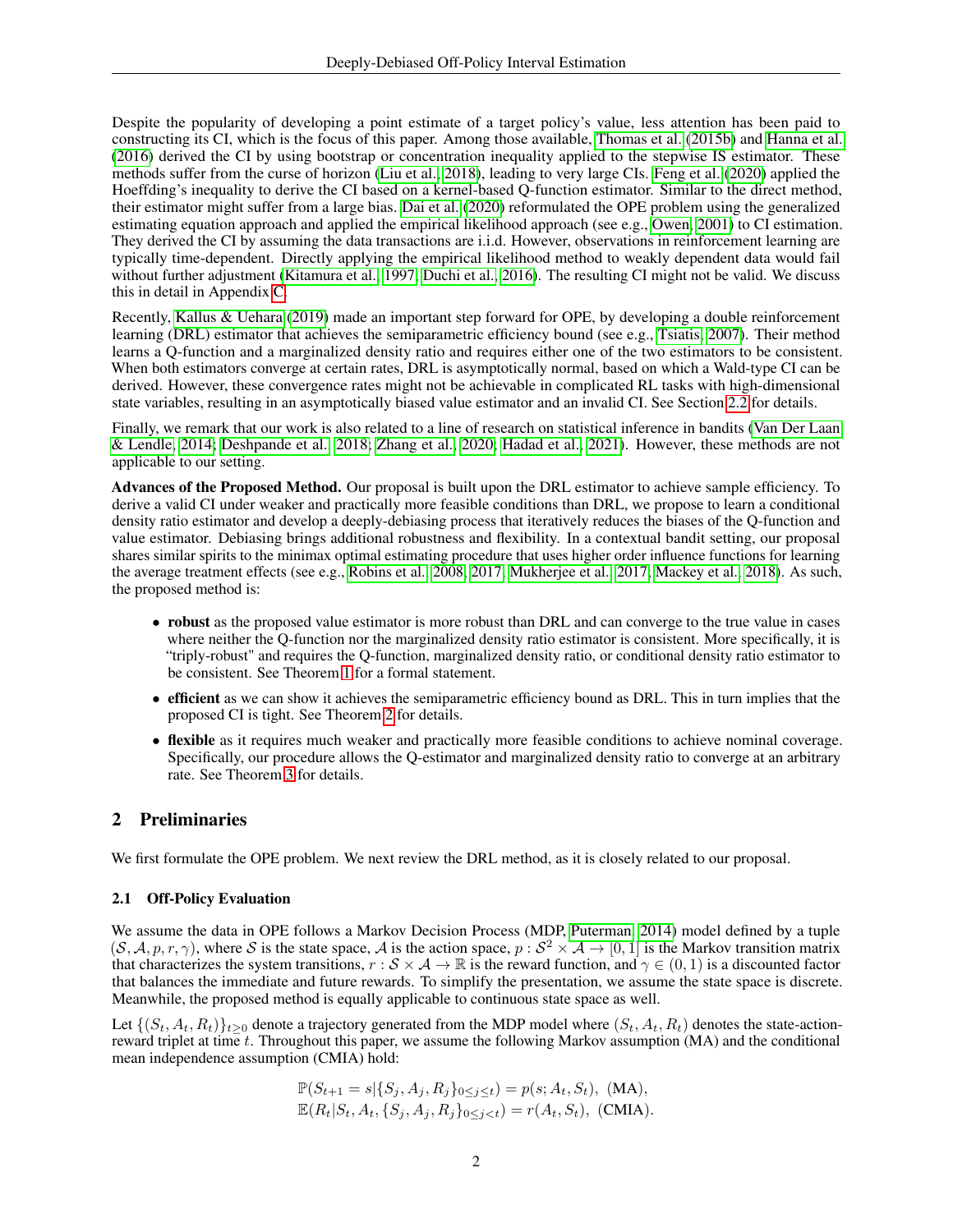These two assumptions guarantee the existence of an optimal *stationary* policy (see e.g., [Puterman, 2014\)](#page-12-15). Following a given stationary policy  $\pi$ , the agent will select action a with probability  $\pi(a|s)$  at each decision time. The corresponding state value function and state-action value function (better known as the Q-function) are given as follows:

$$
V^{\pi}(s) = \sum_{t=0}^{+\infty} \gamma^t \mathbb{E}^{\pi}(R_t|S_0 = s),
$$
  

$$
Q^{\pi}(a, s) = \sum_{t=0}^{+\infty} \gamma^t \mathbb{E}^{\pi}(R_t|A_0 = a, S_0 = s),
$$

where the expectation  $\mathbb{E}^{\pi}$  is defined by assuming the system follows the policy  $\pi$ .

The observed data consists of n i.i.d. trajectories, and can be summarized as  $\{(S_{i,t}, A_{i,t}, R_{i,t}, S_{i,t+1})\}_{0 \le t \le T_i, 1 \le i \le n}$ where  $T_i$  denotes the termination time of the *i*th trajectory. Without loss of generality, we assume  $T_1 = \cdots = T_n = T$ and the immediate rewards are uniformly bounded. We consider evaluating the value of a given *target policy* π with respect to a given reference distribution G, defined as

$$
\eta^{\pi} = \mathbb{E}_{s \sim \mathbb{G}} V^{\pi}(s).
$$

In applications such as video games where a large number of trajectories are available, one may set G to the initial state distribution and approximate it by the empirical distribution of  $\{S_{i,0}\}_{1\leq i\leq n}$ . In applications such as mobile health studies, the number of trajectories is limited. For instance, the OhioT1DM dataset contains data for six patients (trajectories) only. In these cases, G shall be manually specified. In this paper, we primarily focus on the latter case with a prespecified  $\mathbb G$ . Meanwhile, the proposed method is equally applicable to the former case as well.

## <span id="page-2-0"></span>2.2 Double Reinforcement Learning

We review the DRL estimator in this section. We first define the marginalized density ratio under the target policy  $\pi$  as

<span id="page-2-3"></span>
$$
\omega^{\pi}(a,s) = \frac{(1-\gamma)\sum_{t=0}^{+\infty} \gamma^t p_t^{\pi}(a,s)}{p_{\infty}(a,s)},
$$
\n(1)

where  $p_t^{\pi}(a, s)$  denotes the probability of  $(A_t, S_t) = (a, s)$  following policy  $\pi$  with  $S_0 \sim \mathbb{G}$ , and  $p_{\infty}$  denotes the limiting distribution of the stochastic process  $\{(A_t, S_t)\}_{t>0}$ . Such a marginalized density ratio plays a critical role in breaking the curse of horizon.

Let  $\hat{Q}$  and  $\hat{\omega}$  be some estimates for  $Q^{\pi}$  and  $\omega^{\pi}$ , respectively. [Kallus & Uehara](#page-11-15) [\(2019\)](#page-11-15) proposed to construct the following estimating function for every *i* and *t*. following estimating function for every  $i$  and  $t$ :

<span id="page-2-2"></span>
$$
\psi_{i,t} \equiv \frac{1}{1-\gamma} \widehat{\omega}(A_{i,t}, S_{i,t}) \{ R_{i,t} - \widehat{Q}(A_{i,t}, S_{i,t}) + \gamma \mathbb{E}_{a \sim \pi(\cdot | S_{i,t+1})} \widehat{Q}(a, S_{i,t+1}) \} + \mathbb{E}_{s \sim \mathbb{G}, a \sim \pi(\cdot | s)} \widehat{Q}(a, s).
$$
(2)

The resulting value estimator is given by

$$
\widehat{\eta}_{\text{DRL}} = \frac{1}{nT} \sum_{i=1}^{n} \sum_{t=0}^{T-1} \psi_{i,t}.
$$

One can show that  $\hat{\eta}_{\text{DRL}}$  is consistent when either  $Q$  or  $\hat{\omega}$  is consistent. This is referred to as the doubly-robustness property. In addition, when both  $\widehat{Q}$  and  $\widehat{\omega}$  converge at a rate faster than  $(nT)^{-1/4}$ ,  $\sqrt{nT}(\widehat{\eta}_{\text{DRL}} - \eta^{\pi})$  converges weakly to a normal distribution with mean zero and variance to a normal distribution with mean zero and variance

<span id="page-2-1"></span>
$$
\frac{1}{(1-\gamma)^2} \mathbb{E} \left[ \omega^{\pi}(A, S) \{ R + \gamma V^{\pi}(S') - Q^{\pi}(A, S) \} \right]^2, \tag{3}
$$

where the tuple  $(S, A, R, S')$  follows the limiting distribution of the process  $\{(S_t, A_t, R_t, S_{t+1})\}_{t\geq0}$ . See Theorem 11 of [Kallus & Uehara](#page-11-15) [\(2019\)](#page-11-15) for a formal proof. A consistent estimator for [\(3\)](#page-2-1) can be derived based on the observed data. A Wald-type CI for  $\eta^{\pi}$  can thus be constructed.

Moreover, it follows from Theorem 5 of [Kallus & Uehara](#page-11-15) [\(2019\)](#page-11-15) that [\(3\)](#page-2-1) is the *semiparametric efficiency bound* for infinite-horizon OPE. Informally speaking, a semiparametric efficiency bound can be viewed as the nonparametric extension of the Cramer–Rao lower bound in parametric models [Bickel et al.](#page-10-2) [\(1993\)](#page-10-2). It provides a lower bound of the asymptotic variance among all regular estimators [Van der Vaart](#page-12-16) [\(2000\)](#page-12-16). Many other OPE methods such as [Liu et al.](#page-11-6) [\(2018\)](#page-11-6), are statistically inefficient in that the variance of their value estimator is strictly larger than this bound. As such, CIs based on these methods are not tight.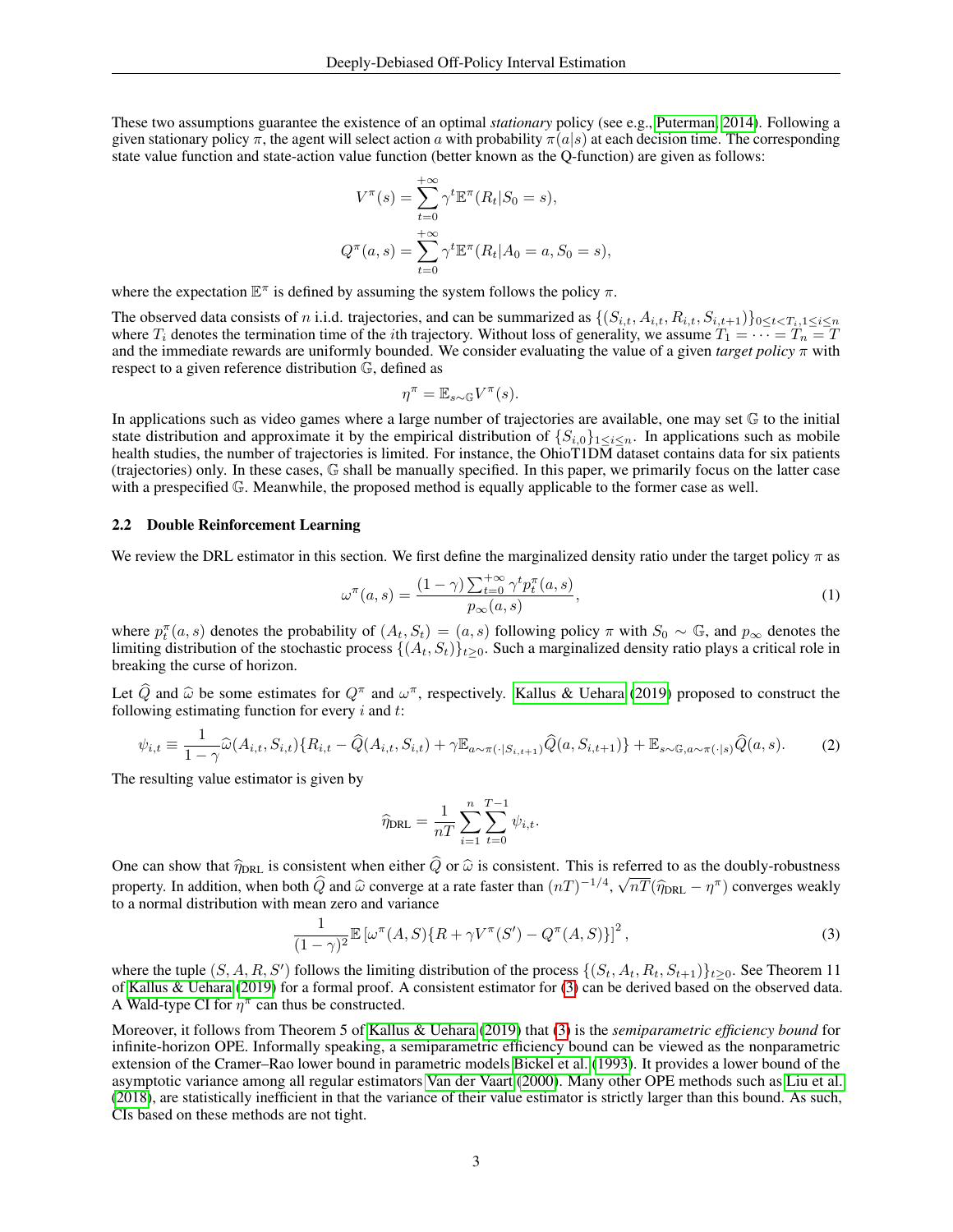<span id="page-3-0"></span>

Figure 1: Empirical coverage probabilities for CIs based on DRL and the proposed triply-robust (TR) estimator, aggregated over 200 replications in the toy example. The nominal level is 90% and  $\gamma = 0.95$ . From left to right, we inject noises to the true Q-function and marginalized density ratio with standard errors proportional to  $(nT)^{-1/2}$ ,  $(nT)^{-1/4}$ , and  $(nT)^{-1/6}$ , respectively. We vary the number of trajectories n and fix  $T = 50$ .

## 2.3 Limitations of DRL

We end this section by discussing the limitations of DRL. As we commented in Section [2.2,](#page-2-0) the validity of the Wald-type CI based on DRL requires both nuisance function estimators to converge at a rate faster than  $(nT)^{-1/4}$ . When this assumption is violated, the resulting CI cannot achieve nominal coverage.

To elaborate this, we design a toy example with three states (denote by A, B and C) arranged on a circle. The agent can move either clockwise or counter-clockwise. The reward is 1 if the agent reaches state A and 0 otherwise. We set the behaviour policy to a random policy. The target policy is very close to the optimal one. We inject some random errors to the true Q-function and marginalized density ratio to construct the CI based on DRL. It can be seen from Figure [1](#page-3-0) that DRL is valid when the nuisance estimators are  $(nT)^{-1/2}$ -consistent but fails when they are  $(nT)^{-1/4}$ - or  $(nT)^{-1/6}$ -consistent. See Appendix [B](#page-20-0) for details.

We remark that the convergence rate assumption required by DRL is likely to be violated in complicated RL tasks with high-dimensional state variables. Take the Q-function estimator as an example. Suppose the true Q-function is Hölder smooth with exponent  $\beta$  and  $\widehat{Q}$  is computed via the deep Q-network [\(Mnih et al., 2015\)](#page-11-20) algorithm. Then similar to Theorem 4.4 of [Fan et al.](#page-11-21) [\(2020\)](#page-11-21), we can show that  $\hat{Q}$  converges at a rate of  $(nT)^{-\beta/(2\beta+d)}$  where d denotes the dimension of the state. When  $d \geq 2\beta$ , it is immediate to see that the assumption on  $\hat{Q}$  is violated. Learning the marginalized density ratio is even more challenging than learning the Q-function. We expect that the convergence rate assumption on  $\hat{\omega}$  would be violated as well.

This motivates us to derive a valid CI under weaker and practically more feasible conditions. Our proposal requires to specify a hyper-parameter that determines the order of our value estimator. The larger this parameter, the weaker assumption our method requires. As an illustration, it can be seen from Figure [1](#page-3-0) that our CI (denote by TR) achieves nominal coverage when the nuisance estimators are  $(nT)^{-1/4}$ - or even  $(nT)^{-1/6}$ -consistent.

## 3 Deeply-Debiased OPE

## 3.1 An Overview of Our Proposal

We first present an overview of our algorithm. Our procedure is composed of the following four steps, including data splitting, estimation of nuisance functions, debias iteration and construction of the CI.

**Step 1. Data Splitting.** We randomly divide the indices of all trajectories  $\{1, \dots, n\}$  into  $\mathbb{K} \geq 2$  disjoint subsets. Denote the kth subset by  $\mathbb{I}_k$  and let  $\mathbb{I}_k^c = \{1, \dots, n\} - \mathbb{I}_k$ . Data splitting allows us to use one part of data  $(\mathbb{I}_k^c)$  to train RL models and the remaining part  $(\tilde{I}_k)$  to do the estimation of the main parameter, i.e.,  $\eta^{\pi}$ . We could aggregate the resulting estimates over different k to get full efficiency. This allows us to establish the limiting distribution of the value estimator under minimal conditions. Data splitting has been commonly used in statistics and machine learning (see e.g., [Chernozhukov et al., 2017;](#page-10-3) [Kallus & Uehara, 2019;](#page-11-15) [Shi & Li, 2021\)](#page-12-17).

Step 2. Estimation of Nuisance Functions. This step is to estimate three nuisance functions, including the Q-function  $Q^{\pi}$ , the marginalized density ratio  $\omega^{\pi}$ , and a conditional density ratio  $\tau^{\pi}$ . Several algorithms in the literature can be applied to learn  $Q^{\pi}$  and  $\omega^{\pi}$ , e.g., [Le et al.](#page-11-3) [\(2019\)](#page-12-9); [Liu et al.](#page-11-6) [\(2018\)](#page-11-6); [Kallus & Uehara](#page-11-15) (2019); [Uehara et al.](#page-12-9) (2019). The conditional density ratio can be learned from the observed data in a similar fashion as  $\omega^{\pi}$ . See Section [3.3](#page-6-0) for more details. We use  $\widehat{Q}_k$ ,  $\widehat{\omega}_k$  and  $\widehat{\tau}_k$  to denote the corresponding estimators, computed based on each data subset in  $\mathbb{I}_k^c$ .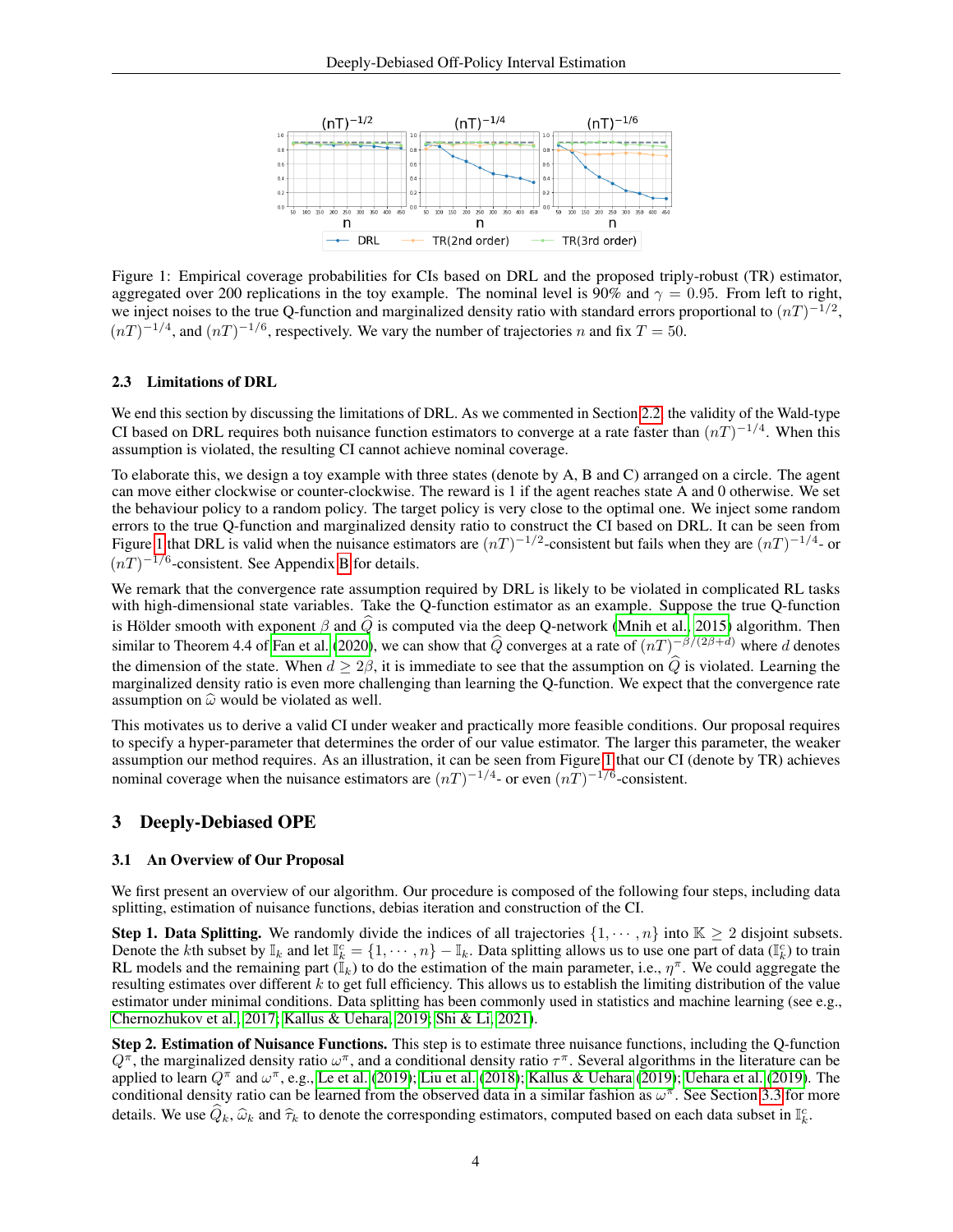Step 3. Debias Iteration. This step is the key to our proposal. It recursively reduces the biases of the initial Q-estimator, allowing us to derive a valid CI for the target value under weaker and more practically feasible conditions on the estimated nuisance functions. Specifically, our CI allows the nuisance function estimator to converge at arbitrary rates. See Section [3.2](#page-4-0) for details.

Step 4. Construction of the CI. Based on the debiased Q-estimator obtained in Step 3, we construct our value estimate and obtain a consistent estimator for its variance. A Wald-type CI can thus be derived. See Section [3.4](#page-7-2) for details.

In the following, we detail some major steps. We first introduce the debias iteration, as it contains the main idea of our proposal. We next detail Step 2 and Step 4.

## <span id="page-4-0"></span>3.2 Debias Iteration

#### 3.2.1 The intuition for debias

To motivate the proposed debias iteration, let us take a deeper look at DRL. Note that the second term on the righthand-side of [\(2\)](#page-2-2) is a plug-in estimator of the value based on the initial Q-estimator. The first term corresponds to an augmentation term. The purpose of adding this term is to offer additional protection against potential model misspecification of the Q-function. The resulting estimator's consistency relies on either  $Q^{\pi}$  or  $\omega^{\pi}$  to be correctly specified. As such, [\(2\)](#page-2-2) can be understood as a de-biased version of the plug-in value estimator  $\mathbb{E}_{s\sim\mathbb{G},a\sim\pi(\cdot|s)}\widehat{Q}(a, s)$ .

Similarly, we can debias the initial Q-estimator  $\hat{Q}(a_0, s_0)$  for any  $(a_0, s_0)$ . Toward that end, we introduce the conditional density ratio. Specifically, by setting  $\mathbb{G}(\bullet)$  to a Dirac measure  $\mathbb{I}(\bullet = s_0)$  and further conditioning on an initial action  $a_0$ , the marginalized density ratio in [\(1\)](#page-2-3) becomes a conditional density ratio  $\tau^{\pi}(a, s, a_0, s_0)$ , defined as

$$
\frac{(1-\gamma)\{\mathcal{I}(a=a_0,s=s_0)+\sum_{t=1}^{+\infty}\gamma^tp_t^{\pi}(a,s|a_0,s_0)\}}{p_{\infty}(a,s)},
$$

where  $p_t^{\pi}(a, s|a_0, s_0)$  denotes the probability of  $(A_t, S_t) = (a, s)$  following policy  $\pi$  conditional on the event that  ${A_0 = a_0, S_0 = s_0}$ , and  $\mathcal{I}(\cdot)$  denotes the indicator function. By definition, the numerator corresponds to the discounted conditional visitation probability following  $\pi$  given that the initial state-action pair equals  $(s_0, a_0)$ . In addition, one can show that  $\omega^{\pi}(a, s) = \mathbb{E}_{s_0 \sim \mathbb{G}, a_0 \sim \pi(\cdot | s_0)} \tau^{\pi}(a, s, a_0, s_0)$ .

By replacing  $\hat{\omega}_k$  in [\(2\)](#page-2-2) with some estimated conditional density ratio  $\hat{\tau}_k$ , we obtain the following estimation function

<span id="page-4-1"></span>
$$
\mathcal{D}_k^{(i,t)}Q(a,s) = Q(a,s) + \frac{1}{1-\gamma}\widehat{\tau}_k(A_{i,t},S_{i,t},a,s)\{R_{i,t} + \gamma \mathbb{E}_{a' \sim \pi(\cdot|S_{i,t+1})}Q(a',S_{i,t+1}) - Q(A_{i,t},S_{i,t})\},\tag{4}
$$

for any Q. Here, we refer  $\mathcal{D}_k^{(i,t)}$  $k_k^{(i,t)}$  as the *individual debiasing operator*, since it debiases any  $Q$  based on an individual data tuple  $(S_{i,t}, A_{i,t}, R_{i,t}, S_{i,t+1}^{\dagger}).$ 

Similar to [\(2\)](#page-2-2), the augmentation term in [\(4\)](#page-4-1) is to offer protection against potential model misspecification of the Q-function. As such,  $\mathcal{D}_k^{(i,t)}Q(a,s)$  is unbiased to  $Q^{\pi}(a,s)$  whenever  $Q = Q^{\pi}$  or  $\widehat{\tau}_k = \tau^{\pi}$ .

#### 3.2.2 The two-step debias iteration

Based on the above discussions, a debiased version of the Q-estimator is given by averaging  $\mathcal{D}_k^{(i,t)}\hat{Q}_k$  over the data tuples in  $\mathbb{I}_k$ , i.e.,

<span id="page-4-2"></span>
$$
\widehat{Q}_k^{(2)} = \frac{1}{|\mathbb{I}_k|T} \sum_{i \in \mathbb{I}_k} \sum_{0 \le t < T} \mathcal{D}_k^{(i,t)} \widehat{Q}_k.
$$

The bias of this estimator will decay at a faster rate than the initial Q-estimator  $\hat{Q}_k$ , as shown in the following lemma.

**Lemma 1** For any k, suppose  $\widehat{Q}_k$  and  $\widehat{\tau}_k$  converge in  $L_2$ -norm to  $Q^{\pi}$  and  $\tau^{\pi}$  at a rate of  $(nT)^{-\alpha_1}$  and  $(nT)^{-\alpha_2}$ , respectively. With weakly dependent data (see Condition (A1) in Section 4 in de *respectively. With weakly dependent data (see Condition (A1) in Section [4](#page-7-3) in detail), we have*

$$
\mathbb{E}_{(a,s)\sim p_{\infty}}|\mathbb{E}\widehat{Q}_{k}^{(2)}(a,s)-Q(a,s)|=O\{(nT)^{-(\alpha_{1}+\alpha_{2})}\}.
$$

To save space, we defer the detailed definition of  $L_2$ -norm convergence rate in Appendix [.2.](#page-13-0) Suppose the square bias and variance of  $\widehat{Q}_k$  are of the same order. Then we can show that the aggregated bias  $\mathbb{E}_{(a,s)\sim p_\infty}|\mathbb{E}\widehat{Q}_k(a,s)-Q(a,s)|$ decays at a rate of  $(nT)^{-\alpha_1}$ . Consequently, Lemma [1](#page-4-2) implies that the bias of  $\hat{Q}_k^{(2)}$  decays faster than  $\hat{Q}_k$ .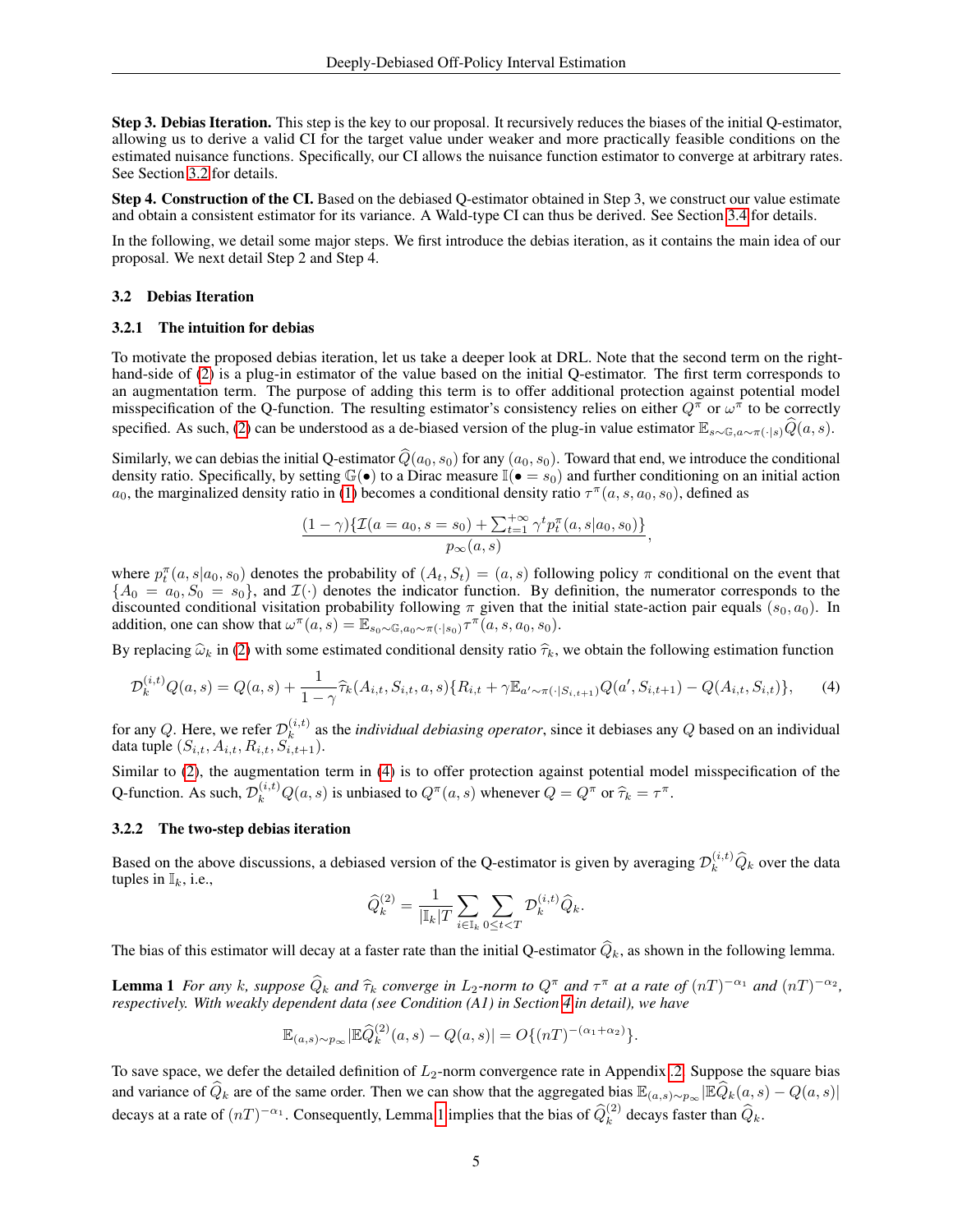

Figure 2: Root mean squared error (RMSE) of the proposed estimators in the toy example, computed over 200 replications. From left to right, we inject non-degenerate noises into  $Q^{\pi}$  and  $\omega^{\pi}$ ,  $Q^{\pi}$  and  $\tau^{\pi}$ ,  $\omega^{\pi}$  and  $\tau^{\pi}$ , respectively. It can be seen that the RMSE decays as the sample size increases, when one of the three models is correctly specified.

To illustrate the usefulness of the debiased Q-estimator  $\hat{Q}_k^{(2)}$ , we propose to construct an estimating function  $\psi_{i,t}^{(2)}$  for any  $(i, t) \in \mathbb{I}_k$  by replacing  $\widehat{Q}$  in [\(2\)](#page-2-2) with  $\widehat{Q}_k^{(2)}$ . This yields our second-order estimator

<span id="page-5-1"></span><span id="page-5-0"></span>
$$
\widehat{\eta}_{\rm TR}^{(2)} = (nT)^{-1} \sum_{i,t} \psi_{i,t}^{(2)}.
$$

As we will show in Theorem [1,](#page-7-0) the proposed estimator  $\hat{\eta}_{\text{LR}}^{(2)}$  converges to the true value when one model for  $Q^{\pi}$ ,  $\omega^{\pi}$  or  $\tau^{\pi}$  is correctly specified. As such it is *triply-robust*. See Figure 2 as an  $\tau^{\pi}$  is correctly specified. As such, it is *triply-robust*. See Figure [2](#page-5-0) as an illustration. In addition, similar to Lemma [1,](#page-4-2) the bias of  $\hat{\eta}_{TR}^{(2)}$  decays at a faster rate than the DRL estimator. Specifically, we have the following results.

**Lemma 2** Suppose the conditions in Lemma [1](#page-4-2) hold and  $\hat{\omega}_k$  converges in  $L_2$ -norm to  $\omega^k$  at a rate of  $(NT)^{-\alpha_3}$  for any  $k$  *Let*  $\alpha = \min(1, \alpha_k + \alpha_0 + \alpha_0)$ . Then k. Let  $\alpha = \min(1, \alpha_1 + \alpha_2 + \alpha_3)$ . Then

$$
|\mathbb{E}\widehat{\eta}_{TR}^{(2)} - \eta^{\pi}| = O\{(nT)^{-\alpha}\}.
$$

In contrast, the bias of the DRL estimator decays at a rate of  $(nT)^{-\alpha_1-\alpha_3}$ . To ensure the resulting CI achieves valid coverage, we require the bias to decay at a rate faster than its variance which is typically of the order  $O\{(nT)^{-1/2}\}$ . As such, DRL requires  $min(\alpha_1, \alpha_3) > 1/4$  whereas our second-order triply robust estimator relaxes this condition by requiring min $(\alpha_1, \alpha_2, \alpha_3) > 1/6$ , as shown in Figure [1.](#page-3-0)

#### 3.2.3 The  $m$ -step debias iteration

To further relax the convergence rate requirement, we can iteratively debias the Q-estimator to construct higher-order value estimates. Specifically, for any order  $m \geq 2$ , we iteratively apply the debiasing operator to the initial Q-estimator  $m - 1$  times and average over all individual tuples, leading to the following estimator,

$$
\widehat{Q}_{k}^{(m)} = {\binom{\|\mathbb{I}_{k}|T}{(m-1)}}^{-1} \sum \mathcal{D}_{k}^{(i_1,t_1)} \cdots \mathcal{D}_{k}^{(i_{m-1},t_{m-1})} \widehat{Q}_{k}.
$$

Here, the sum is taken over all possible combinations of disjoint tuples  $(i_1, t_1), (i_2, t_2), \cdots, (i_{m-1}, t_{m-1})$  in the set  $\{(i, t): i \in \mathbb{I}_k, 0 \le t < T\}$ . Note that the definition involves repeated compositions of debiasing operator. For  $m = 3$ , we present the detailed form in the appendix. In general,  $\hat{Q}_k^{(m)}(a, s)$  corresponds to an order  $(m-1)$  U-statistic (see e.g., [Lee, 2019\)](#page-11-22) for any  $(a, s)$ . The resulting value estimator  $\hat{\eta}_{TR}^{(m)}$  is given by  $(nT)^{-1} \sum_{i,t} \psi_{i,t}^{(m)}$  where for any  $(i, t) \in \mathbb{I}_k$ , the estimating function  $\psi_{i,t}^{(m)}$  is obtained by replacing  $\widehat{Q}$  in [\(2\)](#page-2-2) with  $\widehat{Q}_k^{(m)}$ .

We make a few remarks. First, when  $m = 1$ ,  $\widehat{Q}_k^{(m)}$  corresponds to the initial Q-estimator. As such, the proposed estimator reduces to the DRL estimator. When  $m = 2$ , the definition here is consistent to the second-order triply-robust estimator.

Second, for large m, calculating  $\widehat{Q}_k^{(m)}$  is computationally intensive. In practice, we may approximate it using the incomplete U-statistics [Lee](#page-11-22) [\(2019\)](#page-10-4); [Chen et al.](#page-10-4) (2019) to facilitate the computation. For instance, to calculate  $\hat{Q}_{-k}^{(3)}(a, s)$ ,

we could approximate it by averaging  $\widehat{\mathcal{D}}_k^{(i_1,t_1)} \widehat{\mathcal{D}}_k^{(i_2,t_2)} \widehat{Q}_k(a,s)$  over M pairs sampled from the set  $\{(i_1, t_1, i_2, t_2) : i_1, i_2 \in \mathbb{I}_k, (i_1, t_1) \neq (i_2, t_2)\}$ . We require M to diverge with  $nT$  s negligible. The computational complexity of our whole algorithm is analyzed in Appendix [B.4](#page-22-1) in the supplement.

<span id="page-5-2"></span>Third, the bias of the Q-estimator and that of the resulting value decrease as the order  $m$  increases. Specifically, we have the following results.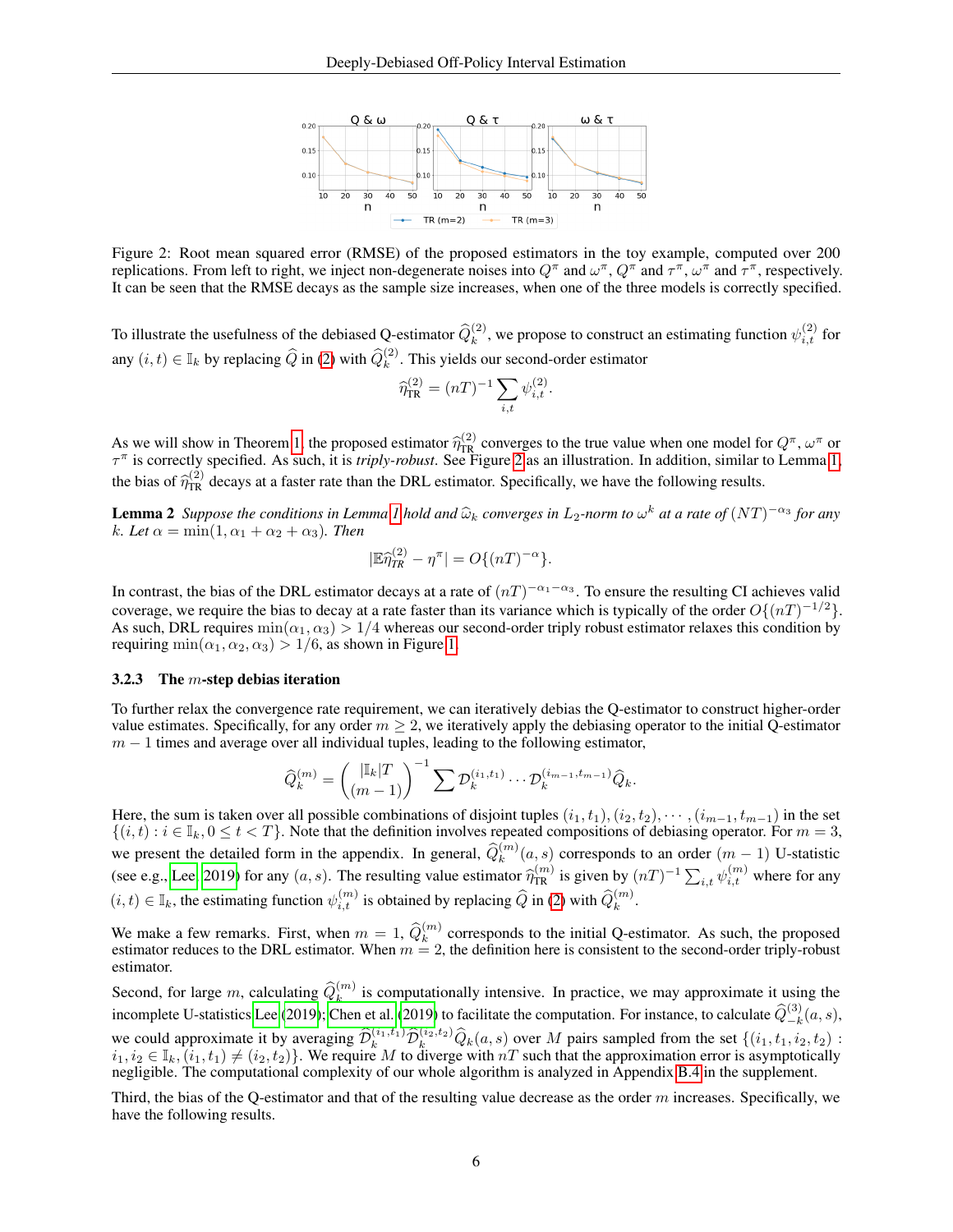**Lemma 3** *Suppose the conditions in Lemma* [2](#page-5-1) *hold. Let*  $\alpha_* = \alpha_1 + (m-1)\alpha_2$  *and*  $\alpha = \min(1, \alpha_1 + (m-1)\alpha_2 + \alpha_3)$ *. Then*  $\mathbb{E}_{(a,s)\sim p_\infty}$   $|\mathbb{E}\widehat{Q}_k^{(m)}(a,s) - Q(a,s)| = O\{(nT)^{-(\alpha_*)}\}\$ and  $|\mathbb{E}\widehat{\eta}_{TR}^{(m)} - \eta^{\pi}| = O\{(NT)^{-\alpha}\}.$ 

To ensure  $\alpha < 1/2$ , it suffices to require  $\alpha_1 + (m-1)\alpha_2 + \alpha_3 > 1/2$ . As long as  $\alpha_1, \alpha_2, \alpha_3 > 0$ , there exists some m that satisfies this condition. As such, the resulting bias decays faster than  $(nT)^{-1/2}$ . This yields the flexibility of our estimator as it allows the nuisance function estimator to converge at an arbitrary rate. When  $m = 2$  $m = 2$ , Lemmas [1](#page-4-2) and 2 are directly implied by Lemma [3.](#page-5-2)

## <span id="page-6-0"></span>3.3 Learning the Nuisance Functions

This step is to estimate the nuisance functions used in our algorithm, including  $Q^{\pi}$ ,  $\omega^{\pi}$ , and  $\tau^{\pi}$ , based on each data subset  $\mathbb{I}_{k}^{\dot{c}}$ , for  $k = 1, \cdots, \mathbb{K}$ .

**The Q-function.** There are multiple learning methods available to produce an initial estimator for  $Q^{\pi}$ . We employ the fitted Q-evaluation method [\(Le et al., 2019\)](#page-11-3) in our implementation. Based on the Bellman equation for  $Q^{\pi}$  (see Equation (4.6), [Sutton & Barto, 2018\)](#page-12-0), it iteratively solves the following optimization problem,

$$
\hat{Q}^{\ell} = \underset{Q}{\arg\min} \sum_{i \in \mathbb{I}_{k}^{c}} \sum_{t < T} \{ \gamma \mathbb{E}_{a' \sim \pi(\cdot | S_{i,t+1})} \hat{Q}^{\ell-1}(a', S_{i,t+1}) + R_{i,t} - Q(A_{i,t}, S_{i,t}) \}^{2},
$$

for  $\ell = 1, 2, \dots$ , until convergence.

We remark that the above optimization problem can be conveniently solved via supervised learning algorithms. In our experiments, we use random forest [\(Breiman, 2001\)](#page-10-5) to estimate  $Q^{\pi}$ .

The Marginalized Density Ratio. We next discuss the method for learning  $\omega^{\pi}$ . In our implementation, we employ the method of [Uehara et al.](#page-12-9) [\(2019\)](#page-12-9). The following observation forms the basis of the method: when the process  $\{(S_t, A_t)\}_{t\geq 0}$  is stationary,  $\omega^{\pi}$  satisfies the equation  $\mathbb{E}L(\omega^{\pi}, f) = 0$  for any function f, where  $L(\omega^{\pi}, f)$  equals

<span id="page-6-2"></span>
$$
\left[\mathbb{E}_{a\sim\pi(\cdot|S_{t+1})}\{\omega^{\pi}(A_t,S_t)(\gamma f(a,S_{t+1})-f(A_t,S_t))\}+(1-\gamma)\mathbb{E}_{s\sim\mathbb{G},a\sim\pi(\cdot|s)}f(a,s).\right]
$$
\n(5)

As such,  $\omega^{\pi}$  can be learned by solving the following mini-max problem,

<span id="page-6-1"></span>
$$
\underset{\omega \in \Omega}{\arg \min} \underset{f \in \mathcal{F}}{\sup} \{ \mathbb{E}L(\omega, f) \}^2,\tag{6}
$$

for some function classes  $\Omega$  and F. The expectation in [\(6\)](#page-6-1) is approximated by the sample mean. To simplify the calculation, we choose  $\mathcal F$  to be a reproducing kernel Hilbert space (RKHS). This yields a closed form expression for  $\sup_{f \in \mathcal{F}} \{ \mathbb{E}L(\omega, f) \}^2$ . Consequently,  $\omega^{\pi}$  can be learned by solving the outer minimization via stochastic gradient descent. To save space, we defer the details to Appendix [A.2](#page-19-0) in the supplementary article.

The Conditional Density Ratio. Finally, we develop a method to learn  $\tau^{\pi}$  based on the observed data. Note that  $\tau^{\pi}$ can be viewed as a version of  $\omega^{\pi}$  by conditioning on the initial state-action pair. Similar to [\(5\)](#page-6-2), we have

$$
\mathbb{E}\Big[\mathbb{E}_{a\sim\pi(\cdot|S_{t+1})}\tau^{\pi}(A_t, S_t, a_0, s_0)\{\gamma g(a, S_{t+1}) - g(A_t, S_t)\}\Big] + (1-\gamma)g(a_0, s_0) = 0,
$$

for any g and state-action pair  $(a_0, s_0)$ , or equivalently,

<span id="page-6-3"></span>
$$
\mathbb{E}\Big[\mathbb{E}_{a\sim\pi(\cdot|S_{t+1})}\tau^{\pi}(A_t, S_t, a_0, s_0)\{\gamma f(a, S_{t+1}, a_0, s_0) - f(A_t, S_t, a_0, s_0)\}\Big] + (1-\gamma)f(a_0, s_0, a_0, s_0) = 0,\tag{7}
$$

for any function f and  $(a_0, s_0)$ . Integrating  $(a_0, s_0)$  on the left-hand-side of [\(7\)](#page-6-3) with respect to the stationary state-action distribution  $p_{\infty}$ , we obtain the following lemma.

**Lemma 4** Suppose the process  $\{(A_t, S_t)\}_{t \geq 0}$  is strictly stationary. For any function f,  $\tau^{\pi}$  satisfies the equation  $h(\tau^{\pi}, f) = 0$  where  $h(\tau^{\pi}, f)$  is given by

<span id="page-6-4"></span>
$$
\mathbb{E}\Big[(1-\gamma)f(A_{i_1,t_1},S_{i_1,t_1},A_{i_1,t_1},S_{i_1,t_1})-\tau^{\pi}(A_{i_2,t_2},S_{i_2,t_2},A_{i_1,t_1},S_{i_1,t_1})\times \{f(A_{i_2,t_2},S_{i_2,t_2},A_{i_1,t_1},S_{i_1,t_1})-\gamma\mathbb{E}_{a\sim\pi(\cdot|S_{i_2,t_2+1})}f(S_{i_2,t_2+1},a;S_{i_1,t_1},A_{i_1,t_1})\}\Big],
$$

*for any*  $i_1 \neq i_2$  such that  $(S_{i_1,t_1}, A_{i_1,t_1}, S_{i_1,t_1+1})$  and  $(S_{i_2,t_2}, A_{i_2,t_2}, S_{i_2,t_2+1})$  are independent.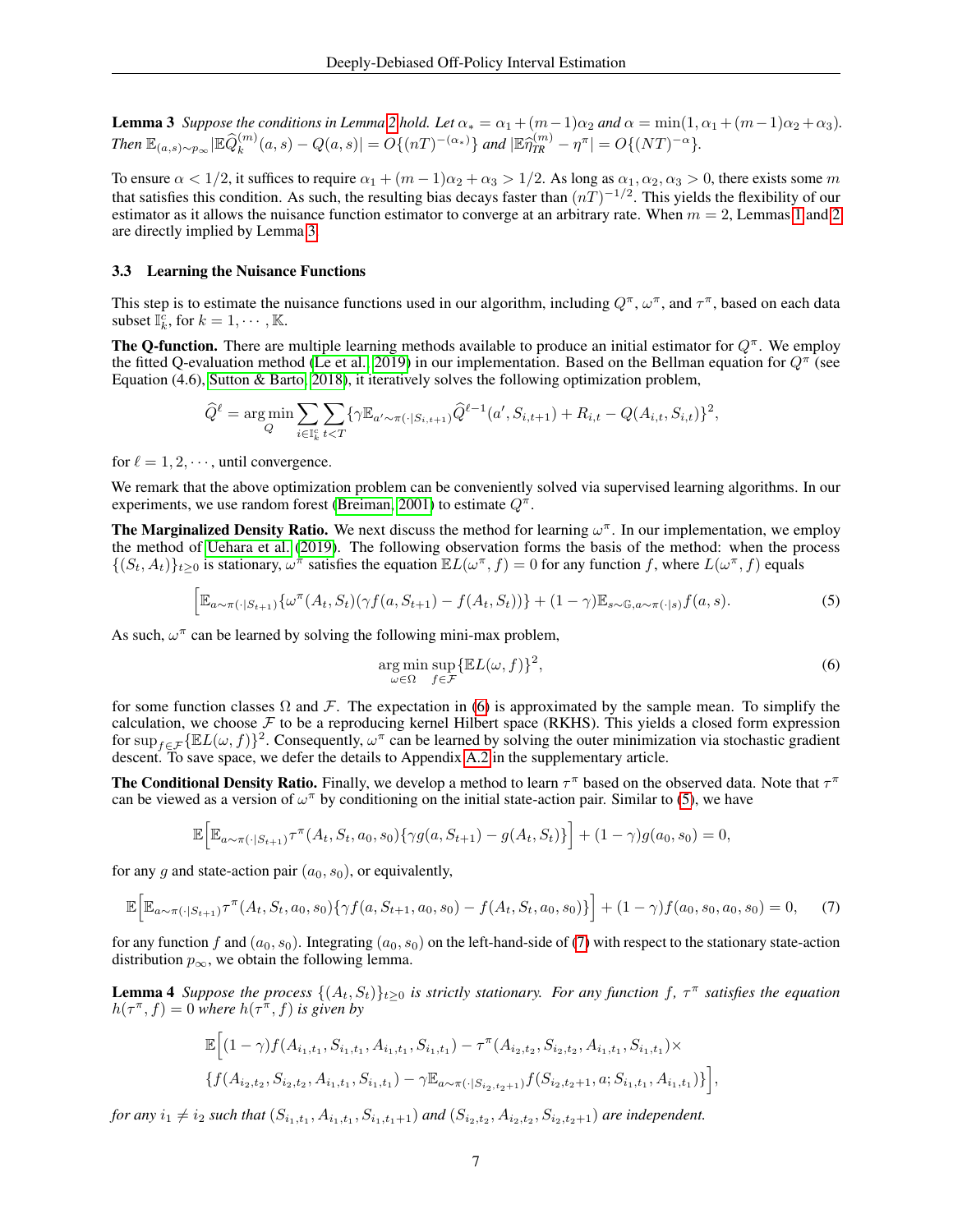Similar to Lemma 15 of [Kallus & Uehara](#page-11-15) [\(2019\)](#page-11-15), we can also show that  $\tau^{\pi}$  is the only function that satisfies Lemma [4.](#page-6-4) Motivated by this lemma,  $\tau^{\pi}$  can be learned by solving the following mini-max optimization problem

$$
\underset{\tau \in \mathcal{T}}{\arg \min} \underset{f \in \mathcal{F}}{\sup} h^2(\tau, f),\tag{8}
$$

for some function classes T and F. For any  $\tau$  and f, we estimate  $h(\tau, f)$  based on the observed data. Setting F to an RKHS and  $\mathcal T$  to a class of deep neural networks, the above optimization can be solved in a similar fashion as [\(6\)](#page-6-1). We defer the details to Appendix [A.3](#page-20-1) to save space.

## <span id="page-7-2"></span>3.4 Construction of the CI

In this step, we construct a CI based on  $\hat{\eta}_{TR}^{(m)}$ . Specifically, under mild assumptions, the asymptotic variance of  $\sqrt{nT} \hat{\eta}_{TR}^{(m)}$ TR can be consistently estimated by the sampling variance estimator of  $\{\psi_{i,t}^{(m)}\}_{i,t}$  (denote by  $\{\hat{\sigma}^{(m)}\}^2$ ). For a given significance level  $\alpha$ , the corresponding two-sided CI is given by  $[\hat{\eta}_{\text{TR}}^{(m)} - z_{\alpha/2}(nT)^{-1/2}\hat{\sigma}^{(m)}, \hat{\eta}_{\text{TR}}^{(m)} + z_{\alpha/2}(nT)^{-1/2}\hat{\sigma}^{(m)}]$ <br>where  $z$  corresponds to the unner of h quantile of a standard normal ran where  $z_{\alpha}$  corresponds to the upper  $\alpha$ th quantile of a standard normal random variable.

# <span id="page-7-3"></span>4 Robustness, Efficiency and Flexibility

We first summarize our results. Theorem [1](#page-7-0) establishes the triply-robust property of our value estimator  $\hat{\eta}^{(m)}$ . Theorem 2 shows the segmentation value of  $\hat{\eta}^{(m)}$ . Theorem 2 shows the segmentation value of  $\hat{\eta}^{$ [2](#page-7-1) shows the asymptotic variance of  $\hat{\eta}^{(m)}$  achieves the semiparametric efficiency bound [\(3\)](#page-2-1). As such, our estimator is<br>sample efficient. Theorem 3 inplies that our CI achieves nominal coverage under weaker and much pr sample efficient. Theorem [3](#page-8-0) implies that our CI achieves nominal coverage under weaker and much practically feasible conditions than DRL. All of our theoretical guarantees are derived under the asymptotic framework that requires either the number of trajectories  $n$  or the number of decision points  $T$  per trajectory to diverge to infinity. Results of this type provide useful theoretical guarantees for different types of applications, and are referred as bidirectional theories.

We next introduce some conditions.

(A1) The process  $\{(S_t, A_t, R_t)\}_{t>0}$  is strictly stationary and exponentially  $\beta$ -mixing (see e.g., [Bradley, 2005,](#page-10-6) for a detailed explanation of this definition).

(A2) For any  $k$ ,  $\hat{Q}_k$ ,  $\hat{\tau}_k$  and  $\hat{\omega}_k$  converge in  $L_2$ -norm to  $Q^{\pi}$ ,  $\tau^{\pi}$  and  $\omega^{\pi}$  at a rate of  $(nT)^{-\alpha_1}$ ,  $(nT)^{-\alpha_2}$  and  $(nT)^{-\alpha_3}$ <br>for any  $\alpha_1$ ,  $\alpha_2$  and  $\alpha_3 > 0$  respectively for any  $\alpha_1, \alpha_2$  and  $\alpha_3 > 0$ , respectively.

(A3)  $\tau^{\pi}$  and  $\omega^{\pi}$  are uniformly bounded away from infinity.

Condition (A1) allows the data observations to be weakly dependent. When the behavior policy is not historydependent, the process  $\{(S_t, A_t, R_t)\}_{t>0}$  forms a Markov chain. The exponential  $\beta$ -mixing condition is automatically satisfied when the Markov chain is geometrically ergodic (see Theorem 3.7 of [Bradley, 2005\)](#page-10-6). Geometric ergodicity is less restrictive than those imposed in the existing reinforcement learning literature that requires observations to be independent (see e.g., [Dai et al., 2020\)](#page-10-1) or to follow a uniform-ergodic Markov chain (see e.g., [Bhandari et al., 2018;](#page-10-7) [Zou et al., 2019\)](#page-12-18). We also remark that the stationarity assumption in (A1) is assumed for convenience, since the Markov chain will eventually reach stationarity.

Condition (A2) characterizes the theoretical requirements on the nuisance function estimators. This assumption is mild as we require these estimators to converge at any rate. When using kernels or neural networks for function approximation, the corresponding convergence rates of  $\hat{Q}_k$  and  $\hat{\omega}_k$  are provided in [Fan et al.](#page-11-21) [\(2020\)](#page-11-23); [Liao et al.](#page-11-23) (2020). The convergence rate for  $\hat{\tau}_k$  can be similarly derived as  $\hat{\omega}_k$ .

Condition (A3) essentially requires that any state-action pair supported by the density function  $(1 - \gamma) \sum_{t \geq 0} \gamma^t p_t^{\pi}$  is supported by the stationary behavior density function as well. This assumption is similar to the sequential overlap condition imposed by [Kallus & Uehara](#page-11-10) [\(2020\)](#page-11-10).

<span id="page-7-0"></span>**Theorem 1 (Robustness)** *Suppose (A1) and (A3) hold, and*  $\hat{Q}_k$ ,  $\hat{\tau}_k$ ,  $\hat{\omega}_k$  are uniformly bounded away from infinity *almost surely. Then for any*  $m$ , as either  $n$  or  $T$  diverges to infinity, our value estimator  $\widehat{\eta}_{TR}^{(m)}$  is consistent when  $\widehat{Q}_k$ ,  $\widehat{\tau}_k$ <br>or  $\widehat{\omega}_k$  converges in L<sub>2</sub>-norm to  $O^{\pi}$ ,  $\tau^{\pi}$  or  $\omega^{\pi}$ *or*  $\widehat{\omega}_k$  *converges in*  $L_2$ *-norm to*  $Q^{\pi}$ *,*  $\tau^{\pi}$  *or*  $\omega^{\pi}$  *for any k*.

<span id="page-7-1"></span>Theorem 1 does not rely on Condition (A2). It only requires one of the three nuisance estimators to converge. As such, it is more robust than existing doubly-robust estimators.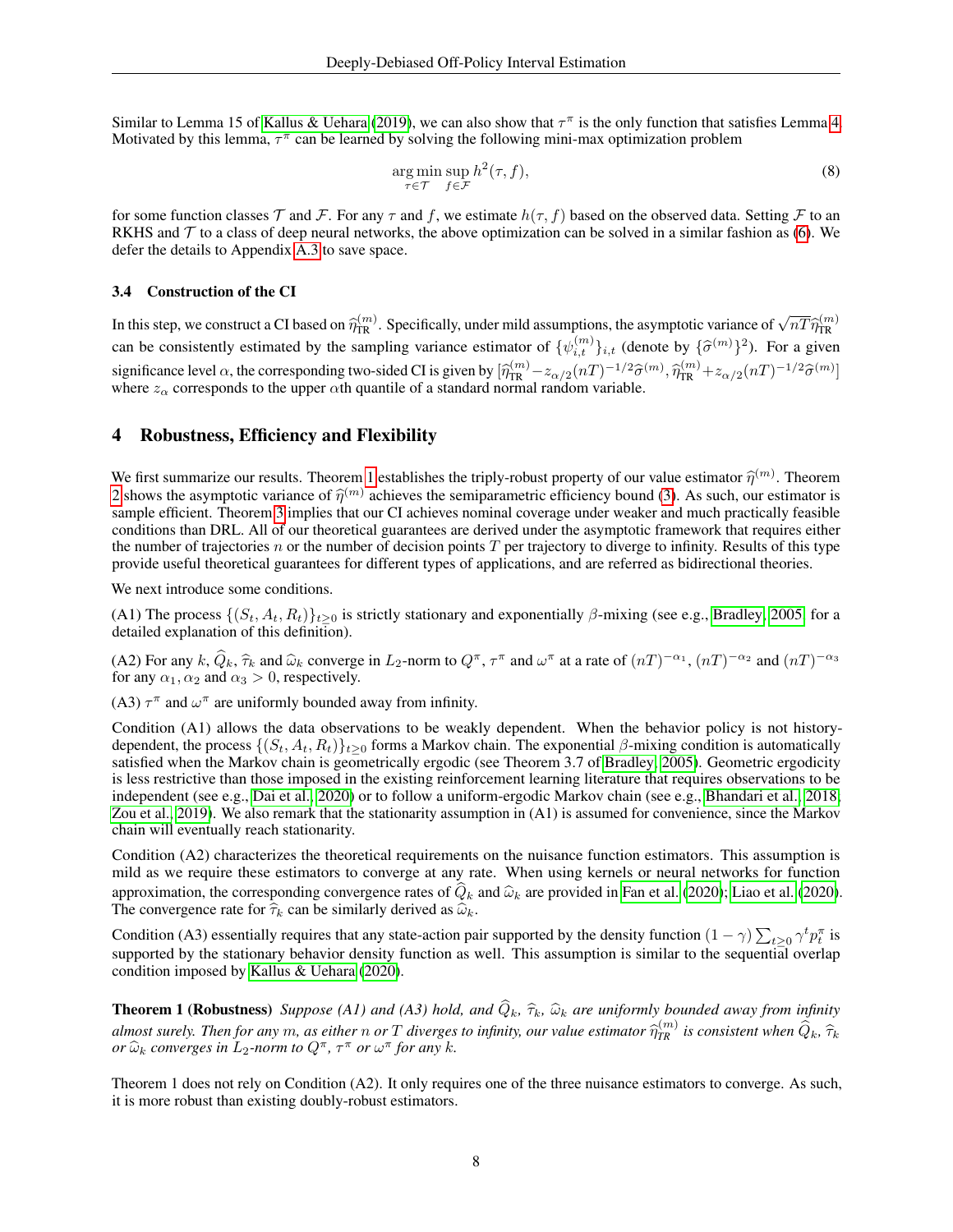

Figure 3: Results for Cartpole. We fix  $n = 20$  and vary  $\tau$  in the upper subplots, and fix  $\tau = 0.3$  and vary n in the lower subplots. The subplots from left to right are about the coverage frequency with  $\alpha = 0.9$ , the coverage frequency with  $\alpha = 0.95$ , the mean log width of CIs with  $\alpha = 0.95$ , the RMSE of value estimates, and the bias of value estimates, respectively. The yellow line (TR,  $m = 2$ ) and green line (TR,  $m = 3$ ) are largely overlapped.

**Theorem 2 (Efficiency)** *Suppose (A1) and (A2) hold, and*  $\hat{Q}_k$ ,  $\hat{\tau}_k$ ,  $\hat{\omega}_k$ ,  $\tau^{\pi}$ ,  $\omega^{\pi}$  are uniformly bounded away from *infinity almost surely. Then for any* m, as either n or T approaches infinity,  $\sqrt{nT}(\hat{\eta}_{TR}^{(m)} - \mathbb{E} \hat{\eta}_{TR}^{(m)}) \stackrel{d}{\rightarrow} N(0, \sigma^2)$  where  $\sigma^2$  *corresponds to the efficiency bound in* (3) σ 2 *corresponds to the efficiency bound in* [\(3\)](#page-2-1)*.*

We make some remarks. In the proof of Theorem [2,](#page-7-1) we show that  $\hat{\eta}_{TR}^{(m)}$  is asymptotically equivalent to an *m*th order  $U$ -statistic According to the Hoeffding decomposition (Hoeffding 1948), we can decompose the U-st U-statistic. According to the Hoeffding decomposition [\(Hoeffding, 1948\)](#page-11-24), we can decompose the U-statistic into the sum  $\eta^{\pi} + \sum_{j=1}^{m} \hat{\eta}_j$ , where  $\eta^{\pi}$  is the main effect term that corresponds to the asymptotic mean of the value estimator,  $\hat{\eta}_1$  is the first-order term

$$
\frac{1}{nT(1-\gamma)}\sum_{i=1}^{n}\sum_{t=0}^{T-1}\omega^{\pi}(A_{i,t},S_{i,t})\{R_{i,t}+\gamma\mathbb{E}_{a\sim\pi(\cdot|S_{i,t+1})}Q^{\pi}(a,S_{i,t+1})-Q^{\pi}(A_{i,t},S_{i,t})\},\,
$$

and  $\hat{\eta}_j$  corresponds to a jth order degenerate U-statistic for any  $j \geq 2$  $j \geq 2$ . See Part 3 of the proof of Theorem 2 for details. Note that the DRL estimator is asymptotically equivalent to  $\eta^{\pi} + \hat{\eta}_1$ . Under (A1), these  $\hat{\eta}_j$ s are asymptotically<br>uncorrelated. As such the variance of our estimator is asymptotically equivalent to uncorrelated. As such, the variance of our estimator is asymptotically equivalent to

<span id="page-8-2"></span>
$$
\sum_{j=1}^{m} \text{Var}(\widehat{\eta}_j) = \sum_{j=1}^{m} {nT \choose j}^{-1} \sigma_j^2,
$$

where  $\sigma_j^2$ s are bounded. When  $j = 1$ , we have  $\sigma_j^2 = \sigma^2$ . For  $j \ge 2$ , Var( $\hat{\eta}_j$ ) decays at a faster rate than Var( $\hat{\eta}_1$ ) =  $\sigma^2(nT)^{-1}$ . As such, the variance of our estimator is asymptotically equivalent to t

However, in finite sample, the variance of the proposed estimator is strictly larger than DRL, due to the presence of high-order variance terms. This is consistent with our experiment results (see Section [5\)](#page-8-1) where we find the proposed CI is usually slightly wider than that based on DRL. This reflects a bias-variance trade-off. Specifically, our procedure alleviates the bias of the DRL estimator to obtain valid uncertainty quantification. The resulting estimator would have a strictly larger variance than DRL in finite samples, although the difference is asymptotically negligible. We also remark that in interval estimation, the first priority is to ensure the CI has nominal coverage. This requires an estimator's bias to decay faster than its variance. The second priority is to shorten the length of CI (the variance of the estimator) if possible. In that sense, variance is less significant than bias.

<span id="page-8-0"></span>**Theorem 3 (Flexibility)** *Suppose the conditions in Theorem* [2](#page-7-1) *hold. Then as long as m satisfies*  $\alpha_1 + (m-1)\alpha_2 + \alpha_3$  > 1/2*, the proposed CI achieves nominal coverage.*

Theorem [3](#page-8-0) implies that our CI allows the nuisance functions to diverge at an arbitrary rate for sufficiently large  $m$ .

# <span id="page-8-1"></span>5 Experiments

In this section, we evaluate the empirical performance of our method using two synthetic datasets: CartPole from the OpenAI Gym environment [Brockman et al.](#page-10-8) [\(2016\)](#page-10-8) and a simulation environment (referred to as Diabetes) to simulate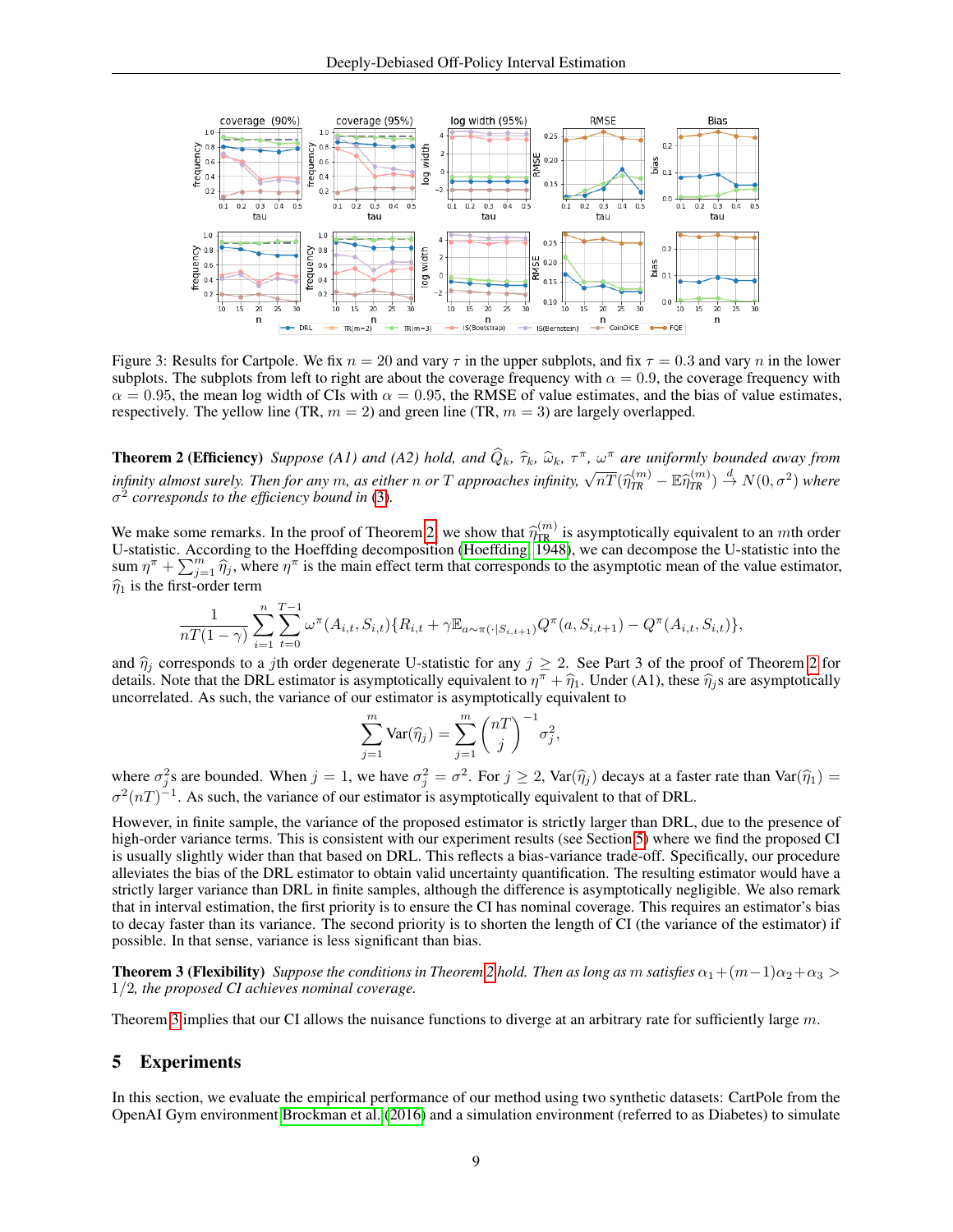<span id="page-9-0"></span>

Figure 4: Results for Diabetes. We fix  $n = 20$  and vary  $\tau$  in the upper subplots, and fix  $\tau = 1.0$  and vary n in the lower subplots. Same legend as Figure [3.](#page-8-2) The yellow line (TR,  $m = 2$ ) and green line (TR,  $m = 3$ ) are largely overlapped.

the OhioT1DM data [\(Shi et al., 2020b\)](#page-12-3). In the second environment, the goal is to learn an optimal policy as a function of patients' time-varying covariates to improve their health status. In both settings, following [Uehara et al.](#page-12-9) [\(2019\)](#page-12-9), we first learn a near-optimal policy as the target policy, and then apply softmax on its Q-function divided by a temperature parameter  $\tau$  to set the action probabilities to define a behaviour policy. A larger  $\tau$  implies a larger difference between the behaviour policy and the target policy.

We denote the proposed method as TR and present results with  $m = 2$  and 3. The choice of m represents a trade-off. In theory,  $m$  shall be as large as possible to guarantee the validity of our CI. Yet, the computation complexity increases exponentially in m. In our experiments, we find that setting  $m = 3$  yields satisfactory performance in general.

For point estimation, we compare the bias and RMSE of our method with DRL and the estimator computed via fitted-Q evaluation (FQE). For interval estimation, we compare the proposed CI with several competing baselines, including CoinDICE [\(Dai et al., 2020\)](#page-10-1), stepwise IS-based estimator with bootstrapping [Thomas et al.](#page-12-19) [\(2015a\)](#page-12-19), stepwise IS-based estimator with Bernstein inequality [Thomas et al.](#page-12-6) [\(2015b\)](#page-12-6), and the CI based on DRL. For each method, we report the empirical coverage probability and the average length of the constructed CI.

We set  $T = 300$  and  $\gamma = 0.98$  for CartPole, and  $T = 200$  and  $\gamma = 0.95$  for Diabetes. For both environments, we vary the number of trajectories n and the temperature  $\tau$  to design different settings. Results are aggregated over 200 replications. Note that FQE and DR share the same subroutines with TR, and hence the same hyper-parameters are used. More details about the environments and the implementations can be found in Section [B](#page-20-0) of the supplement.

The results for CartPole and Diabetes are depicted in Figures [3](#page-8-2) and [4,](#page-9-0) respectively. We summarize our findings as follows. In terms of interval estimation, first, the proposed CI achieves nominal coverage in all cases, whereas the CI based on DRL fails to cover the true value. This demonstrates that the proposed method is more robust than DRL. In addition, the average length of our CI is slightly larger than that of DRL in all cases. This reflects the bias-variance tradeoff we detailed in Section [4.](#page-7-3) Second, CoinDice yields the narrowest CI. However, its empirical coverage probability is well below the nominal level in all cases. As we have commented in the introduction, this is due to that their method requires i.i.d. observations and would fail with weakly dependent data. Please refer to Appendix [C](#page-22-0) for details. Third, the stepwise IS-based estimators suffer from the curse of horizon. The lengths of the resulting CIs are much larger than ours. Moreover, the CI based on bootstrapping the stepwise IS-estimator fails to achieve nominal coverage. This is because the standard bootstrap method is not valid with weakly dependent data.

In terms of point estimation, TR yields smaller bias than DRL in all cases. FQE suffers from the largest bias among the three methods. The RMSEs of DRL and TR are comparable and generally smaller than that of FQE. This demonstrates the efficiency of the proposed estimator.

# 6 Discussion

## 6.1 Order Selection

In this paper, we develop a deeply-debiased procedure for off-policy interval estimation. Our proposal relies on the specification of m, the number of the debias iteration. The choice of m represents a trade-off. In theory, m shall be as large as possible to reduce the bias of the value estimator and guarantee the validity of the resulting CI. Yet, the variance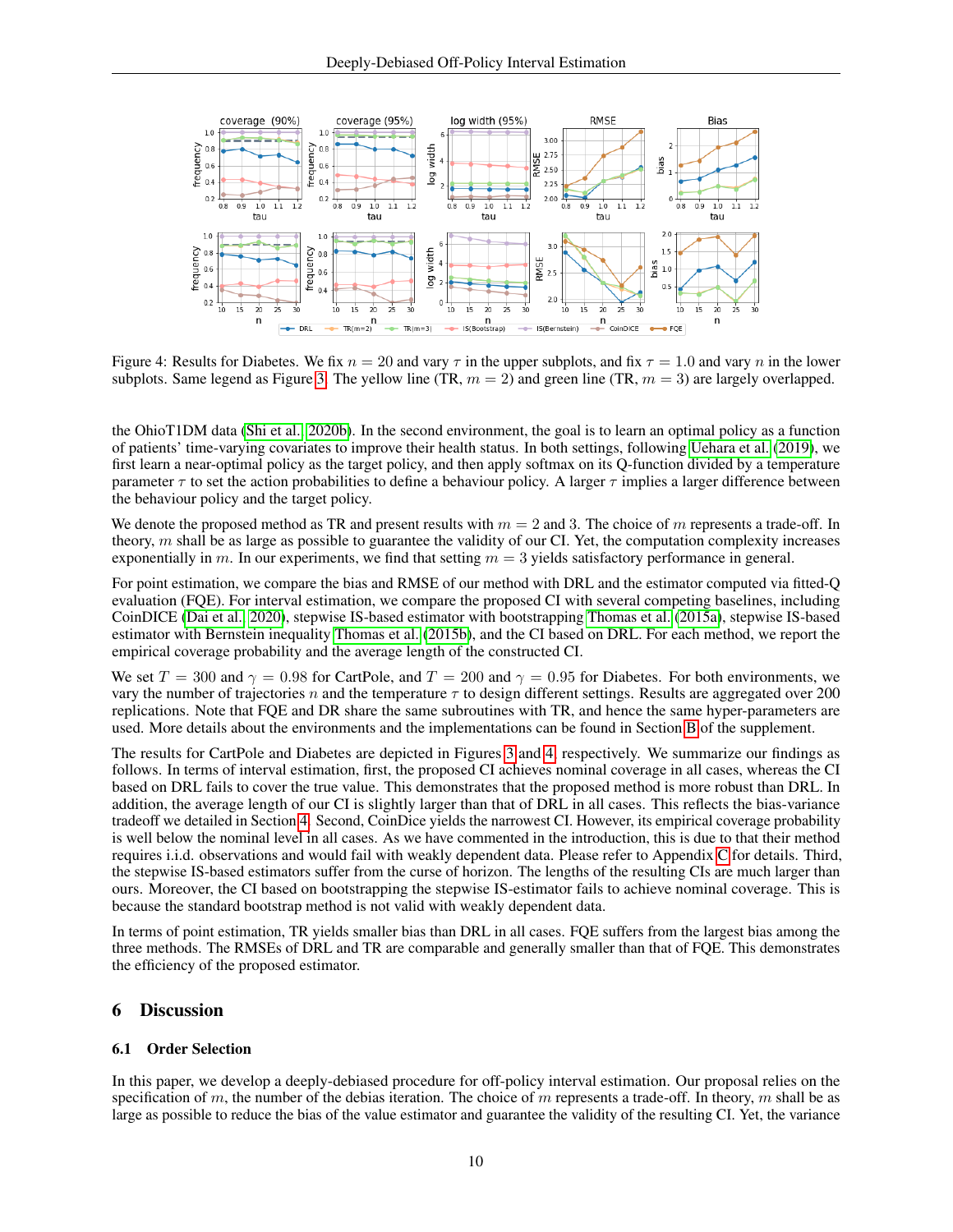of the value estimator and the computation of our procedure increase with  $m$ . In the statistics literature, Lepski's method is a data-adaptive procedure for identifying optimal tuning parameter where cross-validation is difficult to implement, as in our setup (see e.g., [Su et al., 2020\)](#page-12-20). It can be naturally coupled with the proposed method for order selection, to balance the bias-variance trade-off. Practical version of Lepski's method was developed using bootstrap in [Chernozhukov et al.](#page-10-9) [\(2014\)](#page-10-9). This idea is worthwhile to explore and we leave it for future research.

## 6.2 Nonasymptotic Confidence Bound

Non-asymptotic confidence bound is typically obtained by applying concentration inequalities (e.g., Hoeffding's inequality or Bernstein inequality [Van Der Vaart & Wellner, 1996\)](#page-12-21) to a sum of uncorrelated variables. In our setup, the proposed estimator is a U-statistic. We could apply concentration inequalities to U-statistics (see e.g., [Feng et al., 2020\)](#page-11-4) to derive the confidence bound. Alternatively, we may apply self-normalized moderate deviation inequalities [\(Peña](#page-12-22) [et al., 2008\)](#page-12-22) to derive the non-asymptotic bound. The resulting confidence bound will be wider than the proposed CI. However, it is valid even with small sample size.

## 6.3 Hardness of Learning of  $\tau^{\pi}$

Learning  $\tau^{\pi}$  could be much challenging than  $\omega^{\pi}$ . In our current numerical experiments, all the state variables are continuous and it is challenging to obtain the ground truth of the conditional density ratio which involves estimation of a high-dimensional conditional density. As such, we did not investigate the goodness-of-fit of the proposed estimator for  $\tau^{\pi}$ . It would be practically interesting to explore the optimal neural network structure to approximate  $\tau^{\pi}$  and investigate the finite-sample rate of convergence of our estimator. However, this is beyond the scope of the current paper. We leave it for future research.

## 6.4 Extension to Exploration

Finally, we remark that based on the proposed debiased Q-estimator, a two-sided CI can be similarly to quantify its uncertainty. It allows us to follow the "optimism in the face of uncertainty" principle for online exploration. This is another topic that warrants future investigation.

# **References**

- <span id="page-10-0"></span>Andrychowicz, O. M., Baker, B., Chociej, M., Jozefowicz, R., McGrew, B., Pachocki, J., Petron, A., Plappert, M., Powell, G., Ray, A., et al. Learning dexterous in-hand manipulation. *The International Journal of Robotics Research*, 39(1):3–20, 2020.
- <span id="page-10-7"></span>Bhandari, J., Russo, D., and Singal, R. A finite time analysis of temporal difference learning with linear function approximation. *arXiv preprint arXiv:1806.02450*, 2018.
- <span id="page-10-2"></span>Bickel, P. J., Klaassen, C. A., Bickel, P. J., Ritov, Y., Klaassen, J., Wellner, J. A., and Ritov, Y. *Efficient and adaptive estimation for semiparametric models*, volume 4. Johns Hopkins University Press Baltimore, 1993.
- <span id="page-10-6"></span>Bradley, R. C. Basic properties of strong mixing conditions. a survey and some open questions. *Probability Surveys*, 2: 107–144, 2005.
- <span id="page-10-5"></span>Breiman, L. Random forests. *Machine learning*, 45(1):5–32, 2001.
- <span id="page-10-8"></span>Brockman, G., Cheung, V., Pettersson, L., Schneider, J., Schulman, J., Tang, J., and Zaremba, W. Openai gym. *arXiv preprint arXiv:1606.01540*, 2016.
- <span id="page-10-4"></span>Chen, X., Kato, K., et al. Randomized incomplete u-statistics in high dimensions. *Annals of Statistics*, 47(6):3127–3156, 2019.
- <span id="page-10-9"></span>Chernozhukov, V., Chetverikov, D., Kato, K., et al. Anti-concentration and honest, adaptive confidence bands. *Annals of Statistics*, 42(5):1787–1818, 2014.
- <span id="page-10-3"></span>Chernozhukov, V., Chetverikov, D., Demirer, M., Duflo, E., Hansen, C., and Newey, W. Double/debiased/neyman machine learning of treatment effects. *American Economic Review*, 107(5):261–65, 2017.
- <span id="page-10-1"></span>Dai, B., Nachum, O., Chow, Y., Li, L., Szepesvari, C., and Schuurmans, D. Coindice: Off-policy confidence interval estimation. *Advances in neural information processing systems*, 33, 2020.
- <span id="page-10-10"></span>Dedecker, J. and Louhichi, S. Maximal inequalities and empirical central limit theorems. In *Empirical process techniques for dependent data*, pp. 137–159. Springer, 2002.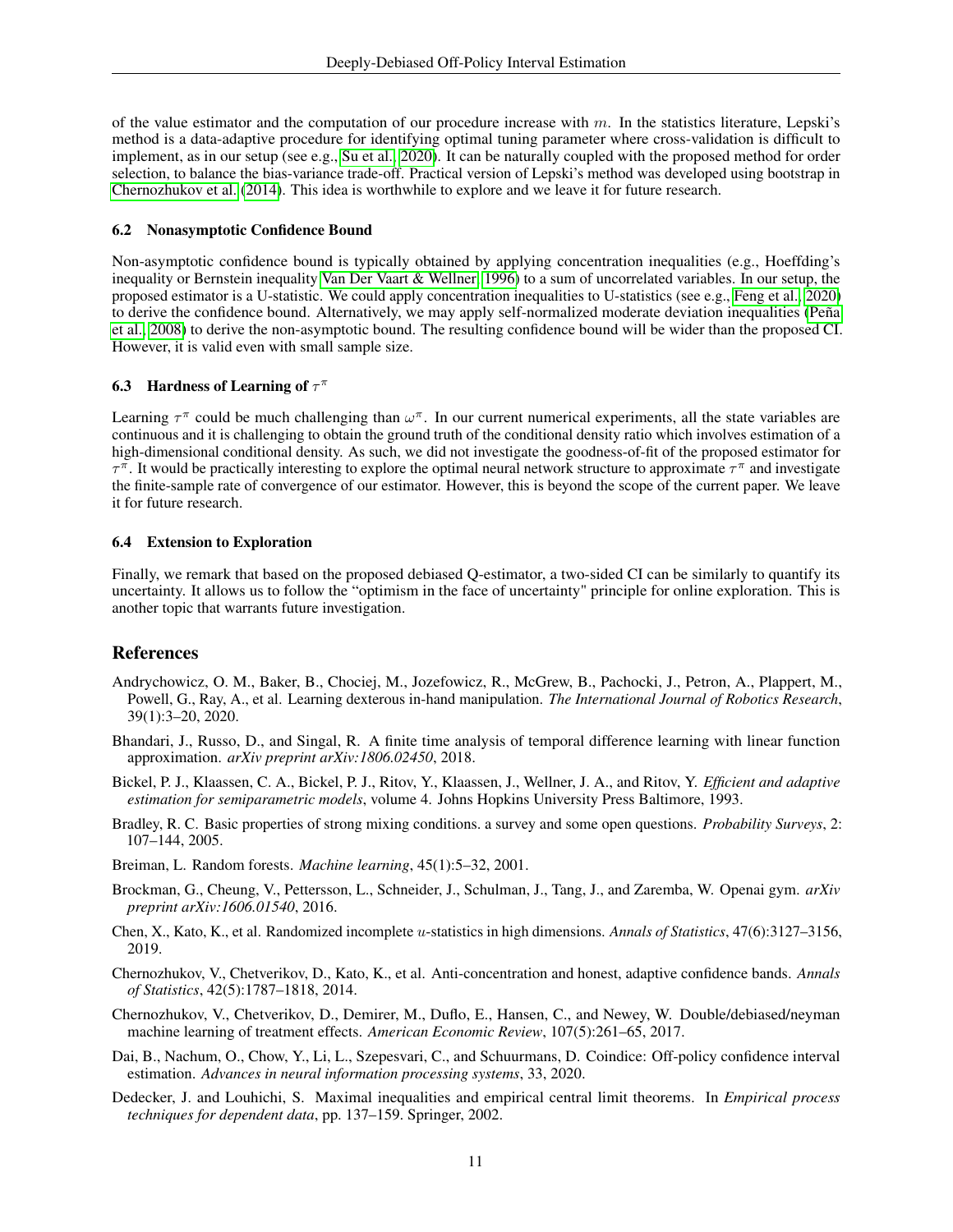- <span id="page-11-25"></span>Denker, M. and Keller, G. On u-statistics and v. mise'statistics for weakly dependent processes. *Zeitschrift für Wahrscheinlichkeitstheorie und verwandte Gebiete*, 64(4):505–522, 1983.
- <span id="page-11-16"></span>Deshpande, Y., Mackey, L., Syrgkanis, V., and Taddy, M. Accurate inference for adaptive linear models. In *International Conference on Machine Learning*, pp. 1194–1203. PMLR, 2018.
- <span id="page-11-14"></span>Duchi, J., Glynn, P., and Namkoong, H. Statistics of robust optimization: A generalized empirical likelihood approach. *arXiv preprint arXiv:1610.03425*, 2016.
- <span id="page-11-21"></span>Fan, J., Wang, Z., Xie, Y., and Yang, Z. A theoretical analysis of deep q-learning. In *Learning for Dynamics and Control*, pp. 486–489. PMLR, 2020.
- <span id="page-11-9"></span>Farajtabar, M., Chow, Y., and Ghavamzadeh, M. More robust doubly robust off-policy evaluation. *arXiv preprint arXiv:1802.03493*, 2018.
- <span id="page-11-4"></span>Feng, Y., Ren, T., Tang, Z., and Liu, Q. Accountable off-policy evaluation with kernel bellman statistics. *arXiv preprint arXiv:2008.06668*, 2020.
- <span id="page-11-17"></span>Hadad, V., Hirshberg, D. A., Zhan, R., Wager, S., and Athey, S. Confidence intervals for policy evaluation in adaptive experiments. *Proceedings of the National Academy of Sciences*, 118(15), 2021.
- <span id="page-11-5"></span>Hanna, J. P., Stone, P., and Niekum, S. Bootstrapping with models: Confidence intervals for off-policy evaluation. *arXiv preprint arXiv:1606.06126*, 2016.
- <span id="page-11-24"></span>Hoeffding, W. A class of statistics with asymptotically normal distribution. *The Annals of Mathematical Statistics*, pp. 293–325, 1948.
- <span id="page-11-11"></span>Jiang, N. and Huang, J. Minimax value interval for off-policy evaluation and policy optimization. *Advances in Neural Information Processing Systems*, 33, 2020.
- <span id="page-11-8"></span>Jiang, N. and Li, L. Doubly robust off-policy value evaluation for reinforcement learning. In *International Conference on Machine Learning*, pp. 652–661. PMLR, 2016.
- <span id="page-11-15"></span>Kallus, N. and Uehara, M. Efficiently breaking the curse of horizon in off-policy evaluation with double reinforcement learning. *arXiv preprint arXiv:1909.05850*, 2019.
- <span id="page-11-10"></span>Kallus, N. and Uehara, M. Double reinforcement learning for efficient off-policy evaluation in markov decision processes. *Journal of Machine Learning Research*, 21(167):1–63, 2020.
- <span id="page-11-13"></span>Kitamura, Y. et al. Empirical likelihood methods with weakly dependent processes. *The Annals of Statistics*, 25(5): 2084–2102, 1997.
- <span id="page-11-3"></span>Le, H. M., Voloshin, C., and Yue, Y. Batch policy learning under constraints. *arXiv preprint arXiv:1903.08738*, 2019.

<span id="page-11-22"></span>Lee, A. J. *U-statistics: Theory and Practice*. Routledge, 2019.

- <span id="page-11-23"></span>Liao, P., Qi, Z., and Murphy, S. Batch policy learning in average reward markov decision processes. *arXiv preprint arXiv:2007.11771*, 2020.
- <span id="page-11-6"></span>Liu, Q., Li, L., Tang, Z., and Zhou, D. Breaking the curse of horizon: Infinite-horizon off-policy estimation. In *Advances in Neural Information Processing Systems*, pp. 5356–5366, 2018.
- <span id="page-11-1"></span>Luedtke, A. R. and van der Laan, M. J. Evaluating the impact of treating the optimal subgroup. *Statistical methods in medical research*, 26(4):1630–1640, 2017.
- <span id="page-11-19"></span>Mackey, L., Syrgkanis, V., and Zadik, I. Orthogonal machine learning: Power and limitations. In *International Conference on Machine Learning*, pp. 3375–3383. PMLR, 2018.
- <span id="page-11-2"></span>Marling, C. and Bunescu, R. C. The ohiot1dm dataset for blood glucose level prediction. In *KHD@ IJCAI*, pp. 60–63, 2018.
- <span id="page-11-20"></span>Mnih, V., Kavukcuoglu, K., Silver, D., Rusu, A. A., Veness, J., Bellemare, M. G., Graves, A., Riedmiller, M., Fidjeland, A. K., Ostrovski, G., et al. Human-level control through deep reinforcement learning. *nature*, 518(7540):529–533, 2015.
- <span id="page-11-18"></span>Mukherjee, R., Newey, W. K., and Robins, J. M. Semiparametric efficient empirical higher order influence function estimators. *arXiv preprint arXiv:1705.07577*, 2017.
- <span id="page-11-0"></span>Murphy, S. A., van der Laan, M. J., Robins, J. M., and Group, C. P. P. R. Marginal mean models for dynamic regimes. *Journal of the American Statistical Association*, 96(456):1410–1423, 2001.
- <span id="page-11-7"></span>Nachum, O., Chow, Y., Dai, B., and Li, L. Dualdice: Behavior-agnostic estimation of discounted stationary distribution corrections. In *Advances in Neural Information Processing Systems*, pp. 2318–2328, 2019.
- <span id="page-11-12"></span>Owen, A. B. *Empirical likelihood*. CRC press, 2001.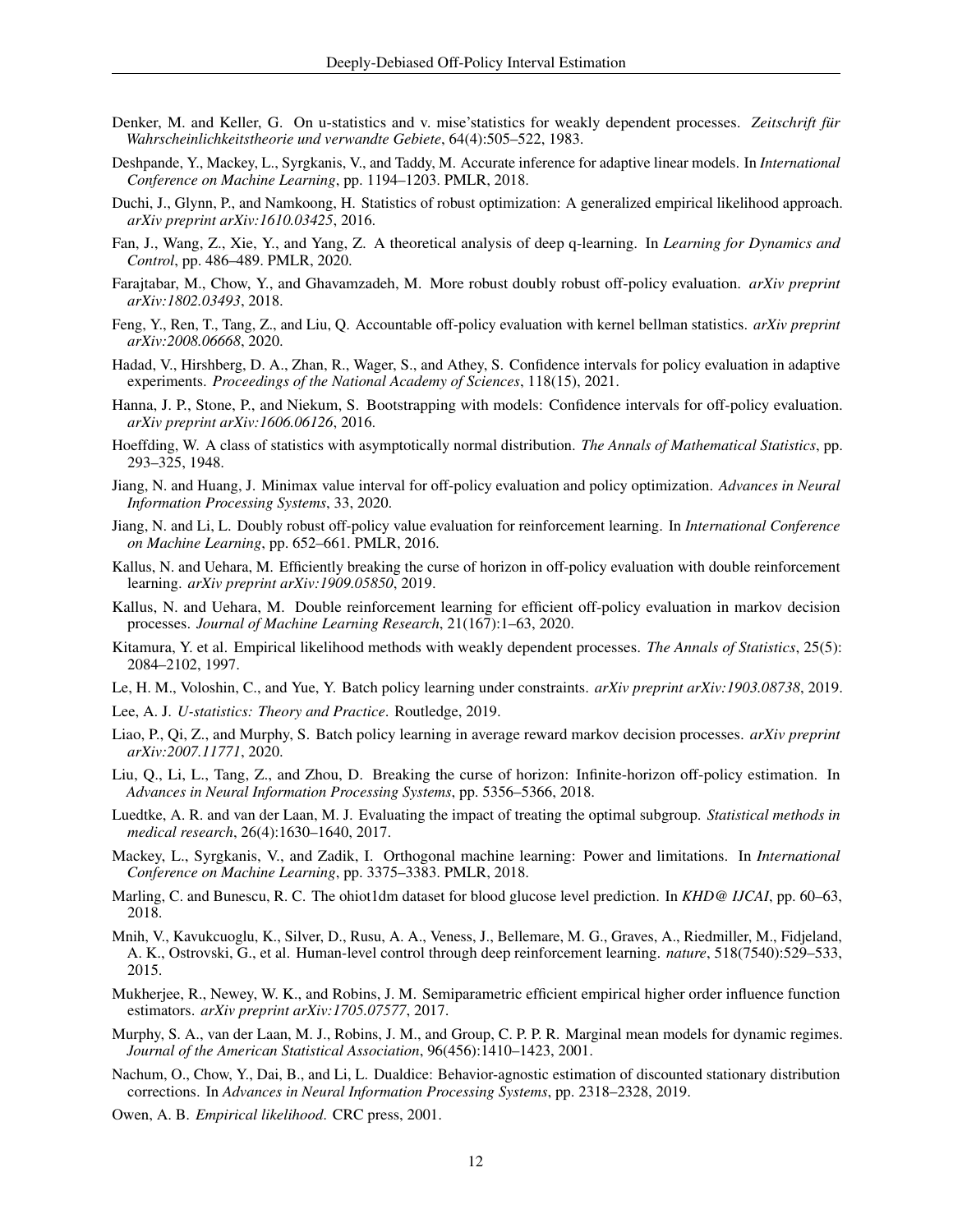- <span id="page-12-22"></span>Peña, V. H., Lai, T. L., and Shao, Q.-M. *Self-normalized processes: Limit theory and Statistical Applications*. Springer Science & Business Media, 2008.
- <span id="page-12-5"></span>Precup, D. Eligibility traces for off-policy policy evaluation. *Computer Science Department Faculty Publication Series*, pp. 80, 2000.
- <span id="page-12-15"></span>Puterman, M. L. *Markov decision processes: discrete stochastic dynamic programming*. John Wiley & Sons, 2014.
- <span id="page-12-13"></span>Robins, J., Li, L., Tchetgen, E., van der Vaart, A., et al. Higher order influence functions and minimax estimation of nonlinear functionals. In *Probability and statistics: essays in honor of David A. Freedman*, pp. 335–421. Institute of Mathematical Statistics, 2008.
- <span id="page-12-14"></span>Robins, J. M., Li, L., Mukherjee, R., Tchetgen, E. T., van der Vaart, A., et al. Minimax estimation of a functional on a structured high-dimensional model. *The Annals of Statistics*, 45(5):1951–1987, 2017.
- <span id="page-12-2"></span>Sallab, A. E., Abdou, M., Perot, E., and Yogamani, S. Deep reinforcement learning framework for autonomous driving. *Electronic Imaging*, 2017(19):70–76, 2017.
- <span id="page-12-17"></span>Shi, C. and Li, L. Testing mediation effects using logic of boolean matrices. *Journal of the American Statistical Association*, pp. accepted, 2021.
- <span id="page-12-1"></span>Shi, C., Lu, W., and Song, R. Breaking the curse of nonregularity with subagging—inference of the mean outcome under optimal treatment regimes. *Journal of Machine Learning Research*, 21(176):1–67, 2020a.
- <span id="page-12-3"></span>Shi, C., Wan, R., Song, R., Lu, W., and Leng, L. Does the markov decision process fit the data: testing for the markov property in sequential decision making. In *International Conference on Machine Learning*, pp. 8807–8817. PMLR, 2020b.
- <span id="page-12-4"></span>Shi, C., Zhang, S., Lu, W., and Song, R. Statistical inference of the value function for reinforcement learning in infinite horizon settings. *arXiv preprint arXiv:2001.04515*, 2020c.
- <span id="page-12-20"></span>Su, Y., Srinath, P., and Krishnamurthy, A. Adaptive estimator selection for off-policy evaluation. In *International Conference on Machine Learning*, pp. 9196–9205. PMLR, 2020.
- <span id="page-12-0"></span>Sutton, R. S. and Barto, A. G. *Reinforcement learning: An introduction*. MIT press, 2018.
- <span id="page-12-8"></span>Tang, Z., Feng, Y., Li, L., Zhou, D., and Liu, Q. Doubly robust bias reduction in infinite horizon off-policy estimation. In *International Conference on Learning Representations*, 2019.
- <span id="page-12-7"></span>Thomas, P. and Brunskill, E. Data-efficient off-policy policy evaluation for reinforcement learning. In *International Conference on Machine Learning*, pp. 2139–2148, 2016.
- <span id="page-12-19"></span>Thomas, P., Theocharous, G., and Ghavamzadeh, M. High confidence policy improvement. In *International Conference on Machine Learning*, pp. 2380–2388, 2015a.
- <span id="page-12-6"></span>Thomas, P. S., Theocharous, G., and Ghavamzadeh, M. High-confidence off-policy evaluation. In *Twenty-Ninth AAAI Conference on Artificial Intelligence*, 2015b.
- <span id="page-12-10"></span>Tsiatis, A. *Semiparametric theory and missing data*. Springer Science & Business Media, 2007.
- <span id="page-12-9"></span>Uehara, M., Huang, J., and Jiang, N. Minimax weight and q-function learning for off-policy evaluation. *arXiv preprint arXiv:1910.12809*, 2019.
- <span id="page-12-11"></span>Van Der Laan, M. J. and Lendle, S. D. Online targeted learning. 2014.

<span id="page-12-16"></span>Van der Vaart, A. W. *Asymptotic statistics*, volume 3. Cambridge university press, 2000.

- <span id="page-12-21"></span>Van Der Vaart, A. W. and Wellner, J. A. Weak convergence. In *Weak convergence and empirical processes*, pp. 16–28. Springer, 1996.
- <span id="page-12-12"></span>Zhang, K. W., Janson, L., and Murphy, S. A. Inference for batched bandits. *arXiv preprint arXiv:2002.03217*, 2020.
- <span id="page-12-18"></span>Zou, S., Xu, T., and Liang, Y. Finite-sample analysis for sarsa with linear function approximation. In *Advances in Neural Information Processing Systems*, pp. 8665–8675, 2019.

## .1 Third-Order Q-Estimator

We detail the form of  $\hat{Q}_k^{(3)}$ . According to the definition, we have

$$
\widehat{Q}_{k}^{(3)} = \frac{1}{|\mathbb{I}_{k}|T(|\mathbb{I}_{k}|T-1)} \sum_{\substack{i_{1} \in \mathbb{I}_{k}, 0 \le t_{1} < T \\ i_{2} \in \mathbb{I}_{k}, 0 \le t_{2} < T \\ (i_{1}, t_{1}) \neq (i_{2}, t_{2})}} \mathcal{D}_{k}^{(i_{1}, t_{1})} \mathcal{D}_{k}^{(i_{2}, t_{2})} \widehat{Q}_{k}.
$$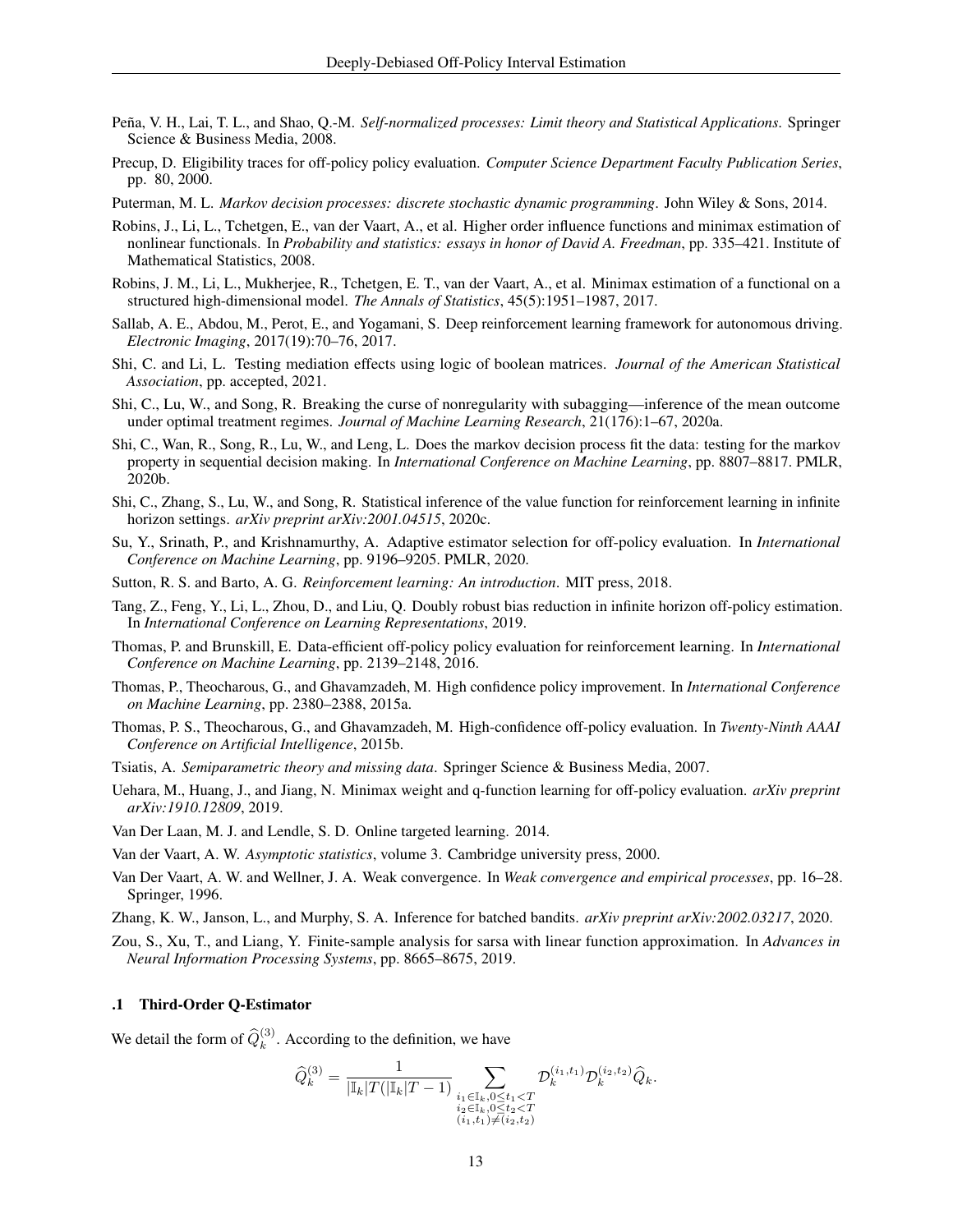For any state-action pair  $(a, s)$ , it follows that

$$
\begin{split} \widehat{Q}_{k}^{(3)}(a,s) &= \frac{(1-\gamma)^{-1}}{|\mathbbm{I}_{k}|T(|\mathbbm{I}_{k}|T-1)} \sum_{\substack{i_{1} \in \mathbbm{I}_{k}, 0 \leq t_{1} < T \\ i_{2} \in \mathbbm{I}_{k}, 0 \leq t_{2} < T \\ (i_{1},t_{1}) \neq (i_{2},t_{2})} } \widehat{\tau}_{k}(A_{i_{1},t_{1}},S_{i_{1},t_{1}},a,s) \{R_{i_{1},t_{1}} + \gamma \mathbbm{E}_{a' \sim \pi(\cdot|S_{i_{1},t_{1}+1})} \mathcal{D}_{k}^{(i_{2},t_{2})} \widehat{Q}_{k}(a',S_{i_{1},t_{1}+1}) \\ &\quad - \mathcal{D}_{k}^{(i_{2},t_{2})} \widehat{Q}_{k}(A_{i_{1},t_{1}},S_{i_{1},t_{1}}) \} + \frac{1}{|\mathbbm{I}_{k}|T} \sum_{i_{2} \in \mathbbm{I}_{k}, 0 \leq t_{2} < T} \mathcal{D}_{k}^{(i_{2},t_{2})} \widehat{Q}_{k}(a,s). \end{split}
$$

The right-hand-side is equal to

$$
\begin{split}\n\widehat{Q}_{k}(a,s) + \frac{(1-\gamma)^{-1}}{|\mathbb{I}_{k}|T} \sum_{i \in \mathbb{I}_{k}, 0 \leq t < T} \widehat{\tau}_{k}(A_{i,t}, S_{i,t}, a, s) \{R_{i,t} + \gamma \mathbb{E}_{a' \sim \pi(\cdot|S_{i,t+1})} \widehat{Q}_{k}(a', S_{i,t+1}) - \widehat{Q}_{k}(A_{i,t}, S_{i,t})\} \\
+ \frac{(1-\gamma)^{-2}}{|\mathbb{I}_{k}|T(|\mathbb{I}_{k}|T-1)} \sum_{\substack{i_{1} \in \mathbb{I}_{k}, 0 \leq t_{1} < T \\ i_{2} \in \mathbb{I}_{k}, 0 \leq t_{2} < T \\ (i_{1}, t_{1}) \neq (i_{2}, t_{2})}} \widehat{\tau}_{k}(A_{i_{1}, t_{1}}, S_{i_{1}, t_{1}}, a, s) \{\gamma \mathbb{E}_{a' \sim \pi(\cdot|S_{i,t+1})} \widehat{\tau}_{k}(A_{i_{2}, t_{2}}, S_{i_{2}, t_{2}}, a', S_{i_{1}, t_{1}+1})\} \\
- \widehat{\tau}_{k}(A_{i_{2}, t_{2}}, S_{i_{2}, t_{2}}, A_{i_{1}, t_{1}}, S_{i_{1}, t_{1}}) + (1-\gamma) \widehat{\tau}_{k}(A_{i_{2}, t_{2}}, S_{i_{2}, t_{2}}, a, s) \} \\
\times \{R_{i_{2}, t_{2}} + \gamma \mathbb{E}_{a' \sim \pi(\cdot|S_{i_{2}, t_{2}+1})} \widehat{Q}_{k}(a', S_{i_{2}, t_{2}+1}) - \widehat{Q}_{k}(A_{i_{2}, t_{2}}, S_{i_{2}, t_{2}})\}.\n\end{split}
$$

## <span id="page-13-0"></span>.2 Definition of the  $L_2$ -norm Convergence

A sequence of variables  $\{X_n\}_{n\geq 0}$  is said to converge in  $L_2$ -norm to X if and only if  $\mathbb{E}|X_n - X|^2 \to 0$  as  $n \to \infty$ . A Q-estimator  $\hat{Q}$  is said to converge in  $L_2$ -norm to  $Q^{\pi}$  at a rate of  $(nT)^{-\alpha}$  if

$$
\sqrt{\mathbb{E}_{(a,s)\sim p_\infty}\mathbb{E}|\widehat{Q}(a,s)-Q^\pi(a,s)|^2}=O\{(nT)^{-\alpha}\}.
$$

Similarly, a conditional density ratio estimator  $\hat{\tau}$  is said to converge in  $L_2$ -norm to  $\tau^{\pi}$  at a rate of  $(nT)^{-\alpha}$  if

$$
\sqrt{\mathbb{E}_{(a,s)\sim p_{\infty}}\mathbb{E}_{(a^*,s^*)\sim p_{\infty}}\mathbb{E}|\hat{\tau}(a,s,a^*,s^*)-\tau^{\pi}(a,s,a^*,s^*)|^2}=O\{(nT)^{-\alpha}\}.
$$

Finally, a marginalized density ratio estimator  $\hat{\omega}$  is said to converge in  $L_2$ -norm to  $\omega^{\pi}$  at a rate of  $(nT)^{-\alpha}$  if

$$
\sqrt{\mathbb{E}_{(a,s)\sim p_{\infty}}}\mathbb{E}|\widehat{\omega}(a,s)-\omega^{\pi}(a,s)|^2=O\{(nT)^{-\alpha}\}.
$$

## .3 Proof of Lemma [3](#page-5-2)

To simplify the presentation, in the proof we assume the data consist of independent tuples in Lemma [1.](#page-4-2) With weakly dependent data, the aggregated bias will be upper bounded by the same order of magnitude (see the proof of Theorem [1](#page-7-0) for details).

We first study the bias of the Q-estimator. We will prove a slightly stronger result, showing that

<span id="page-13-2"></span>
$$
\mathbb{E}_{(a,s)\sim p_{\infty}}|\mathbb{E}\hat{Q}_k^{(m)}(a,s) - Q^{\pi}(a,s)|^2 = O\{(nT)^{-2\alpha_1 - 2(m-1)\alpha_2}\}.
$$
\n(9)

We prove this assertion by induction. Consider the case where  $m = 2$ . By the doubly-robustness property, we have  $Q^{\pi}(a, s) = \mathbb{E}[\widehat{Q}_k(a, s) + \widehat{\tau}_k(A_{i,t}, S_{i,t}, a, s) \{R_{i,t} + \mathbb{E}_{a' \sim \pi(\cdot | S_{i,t+1})} \widehat{Q}_k(a', S_{i,t+1}) - \widehat{Q}_k(A_{i,t}, S_{i,t})\}].$  It follows that

<span id="page-13-1"></span>
$$
\mathbb{E}\widehat{Q}_{k}^{(2)}(a,s) - Q^{\pi}(a,s) = \mathbb{E}\mathcal{D}_{k}^{(i,t)}\widehat{Q}_{k}(a,s) - Q^{\pi}(a,s) = \mathbb{E}\{\widehat{\tau}_{k}(A_{i,t},S_{i,t},a,s) - \tau^{\pi}(A_{i,t},S_{i,t},a,s)\}
$$
  
 
$$
\times \{Q^{\pi}(A_{i,t},S_{i,t}) - \gamma \mathbb{E}_{a' \sim \pi(\cdot|S_{i,t+1})}Q^{\pi}(a',S_{i,t+1}) + \gamma \mathbb{E}_{a' \sim \pi(\cdot|S_{i,t+1})}\widehat{Q}_{k}(a',S_{i,t+1}) - \widehat{Q}_{k}(A_{i,t},S_{i,t})\}.
$$
 (10)

By Cauchy-Schwarz inequality,  $\mathbb{E}_{(a,s)\sim p_\infty}|\mathbb{E}\widehat{Q}^{(2)}(a,s)-Q^\pi(a,s)|^2$  is upper bounded by

$$
\mathbb{E}_{(a,s)\sim p_{\infty}}\mathbb{E}|\widehat{\tau}_{k}(A_{i,t},S_{i,t},a,s)-\tau^{\pi}(A_{i,t},S_{i,t},a,s)|^{2}\left\{2\mathbb{E}|\widehat{Q}_{k}(A_{i,t},S_{i,t})-Q^{\pi}(A_{i,t},S_{i,t})|^{2}\right.\left.+2\mathbb{E}_{a\sim\pi(\cdot|S_{i,t+1})}\mathbb{E}|\widehat{Q}_{k}(a,S_{i,t+1})-Q^{\pi}(a,S_{i,t+1})|^{2}\right\}.
$$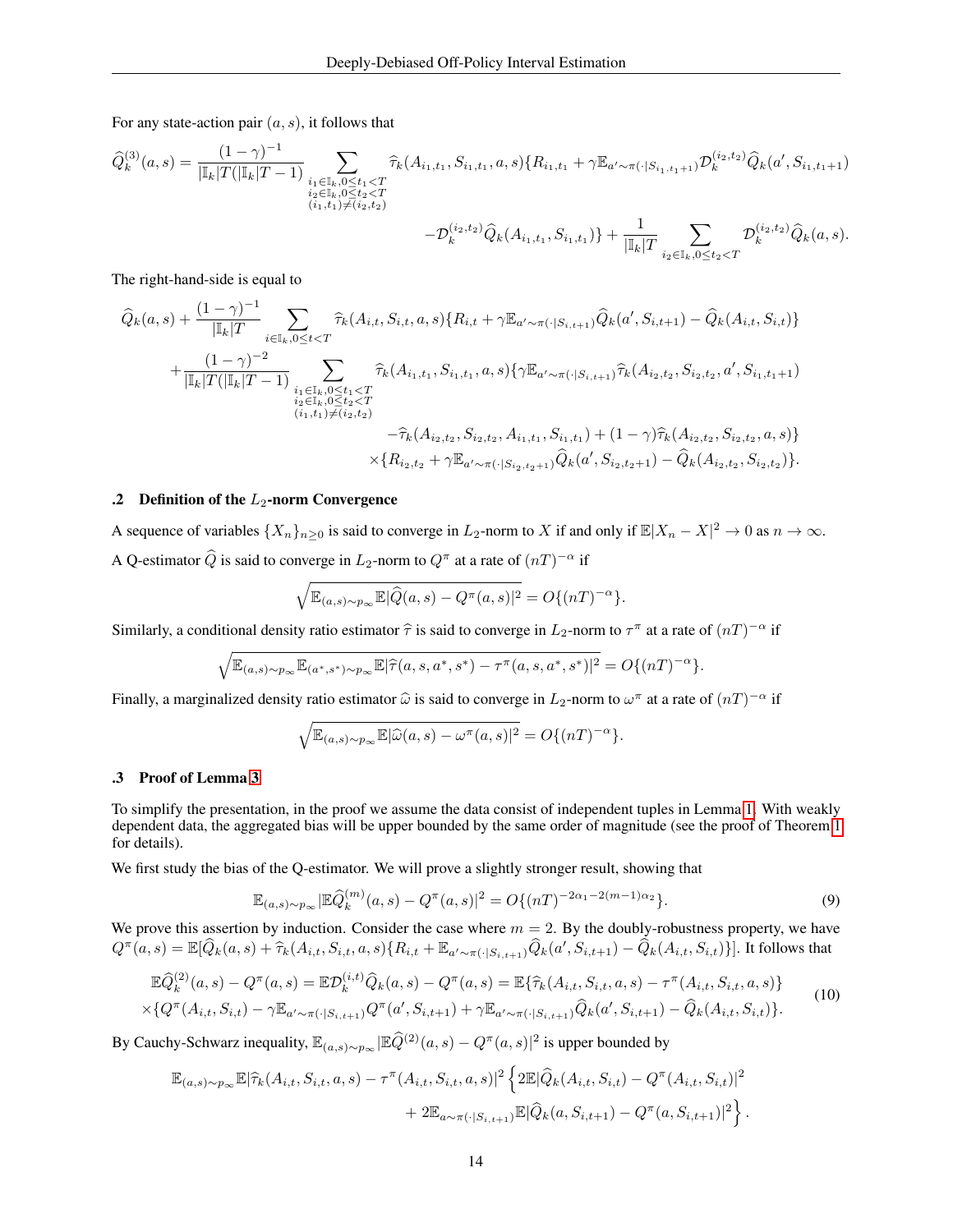Under the convergence rate requirement, it is upper bounded by  $\{(nT)^{-\alpha_1-\alpha_2}\}\.$  This proves the assertion with  $m=2$ . Suppose the assertion holds with  $m = m_0 \ge 2$ . We aim to show it holds with  $m = m_0 + 1$ . Similar to [\(10\)](#page-13-1), since the data tuples are i.i.d., we have

$$
\mathbb{E}\hat{Q}_{k}^{(m_{0}+1)}(a,s) - Q^{\pi}(a,s) = \mathbb{E}\mathcal{D}_{k}^{(i,t)}\mathbb{E}\hat{Q}_{k}^{(m_{0})}(a,s) - Q^{\pi}(a,s) = \mathbb{E}\{\hat{\tau}_{k}(A_{i,t},S_{i,t},a,s) - \tau^{\pi}(A_{i,t},S_{i,t},a,s)\}\times
$$
  

$$
[Q^{\pi}(A_{i,t},S_{i,t}) - \gamma\mathbb{E}_{a'\sim\pi(\cdot|S_{i,t+1})}Q^{\pi}(a',S_{i,t+1}) + \gamma\mathbb{E}_{a'\sim\pi(\cdot|S_{i,t+1})}\mathbb{E}\{\hat{Q}_{k}^{(m_{0})}(a',S_{i,t+1})|S_{i,t+1}\} - \mathbb{E}\{\hat{Q}_{k}^{(m_{0})}(A_{i,t},S_{i,t})|A_{i,t},S_{i,t}\}].
$$

By Cauchy-Schwarz inequality,  $\mathbb{E}_{(a,s)\sim p_\infty}|\mathbb{E}\widehat{Q}^{(m_0+1)}(a,s)-Q^\pi(a,s)|^2$  is upper bounded by

$$
\mathbb{E}_{(a,s)\sim p_{\infty}}\mathbb{E}|\widehat{\tau}_{k}(A_{i,t},S_{i,t},a,s)-\tau^{\pi}(A_{i,t},S_{i,t},a,s)|^{2}\left[2\mathbb{E}|\mathbb{E}\{\widehat{Q}_{k}^{(m_{0})}(A_{i,t},S_{i,t})|A_{i,t},S_{i,t}\}-Q^{\pi}(A_{i,t},S_{i,t})|^{2}\right] + 2\mathbb{E}_{a\sim\pi(\cdot|S_{i,t+1})}\mathbb{E}|\mathbb{E}\{\widehat{Q}_{k}^{(m_{0})}(a,S_{i,t+1})|S_{i,t+1}\}-Q^{\pi}(a,S_{i,t+1})|^{2}\right].
$$
\n(11)

The above bound is of the order  $O\{(nT)^{-2\alpha_1+2m_0\alpha_2}\}\.$  The assertion is thus proven.

We next consider the bias of the resulting value. Since  $\eta_{TR}^{(m)}$  is a simple average of  $\{\psi_{i,t}^{(m)}\}_{i,t}$ , it suffices to provide an upper bound for  $\psi_{i,t}^{(m)}$  for a given tuple  $(i, t) \in I_k$ . We decompose  $\widehat{Q}_k^{(m)}$  into the sum of the following two parts:

$$
\begin{aligned}\n& \binom{|\mathbb{I}_k|T}{(m-1)}^{-1} \sum_{(i_l,t_l)=(i,t) \text{ for some } l} \mathcal{D}_k^{(i_1,t_1)} \cdots \mathcal{D}_k^{(i_{m-1},t_{m-1})} \hat{Q}_k \\
& + \binom{|\mathbb{I}_k|T}{(m-1)}^{-1} \sum_{(i_l,t_l)\neq (i,t) \text{ for any } l} \mathcal{D}_k^{(i_1,t_1)} \cdots \mathcal{D}_k^{(i_{m-1},t_{m-1})} \hat{Q}_k.\n\end{aligned}
$$

Since the functions  $\widehat{Q}_k$ ,  $\widehat{\tau}_k$  and the immediate rewards are uniformly bounded, the first term is upper bounded by

$$
c(m-1)\binom{|\mathbb{I}_k|T}{(m-1)}^{-1}\binom{|\mathbb{I}_k|T-1}{(m-2)} = \frac{c(m-1)^2}{|\mathbb{I}_k|T} = O(n^{-1}T^{-1}),
$$

where c denotes some positive constant. Similarly, we can show the second term can be well-approximated by

$$
\widehat{Q}_{k,i,t}^{(m)} = (m-1) \binom{|\mathbb{I}_k|T-1}{(m-2)}^{-1} \sum_{(i_l,t_l)\neq (i,t)} \mathcal{D}_k^{(i_1,t_1)} \cdots \mathcal{D}_k^{(i_{m-1},t_{m-1})} \widehat{Q}_k,
$$

with the approximation error upper bounded by  $O(n^{-1}T^{-1})$ .

Since  $\psi_{i,t}^{(m)}$  is a linear function  $\widehat{Q}^{(m)}$ , we have  $\max_{i,t} |\psi_{i,t}^{(m)} - \phi_{i,t}^{(m)}| = O(n^{-1}T^{-1})$  where  $\phi_{i,t}^{(m)}$  is a version of  $\psi_{i,t}^{(m)}$  with  $\widehat{Q}^{(m)}$  replaced with  $\widehat{Q}_{i,t}^{(m)}$ . It suffices to show the bias  $\max_{i,t} |\mathbb{E}\phi_{i,t}^{(m)} - \eta^{\pi}|$  converges at a rate of  $(nT)^{-\alpha_1-(m-1)\alpha_2-\alpha_3}$ . Since the tuples of indices  $(i, t), (i_1, t_1), \cdots, (i_m, t_m)$  are different, the corresponding data observations are independent. This assertion can be proven in a similar manner as [\(9\)](#page-13-2).

#### .4 Proof of Theorem [1](#page-7-0)

For any k, let  $r_1, r_2, r_3$  denote the rate of convergence of  $\hat{Q}_k$ ,  $\hat{\tau}_k$  and  $\hat{\omega}_k$ , respectively. These rates of convergence will approach zero when the corresponding nuisance estimators are consistent.

In Part 1, we prove a version Lemma [3](#page-5-2) holds under the exponential  $\beta$ -mixing condition in (A1) as well. Specifically, the aggregated bias of the Q-estimator decays at a rate of  $O(r_1r_2^{(m-1)})$ , and the bias of the corresponding value estimator decays at a rate of  $O(r_1r_2^{(m-1)}r_3)$ . When one of the three estimated nuisance functions is consistent, the bias decays to zero.

In Part 2, we show the variance of the value estimator decays to zero. By Chebyshev's inequality, this implies that our value estimator is consistent. The proof is thus completed.

**Part 1.** To simplify the proof, we assume  $\mathbb{I}_k$  contains a single element i. The bias is given by

$$
\binom{T}{m-1}^{-1} \sum_{t_1 < \cdots < t_{m-1}} (\mathbb{E} \mathcal{D}_k^{(i,t_1)} \cdots \mathcal{D}_k^{(i,t_{m-1})} \widehat{Q}_k - Q^{\pi}).
$$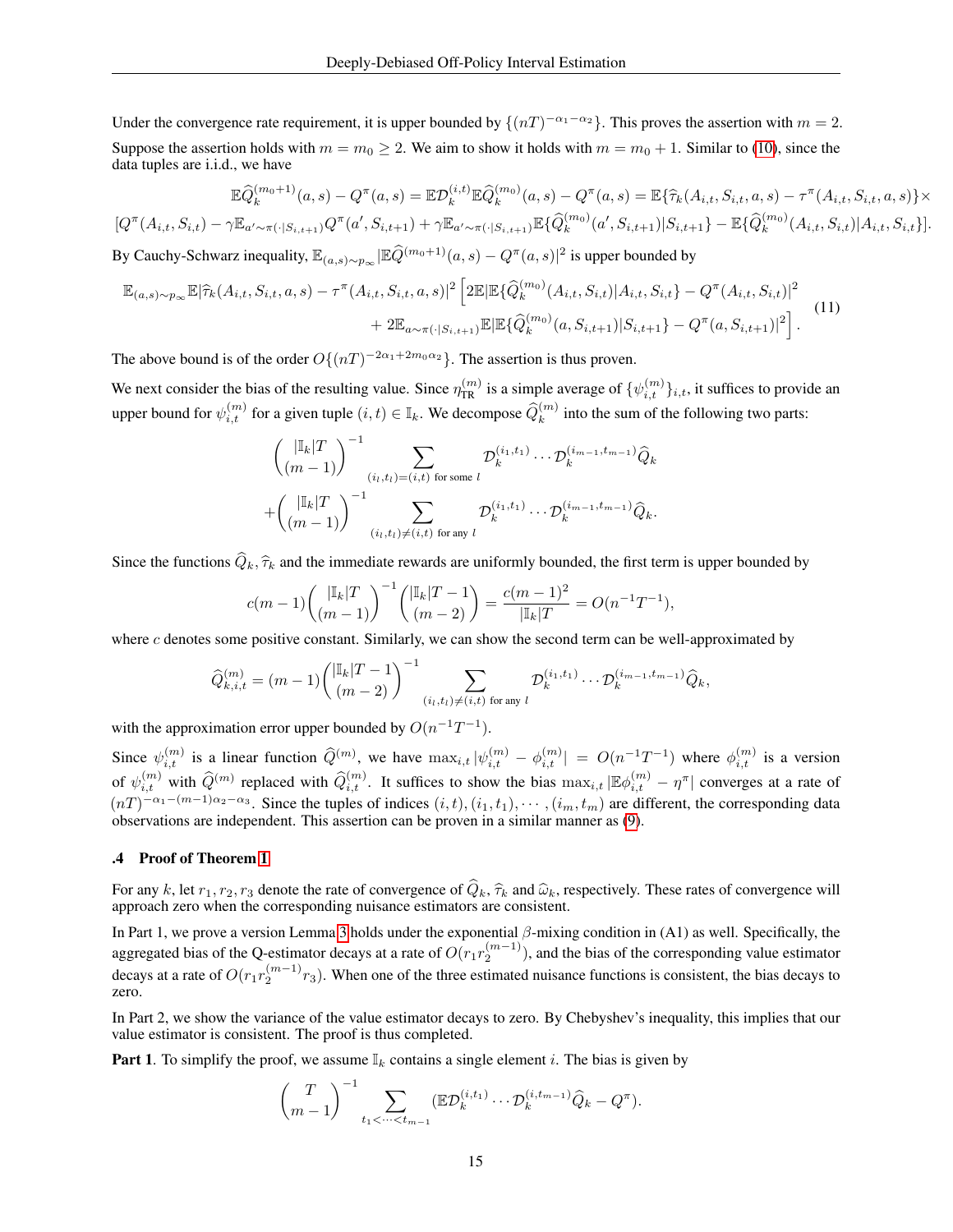We next apply Berbee's coupling lemma (see e.g., Lemma 4.1 in [Dedecker & Louhichi, 2002\)](#page-10-10) to bound the bias. Consider a given ordered tuple  $(t_1, t_2, \dots, t_{m-1})$ . Following the discussion below Lemma 4.1 in [\(Dedecker &](#page-10-10) [Louhichi, 2002\)](#page-10-10), we can construct i.i.d. data tuples  $\{(S^0_{i,t_l}, A^0_{i,t_l}, R^0_{i,t_l}, S^0_{i,t_l+1})\}_{1\leq l\leq m-1}$  such that the event

$$
(S_{i,t_l}^0, A_{i,t_l}^0, R_{i,t_l}^0, S_{i,t_l+1}^0) = (S_{i,t_l}, A_{i,t_l}, R_{i,t_l}, S_{i,t_l+1}), \ \forall 1 \leq l \leq m-1,
$$

holds with probability at least  $1 - \sum_{l=1}^{m-2} \beta(t_{l+1} - t_l - 1)$  where  $\beta(\cdot)$  denotes the  $\beta$ -mixing coefficients of  $\{(S_t, A_t, R_t)\}_{t\geq 0}$ . This allows us to decompose each of the individual bias  $\mathbb{E}\mathcal{D}_k^{(i,t_1)}\cdots \mathcal{D}_k^{(i,t_{m-1})}\widehat{Q}_m - Q^{\pi}$  into the following two terms

$$
|\mathbb{E}\mathcal{D}_{k}^{(i,t_{1})}\cdots\mathcal{D}_{k}^{(i,t_{m-1})}\hat{Q}_{k} - Q^{\pi}|\mathcal{I}\{(S_{i,t_{l}}^{0},A_{i,t_{l}}^{0},R_{i,t_{l}}^{0},S_{i,t_{l}+1}^{0}) = (S_{i,t_{l}},A_{i,t_{l}},R_{i,t_{l}},S_{i,t_{l}+1}^{0}), \forall 1 \leq l \leq m-1\}
$$
  
+
$$
|\mathbb{E}\mathcal{D}_{k}^{(i,t_{1})}\cdots\mathcal{D}_{k}^{(i,t_{m-1})}\hat{Q}_{k} - Q^{\pi}|\mathcal{I}\{(S_{i,t_{l}}^{0},A_{i,t_{l}}^{0},R_{i,t_{l}}^{0},S_{i,t_{l}+1}^{0}) \neq (S_{i,t_{l}},A_{i,t_{l}},R_{i,t_{l}},S_{i,t_{l}+1}), \exists 1 \leq l \leq m-1\}.
$$

Based on Lemma [3,](#page-5-2) the first term can be upper bounded by  $O(T^{-\alpha_1-(m-1)\alpha_2})$ . Under the boundedness property, the second term is upper bounded by  $c\{\sum_{l=1}^{m-2}\beta(t_{l+1}-t_l-1)\}$  for some constant  $c>0$ . Averaging over all possible combinations of individual debiasing operators yields the following upper bound

$$
O(T^{-\alpha_{*}}) + c \binom{T}{m-1}^{-1} \sum_{t_1 < \dots < t_{m-1}} \sum_{l=1}^{m-2} \beta(t_{l+1} - t_l - 1).
$$

Under (A1), we have  $\beta(t) = O(\rho^t)$  for some  $0 < \rho < 1$  and any  $t \ge 0$ . The second term is upper bounded by  $O(T^{-1})$ . This yields the upper bound  $O(T^{-\alpha_*})$  when  $\mathbb{I}_k$  consists of a single element. In general, we can show the bias is upper bounded by  $O\{(n\hat{T})^{-\alpha_*}\}\.$  Using similar arguments, we can show the bias of the value is upper bounded by  $O\{\overline{(nT)}^{-\alpha}\}\$ . This completes the proof for Part 1.

**Part 2.** For  $1 \le k \le \mathbb{K}$ , let  $\widehat{\eta}_{\text{TR},k}^{(m)} = (n/\mathbb{K})^{-1} \sum_{i \in \mathbb{I}_k} \sum_{t=0}^{T-1} \psi_{i,t}^{(m)}$ . By Cauchy-Schwarz inequality, it suffices to show the Var $(\widehat{\eta}_{\text{TR},k}^{(m)}) \to 0$  for each k. Using similar arguments in the proof of Lemma [3,](#page-5-2) we can show the difference  $(nT/\mathbb{K})^{-1}\sum_{i\in\mathbb{I}_k}\sum_{t=0}^{T-1}(\psi_{i,t}^{(m)}-\phi_{i,t}^{(m)})$  is upper bounded by  $O(n^{-1}T^{-1})$ . Consequently, it suffices to upper bound the variance of  $\widehat{\eta}_{\text{TR},k,U}^{(m)} = (nT/\mathbb{K})^{-1} \sum_{i \in \mathbb{I}_k} \sum_{t=0}^{T-1} \phi_{i,t}^{(m)}$ .

A key observation is that, conditional on the estimators  $\hat{Q}_k$ ,  $\hat{\tau}_k$  and  $\hat{\omega}_k$ ,  $\hat{\eta}_{\text{TR},U}^{(m)}$  corresponds to an m-th order U-statistic.<br>Under the given conditions, the kernal function associated with the U Under the given conditions, the kernel function associated with the U-statistic is uniformly bounded. We first consider the variance of  $\hat{\eta}_{\text{TR},k,U}^{(m)}$  conditional on the nuisance estimators. To simplify the proof, we similarly assume that  $\mathbb{I}_k$ <br>consists of a single trajectory as in Part 1. By definition the conditional variance is consists of a single trajectory, as in Part 1. By definition, the conditional variance is given by

$$
\left(\frac{m!}{T!}\right)^{2} \sum_{\substack{\text{disjoint }t_{1},\dots,t_{m}\\ \text{disjoint }t'_{1},\dots,t'_{m}\\ }} \text{cov}\left(\mathbb{E}_{(a,s)\sim(\pi,\mathbb{G})}\mathcal{D}_{k}^{(i,t_{1})}\dots\mathcal{D}_{k}^{(i,t_{m-1})}\hat{Q}_{k}(a,s)+\frac{1}{1-\gamma}\hat{\omega}_{k}(A_{i,t_{m}},S_{i,t_{m}})\{R_{i,m}\} - \gamma\mathbb{E}_{a\sim\pi(\cdot|S_{i,m+1})}\mathcal{D}_{k}^{(i,1)}\dots\mathcal{D}_{k}^{(i,m-1)}\hat{Q}_{k}(a,S_{i,m+1})+\mathcal{D}_{k}^{(i,1)}\dots\mathcal{D}_{k}^{(i,m-1)}\hat{Q}_{k}(A_{i,t_{m}},S_{i,t_{m}})\},
$$
  

$$
\mathbb{E}_{(a,s)\sim(\pi,\mathbb{G})}\mathcal{D}_{k}^{(i,t'_{1})}\dots\mathcal{D}_{k}^{(i,t'_{m-1})}\hat{Q}_{k}(a,s)+\frac{1}{1-\gamma}\hat{\omega}_{k}(A_{i,t'_{m}},S_{i,t'_{m}})\{R_{i,t'_{m}}-\gamma
$$
  

$$
\times\mathbb{E}_{a\sim\pi(\cdot|S_{i,t'_{m}+1})}\mathcal{D}_{k}^{(i,1)}\dots\mathcal{D}_{k}^{(i,m-1)}\hat{Q}_{k}(a,S_{i,t'_{m}+1})+\mathcal{D}_{k}^{(i,t'_{1})}\dots\mathcal{D}_{k}^{(i,t'_{m}-1)}\hat{Q}_{k}(A_{i,t'_{m}},S_{i,t'_{m}})\}\Big|\hat{Q}_{k},\hat{\tau}_{k},\hat{\omega}_{k}\Big),
$$

where  $\mathbb{E}_{(a,s)\sim(\pi,\mathbb{G})}$  denotes the expectation by assuming  $s\sim\mathbb{G}$  and  $a\sim\pi(\cdot|s)$ . Using similar arguments in Part 1, we can show that the above conditional variance decays to zero. In addition,  $\mathbb{E}(\widehat{\eta}_{\text{TR},k,U}^{(m)}|\widehat{Q}_k,\widehat{\tau}_k,\widehat{\omega}_k)$  is to converge to  $\eta^{\pi}$ , when one of the nuisance estimator is consistent. Under the given conditions,  $\hat{\eta}_{\text{TR},k,U}^{(m)}$  is bounded. This further yields that  $\text{Var}\{\mathbb{E}(\widehat{\eta}_{\text{TR},k,U}^{(m)}|\widehat{Q}_k,\widehat{\tau}_k,\widehat{\omega}_k)\}\rightarrow 0$ . Together with the fact that the conditional variance of  $\widehat{\eta}_{\text{TR},k,U}^{(m)}$  decays to zero, the variance of  $\hat{\eta}_{\text{TR},k,U}^{(m)}$  decays to zero. The proof is thus completed.

### .5 Proof of Theorem [2](#page-7-1)

In the proof of Theorem [1,](#page-7-0) we have shown that  $\hat{\eta}_{\text{TR},k}^{(m)} - \hat{\eta}_{\text{TR},k,U}^{(m)} = O(n^{-1}T^{-1})$ . This in turn implies that  $\hat{\eta}_{\text{TR}}^{(m)} - \hat{\eta}_{\text{TR},U}^{(m)} = O(n^{-1}T^{-1})$ .  $O(n^{-1}T^{-1})$  where  $\widehat{\eta}_{\text{TR},U}^{(m)}$  is a simple average of  $\{\widehat{\eta}_{\text{TR},k,U}^{(m)}\}_k$ . It suffices to focus on  $\widehat{\eta}_{\text{TR},U}^{(m)}$ .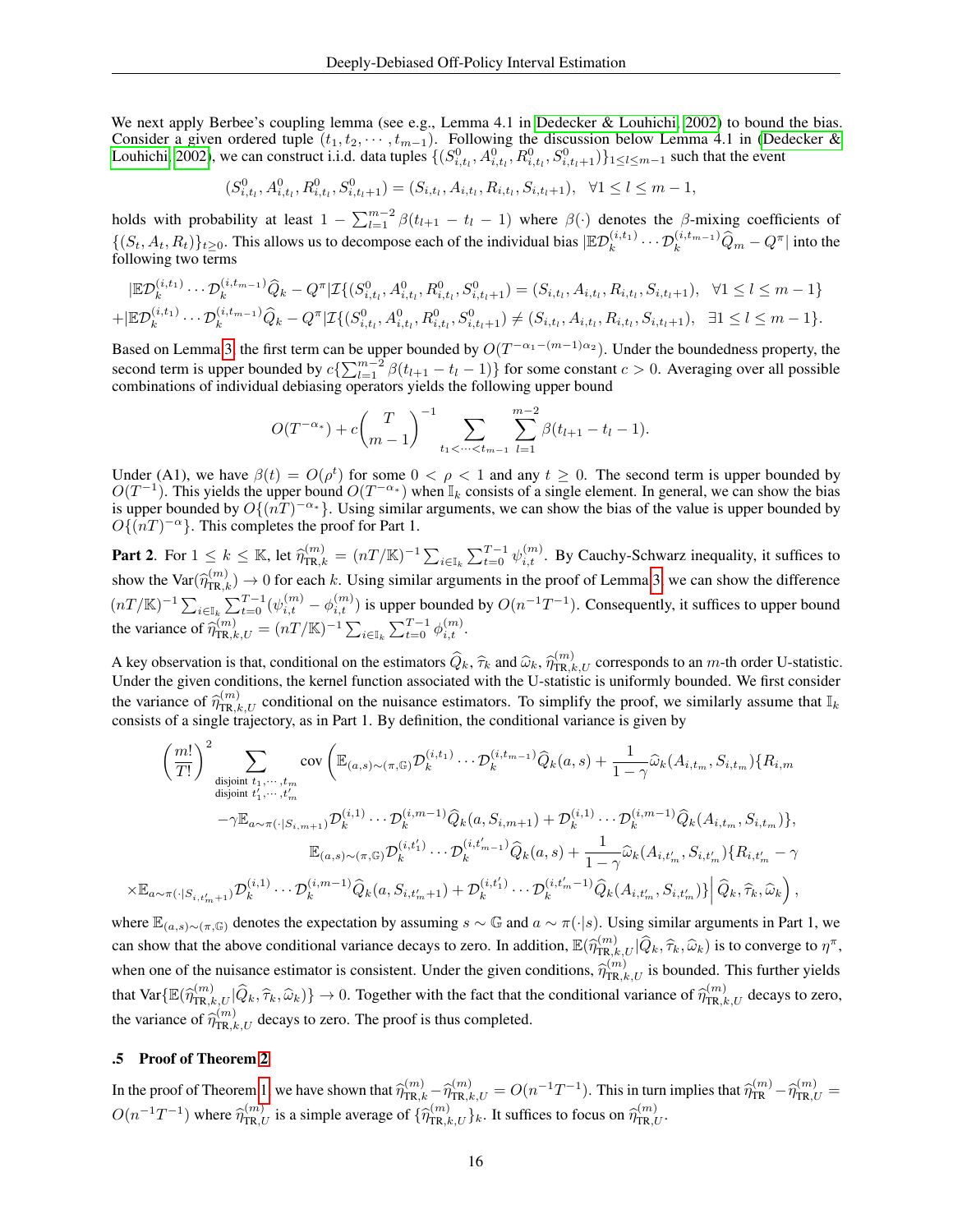The rest of the proof is divided into three parts. We first define  $\hat{\eta}_{\text{TR},U}^{(m),*}$  as a version of  $\hat{\eta}_{\text{TR},U}^{(m)}$  with the Q-, marginalized density ratio and conditional density ratio estimators replaced by their oracle values, and prove that  $\sqrt{nT}(\hat{\eta}_{\text{TR},U}^{(m),*} - \eta^{\pi}) \stackrel{d}{\rightarrow}$  $N(0, \sigma^2)$ . We next show that the difference  $\hat{\eta}_{TR,U}^{(m),*} - \hat{\eta}_{TR,U}^{(m)} + \mathbb{E} \hat{\eta}_{TR,U}^{(m)} - \eta^{\pi}$  is  $o_p\{(nT)^{-1/2}\}\)$ . The assertion thus follows from an application of Sluteky's theorem. Finally, in Part 3, we presen follows from an application of Slutsky's theorem. Finally, in Part 3, we present the variance decomposition formula for  $\text{Var}(\widehat{\eta}_{\text{TR},U}^{(m),*}).$ 

**Part 1:** A key observation is that, the oracle version of the estimator  $\hat{\eta}_{\text{TR},U}^{(m),*} - \eta^{\pi}$  corresponds to an m-th order II statistic. The corresponding symmetric kernal function is given by U-statistic. The corresponding symmetric kernel function is given by

$$
h(\{(S_{i_j,t_j}, A_{i_j,t_j}, R_{i_j,t_j}, S_{i_j,t_j+1})\}_{j=1}^m) = \frac{1}{m(1-\gamma)} \sum_{j=1}^m \left[ \mathbb{E}_{(a,s)\sim(\pi,\mathbb{G})} \prod_{l\neq j} \mathcal{D}^{(i_l,t_l)} Q^{\pi}(a,s) + \frac{1}{1-\gamma} \omega^{\pi}(A_{i_j,t_j}, S_{i_j,t_j}) \right]
$$

$$
\times \left\{ R_{i_j,t_j} + \gamma \mathbb{E}_{a\sim\pi(\cdot|S_{i_j,t_j+1})} \prod_{l\neq j} \mathcal{D}^{(i_l,t_l)} Q^{\pi}(a, S_{i_j,t_j+1}) - \prod_{l\neq j} \mathcal{D}^{(i_l,t_l)} Q^{\pi}(A_{i_j,t_j}, S_{i_j,t_j}) \right\} \right] - \eta^{\pi}.
$$

Here,  $\mathcal{D}^{(i_1,t_1)}$  denotes a version of  $\mathcal{D}_k^{(i_1,t_1)}$  by replacing the estimator  $\hat{\tau}_k$  with the oracle value  $\tau^{\pi}$ . Under (A1) and Here,  $\mathcal{D}^{(i_1, t_1)}$  denotes a version of  $\mathcal{D}_k^{(i_1, t_1)}$  by replacing the estimator  $\hat{\tau}_k$  with the oracle value  $\tau^{\pi}$ . Under (A1) and the boundedness assumption in (A3), the conditions in Theorem 1 (c) of D asymptotic normality of  $\hat{\eta}_{TR,U}^{(m),*}$  is thus proven. In addition, the asymptotic variance of  $\sqrt{nT}(\hat{\eta}_{TR,U}^{(m),*} - \eta^{\pi})$  is given by<br>( $\pi T$ ) =  $\frac{1}{nT}$   $\sum_{i=1}^n k_i (S_i - A_i - B_i - S_i)$  =  $\frac{1}{nT}$  $(nT)^{-1}m^2\mathbb{E}|\sum_{i,t} h_1(S_{i,t}, A_{i,t}, R_{i,t}, S_{i,t+1})|^2$  where

$$
h_1(s_1, a_1, r_1, s'_1) = \mathbb{E}_{(s_2, a_2, r_2, s'_2), \cdots, (s_m, a_m, r_m, s'_m)} \mu(\{(s_j, a_j, r_j, s'_j)\}_{j=1}^m).
$$

Here, we use  $p_{\infty}$  to denote the limiting distribution of the stochastic process  $\{(S_t, A_t, R_t, S_{t+1})\}_{t>0}$ . Since the expectation of the temporal-difference error  $r + \gamma \mathbb{E}_{a'\sim \pi(\cdot|s')}Q^\pi(a',s') - Q(a,s)$  is zero under the distribution  $p_{\infty}$ , the function  $h_1(s_1, a_1, r_1, s_1')$  equals

$$
\frac{1}{m(1-\gamma)}\omega^{\pi}(a_1,s_1)\{r_1+\gamma \mathbb{E}_{a'_1\sim \pi(\cdot|s'_1)}Q^{\pi}(a'_1,s'_1)-Q(a_1,s_1)\}.
$$

Consequently, the asymptotic variance  $\sigma^2$  equals

$$
\frac{1}{nT(1-\gamma)^2}\mathbb{E}\left[\sum_{i,t}\omega^{\pi}(A_{i,t},S_{i,t})\{R_{i,t}+\gamma\mathbb{E}_{a'\sim\pi(\cdot|S_{i,t+1})}Q^{\pi}(a',S_{i,t+1})-Q^{\pi}(A_{i,t},S_{i,t})\}\right]^2.
$$

Under MA and CMIA, for any index i, the sequence of temporal-difference errors  $\{\varepsilon_{i,t}\}_{t>0} = \{R_{i,t} + R_{i,t}\}_{t>0}$  $\gamma \mathbb{E}_{a' \sim \pi(\cdot | S_{i,t+1})} Q^{\pi}(a', S_{i,t+1}) - Q^{\pi}(A_{i,t}, S_{i,t})\}_{t \geq 0}$  forms a martingale difference sequence. As such, the elements in  $\{\omega^{\pi}(A_{i,t}, S_{i,t})\varepsilon_{i,t}\}_{t\geq 0}$  are pairwise uncorrelated. Consequently,

$$
\sigma^2 = \frac{1}{nT(1-\gamma)^2} \sum_{i,t} \mathbb{E} \left[ \omega^{\pi}(A_{i,t}, S_{i,t}) \{ R_{i,t} + \gamma \mathbb{E}_{a' \sim \pi(\cdot | S_{i,t+1})} Q^{\pi}(a', S_{i,t+1}) - Q^{\pi}(A_{i,t}, S_{i,t}) \} \right]^2,
$$

and is equal to [\(3\)](#page-2-1). This completes the proof for Part 1.

**Part 2:** For any  $1 \le k \le \mathbb{K}$ , we similarly define  $\widehat{\eta}_{\text{TR},k,U}^{(m),*}$  as the oracle version of  $\widehat{\eta}_{\text{TR},k,U}^{(m)}$ . In this Part, we focus on proving  $\sqrt{nT} \{ \hat{\eta}_{\text{TR},k,U}^{(m)} - \hat{\eta}_{\text{TR},k,U}^{(m)}, \dots, \hat{\eta}_{\text{TR},k,U}^{(m)} | \hat{Q}_k, \hat{\tau}_k, \hat{\omega}_k \} + \eta^{\pi} \} = o_p(1)$ . This in turn implies that  $\sqrt{nT} \{ \hat{\eta}_{\text{TR},k,U}^{(m)} - \hat{\eta}_{\text{TR},k,U}^{(m)}, \dots, \hat{\eta}_{\text{TR},k,U}^{(m)} | \hat{Q}_k, \hat{\tau}_k, \hat{\omega}_$  $\hat{\eta}_{\text{TR},k,U}^{(m),*} = \mathbb{E} \hat{\eta}_{\text{TR},k,U}^{(m)} + \eta^{\pi} = o_p(1)$  and hence  $\sqrt{nT} (\hat{\eta}_{\text{TR},U}^{(m)} - \hat{\eta}_{\text{TR},U}^{(m)}, \mathbb{E} \hat{\eta}_{\text{TR},U}^{(m)} + \eta^{\pi}) = o_p\{(nT)^{-1/2}\}.$ 

We next show  $\sqrt{nT} \{ \hat{\eta}_{\text{TR},k,U}^{(m)} - \hat{\eta}_{\text{TR},k,U}^{(m),*} - \mathbb{E}(\hat{\eta}_{\text{TR},k,U}^{(m)} | \hat{Q}_k, \hat{\tau}_k, \hat{\omega}_k) + \eta^{\pi} \} = o_p(1)$ . To simplify the proof, we assume  $\mathbb{I}_k$ consists of a single element i. Note that  $\hat{\eta}_{m,k,U}^{(m)} - \hat{\eta}_{m,k,U}^{(m),*}$  can be decomposed into the sum  $\sum_{j=0}^{m} \hat{\eta}_{j,k}$  where  $\hat{\eta}_{0,k}$  is the main effect term  $\hat{\mathcal{R}}$ , is the first ender linear term and  $\hat{\mathcal{$ the main effect term,  $\hat{\eta}_{1,k}$  is the first-order linear term and  $\hat{\eta}_{j,k}$  is the high-order U-statistic for any  $j \geq 2$ . Specifically,

$$
\widehat{\eta}_{0,k} = \mathbb{E}_{(a,s)\sim(\pi,\mathbb{G})} \{\widehat{Q}_k(a,s) - Q^\pi(a,s)\},\
$$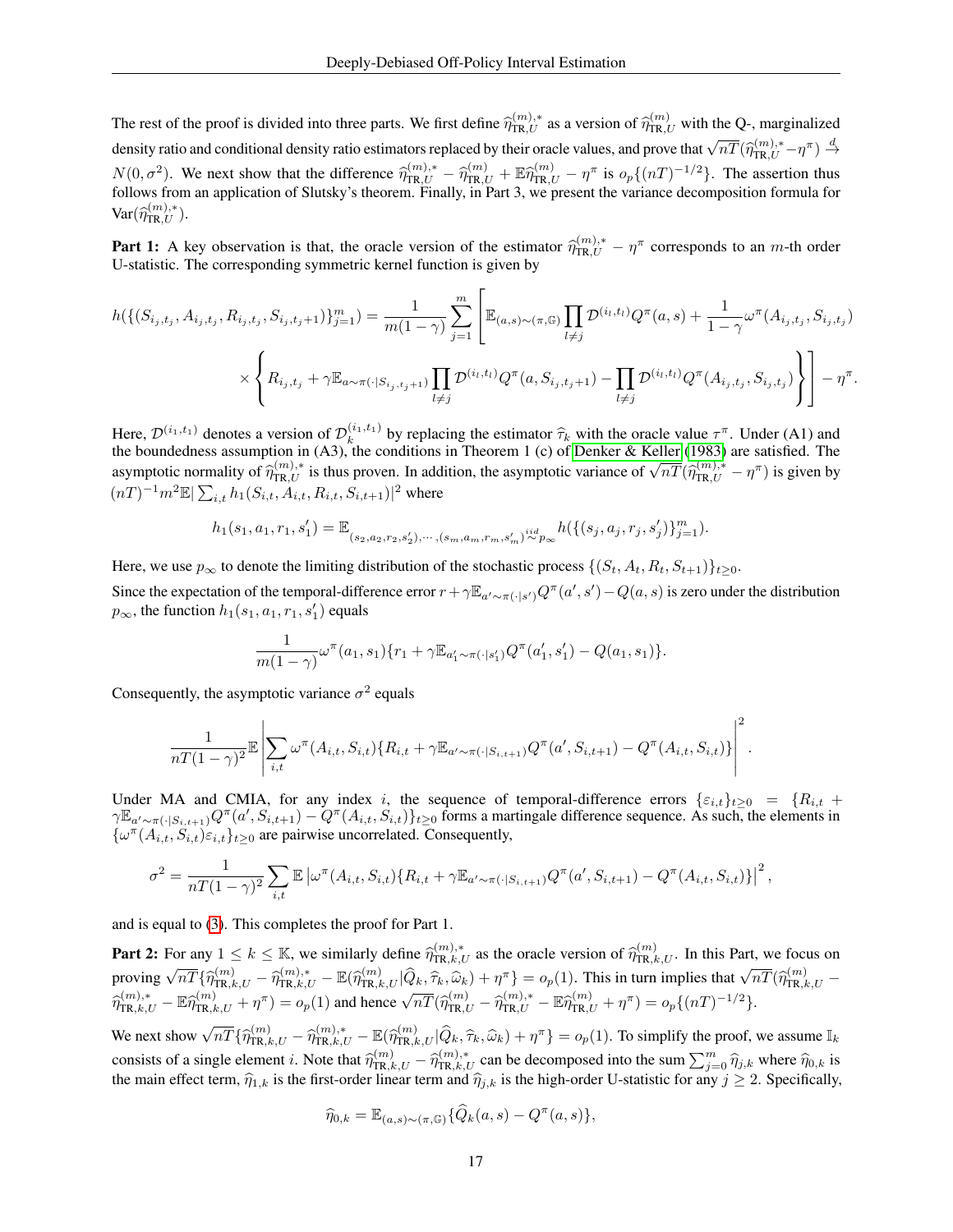corresponding to the difference between two plug-in estimators. Its conditional variance equals zero given  $\hat{Q}_k$  and we have  $\hat{\eta}_{0,k} = \mathbb{E}(\hat{\eta}_{0,k}|\hat{Q}_k)$ .  $(1 - \gamma)\hat{\eta}_{1,k}$  equals

$$
\frac{1}{T} \sum_{t=0}^{T-1} \hat{\omega}_{k}(A_{i,t}, S_{i,t}) [Q^{\pi}(A_{i,t}, S_{i,t}) - \hat{Q}_{k}(A_{i,t}, S_{i,t}) - \gamma \mathbb{E}_{a \sim \pi(\cdot | S_{i,t+1})} \{Q^{\pi}(a, S_{i,t+1}) - \hat{Q}_{k}(a, S_{i,t+1})\}] \n+ \frac{1}{T} \sum_{t=0}^{T-1} \mathbb{E}_{(a,s) \sim (\pi,\mathbb{G})} \hat{\tau}_{k}(A_{i,t}, S_{i,t}, a, s) [Q^{\pi}(A_{i,t}, S_{i,t}) - \hat{Q}_{k}(A_{i,t}, S_{i,t}) - \gamma \mathbb{E}_{a \sim \pi(\cdot | S_{i,t+1})} \{Q^{\pi}(a, S_{i,t+1}) - \hat{Q}_{k}(a, S_{i,t+1})\}] \n+ \frac{1}{T} \sum_{t=0}^{T-1} \{ \hat{\omega}_{k}(A_{i,t}, S_{i,t}) + \mathbb{E}_{(a,s) \sim (\pi,\mathbb{G})} \hat{\tau}_{k}(A_{i,t}, S_{i,t}, a, s) - 2\omega^{\pi}(A_{i,t}, S_{i,t}) \} \varepsilon_{i,t}.
$$

Using similar arguments in the proof of Part 1, the conditional variance of the third line given  $\hat{\omega}_k$  and  $\hat{\tau}_k$  is equal to  $T^{-1} \mathbb{E} \{ \widehat{\omega}_k(A_{i,t}, \widetilde{S}_{i,t}) + \mathbb{E}_{(a,s) \sim (\pi, \mathbb{G})} \widehat{\tau}_k(A_{i,t}, S_{i,t}, a, s) - 2\omega^\pi(A_{i,t}, S_{i,t}) \}^2 \varepsilon_{i,t}^2$ . It is of the order  $o_p(T^{-1})$  given that  $\widehat{\omega}_k$ and  $\hat{\tau}_k$  coverages to  $\omega^{\pi}$  and  $\tau^{\pi}$ , respectively. As such, we have

<span id="page-17-1"></span>
$$
\frac{1}{T} \sum_{t=0}^{T-1} \{ \widehat{\omega}_{k}(A_{i,t}, S_{i,t}) + \mathbb{E}_{(a,s) \sim (\pi,\mathbb{G})} \widehat{\tau}_{k}(A_{i,t}, S_{i,t}, a, s) - 2\omega^{\pi}(A_{i,t}, S_{i,t}) \} \varepsilon_{i,t} \n= \mathbb{E} \left[ \frac{1}{T} \sum_{t=0}^{T-1} \{ \widehat{\omega}_{k}(A_{i,t}, S_{i,t}) + \mathbb{E}_{(a,s) \sim (\pi,\mathbb{G})} \widehat{\tau}_{k}(A_{i,t}, S_{i,t}, a, s) - 2\omega^{\pi}(A_{i,t}, S_{i,t}) \} \varepsilon_{i,t} \, \middle| \, \widehat{\omega}_{k}, \widehat{\tau}_{k} \right] + o_{p}(T^{-1/2}).
$$
\n(12)

As for the first line, similar to the proof of Theorem [1,](#page-7-0) we will apply Berbee's coupling lemma to bound its conditional variance. Specifically, following the discussion below Lemma 4.1 of [Dedecker & Louhichi](#page-10-10) [\(2002\)](#page-10-10), we can construct a sequence of data tuples  $\{O_{i,t}^0 = (S_{i,t_l}^0, A_{i,t_l}^0, R_{i,t_l}^0, S_{i,t_l+1}^0)\}_{1\leq l\leq m-1}$  such that

<span id="page-17-0"></span>
$$
\frac{1}{T} \sum_{t=0}^{T-1} \widehat{\omega}_k(A_{i,t}, S_{i,t}) [Q^\pi(A_{i,t}, S_{i,t}) - \widehat{Q}_k(A_{i,t}, S_{i,t}) - \gamma \mathbb{E}_{a \sim \pi(\cdot | S_{i,t+1})} \{Q^\pi(a, S_{i,t+1}) - \widehat{Q}_k(a, S_{i,t+1})\}]
$$
\n
$$
= \frac{1}{T} \sum_{t=0}^{T-1} \widehat{\omega}_k(A_{i,t}^0, S_{i,t}^0) [Q^\pi(A_{i,t}^0, S_{i,t}^0) - \widehat{Q}_k(A_{i,t}^0, S_{i,t}^0) - \gamma \mathbb{E}_{a \sim \pi(\cdot | S_{i,t+1}^0)} \{Q^\pi(a, S_{i,t+1}^0) - \widehat{Q}_k(a, S_{i,t+1}^0)\}], \quad (13)
$$

with probability at least  $1 - T\beta(q)/q$  such that the sequences  $\{U_{i,2t}^0 : i \ge 0\}$  and  $\{U_{i,2t+1}^0 : i \ge 0\}$  are i.i.d. where  $U_i^0 = (O_{i,tq}^0, O_{i,tq+1}^0, \cdots, O_{i,tq+q-1}^0)$ . Due to the independence, the conditional variance of [\(13\)](#page-17-0) is upper bounded by  $O_p(q^2T^{-1-2\alpha_1})$ , under Condition (A2). Take q to be proportional to  $\log T$ , the probability  $1-T\beta(q)/q$  will approach 1, under Condition (A1). As such, the conditional variance of [\(13\)](#page-17-0) is  $o_p(T^{-1})$  and we have

$$
\frac{1}{T} \sum_{t=0}^{T-1} \widehat{\omega}_{k}(A_{i,t}^{0}, S_{i,t}^{0}) [Q^{\pi}(A_{i,t}^{0}, S_{i,t}^{0}) - \widehat{Q}_{k}(A_{i,t}^{0}, S_{i,t}^{0}) - \gamma \mathbb{E}_{a \sim \pi(\cdot | S_{i,t+1}^{0})} \{Q^{\pi}(a, S_{i,t+1}^{0}) - \widehat{Q}_{k}(a, S_{i,t+1}^{0})\}]
$$
\n
$$
= \mathbb{E} \left[ \frac{1}{T} \sum_{t=0}^{T-1} \widehat{\omega}_{k}(A_{i,t}^{0}, S_{i,t}^{0}) [Q^{\pi}(A_{i,t}^{0}, S_{i,t}^{0}) - \widehat{Q}_{k}(A_{i,t}^{0}, S_{i,t}^{0}) - \gamma \mathbb{E}_{a \sim \pi(\cdot | S_{i,t+1}^{0})} \{Q^{\pi}(a, S_{i,t+1}^{0}) - \widehat{Q}_{k}(a, S_{i,t+1}^{0})\}] \right| \widehat{Q}_{k}, \widehat{\omega}_{k} \right] + o_{p}(T^{-1/2}).
$$

This in turn implies that

<span id="page-17-2"></span>
$$
\frac{1}{T} \sum_{t=0}^{T-1} \widehat{\omega}_k(A_{i,t}, S_{i,t}) [Q^\pi(A_{i,t}, S_{i,t}) - \widehat{Q}_k(A_{i,t}, S_{i,t}) - \gamma \mathbb{E}_{a \sim \pi(\cdot|S_{i,t+1})} \{Q^\pi(a, S_{i,t+1}) - \widehat{Q}_k(a, S_{i,t+1})\}]
$$
\n
$$
= \mathbb{E} \left[ \frac{1}{T} \sum_{t=0}^{T-1} \widehat{\omega}_k(A_{i,t}, S_{i,t}) [Q^\pi(A_{i,t}, S_{i,t}) - \widehat{Q}_k(A_{i,t}, S_{i,t}) - \gamma \mathbb{E}_{a \sim \pi(\cdot|S_{i,t+1})} \{Q^\pi(a, S_{i,t+1}) - \widehat{Q}_k(a, S_{i,t+1})\}] \Big| \widehat{Q}_k, \widehat{\omega}_k \right]^{(14)}
$$
\n
$$
+ o_p(T^{-1/2}).
$$

Using similar arguments, we can show the second line satisfies a similar relation as well. This together with [\(12\)](#page-17-1) and [\(14\)](#page-17-2) yields that  $\widehat{\eta}_{1,k} = \mathbb{E}(\widehat{\eta}_{1,k}|\widehat{Q}_k, \widehat{\omega}_k, \widehat{\tau}_k) + o_p(T^{-1/2}).$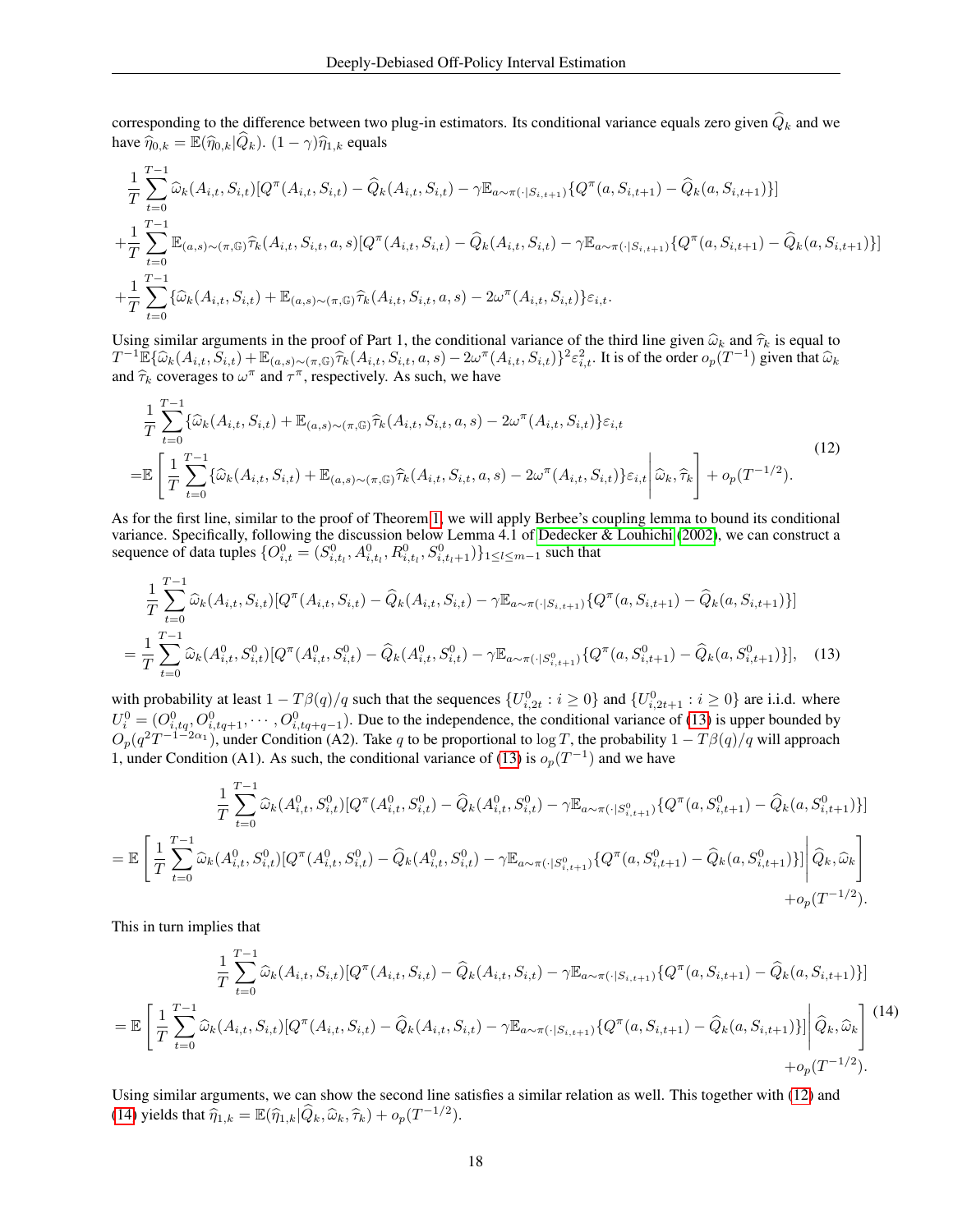$\hat{\eta}_{2,k}$  equals  $\{T(T-1)\}^{-1} \sum_{t_1 \neq t_2} \hat{\eta}_{2,t_1,t_2,k}$  where  $(1 - \gamma)^2 \hat{\eta}_{2,t_1,t_2,k}$  equals

$$
\gamma \mathbb{E}_{a \sim \pi(\cdot|S_{i,t_1+1})} [\{\widehat{\omega}_k(A_{i,t_1}, S_{i,t_1}) + \mathbb{E}_{(a,s) \sim (\pi,\mathbb{G})} \widehat{\tau}_k(A_{i,t_1}, S_{i,t_1}, a, s) \} \widehat{\tau}_k(A_{i,t_2}, S_{i,t_2}, a, S_{i,t_1+1})
$$
  
\n
$$
-2\omega^{\pi}(A_{i,t_1}, S_{i,t_1}) \tau^{\pi}(A_{i,t_2}, S_{i,t_2}, a, S_{i,t_1+1})] \varepsilon_{i_2,t_2}
$$
  
\n
$$
- [\{\widehat{\omega}_k(A_{i,t_1}, S_{i,t_1}) + \mathbb{E}_{(a,s) \sim (\pi,\mathbb{G})} \widehat{\tau}_k(A_{i,t_1}, S_{i,t_1}, a, s) \} \widehat{\tau}_k(A_{i,t_2}, S_{i,t_2}, A_{i,t_1}, S_{i,t_1})
$$
  
\n
$$
-2\omega^{\pi}(A_{i,t_1}, S_{i,t_1}) \tau^{\pi}(A_{i,t_2}, S_{i,t_2}, A_{i,t_1}, S_{i,t_1})
$$
  
\n
$$
+ \{\widehat{\omega}_k(A_{i,t_1}, S_{i,t_1}) + \mathbb{E}_{(a,s) \sim (\pi,\mathbb{G})} \widehat{\tau}_k(A_{i,t_1}, S_{i,t_1}, a, s) \} \widehat{\tau}_k(A_{i,t_2}, S_{i,t_2}, A_{i,t_1}, S_{i,t_1})
$$
  
\n
$$
\times \{Q^{\pi}(A_{i,t_2}, S_{i,t_2}) - \widehat{Q}_k(A_{i,t_2}, S_{i,t_2}) - \mathbb{E}_{a \sim \pi(\cdot|S_{i,t_2+1})} \{Q^{\pi}(a, S_{i,t_2+1}) - \widehat{Q}_k(a, S_{i,t_2+1})\} \}
$$
  
\n
$$
- \gamma \{\widehat{\omega}_k(A_{i,t_1}, S_{i,t_1}) + \mathbb{E}_{(a,s) \sim (\pi,\mathbb{G})} \widehat{\tau}_k(A_{i,t_1}, S_{i,t_1}, a, s) \} \mathbb{E}_{a \sim \pi(\cdot|S_{i,t_1+1})} \widehat{\tau}_k(A_{i,t_2}, S_{i
$$

Other high-order terms can be similarly derived. Using similar arguments in proving  $\widehat{\eta}_{1,k} = \mathbb{E}(\widehat{\eta}_{1,k}|\widehat{Q}_k) + o_p(T^{-1/2}),$ we can show  $\hat{\eta}_{j,k} = \mathbb{E}(\hat{\eta}_{j,k}|\hat{Q}_k,\hat{\omega}_k,\hat{\tau}_k) + o_p(T^{-1/2})$  for any  $j \ge 2$ . This further implies that  $\hat{\eta}_{\text{TR},k,U}^{(m)} - \hat{\eta}_{\text{TR},k,U}^{(m),*}$  $\mathbb{E}(\widehat{\eta}_{\text{TR},k,U}^{(m)}|\widehat{Q}_k,\widehat{\tau}_k,\widehat{\omega}_k) + \eta^{\pi} = o_p(T^{-1/2}),$  since  $\mathbb{E}\widehat{\eta}_{\text{TR},k,U}^{(m),*} = \eta^{\pi}$ . More generally, when  $\mathbb{I}_k$  consists of multiple trajectories, we can similarly show that  $\hat{\eta}_{\text{TR},k,U}^{(m)} - \hat{\eta}_{\text{TR},k,U}^{(m)} - \mathbb{E}(\hat{\eta}_{\text{TR},k,U}^{(m)} | \hat{Q}_k, \hat{\tau}_k, \hat{\omega}_k) + \eta^{\pi} = o_p(n^{-1/2}T^{-1/2})$ . This completes the proof of Part 2.

**Part 3:** Finally, we discuss the variance decomposition formula. Similar to Step 2, we can decompose  $\widehat{\eta}_{\text{TR},U}^{(m),*}$  into the sum  $\sum_{m=0}^{m}$   $\widehat{\chi}_{\text{R},U}^{*}$  into the sum  $\sum_{j=0}^m \widehat{\eta}_j^*$  where  $\widehat{\eta}_0^*$  is the main effect  $\eta^{\pi} = \mathbb{E}_{(a,s)\sim(\pi,\mathbb{G})} Q^{\pi}(a,s)$ ,  $\widehat{\eta}_1^*$  is the first-order term

$$
\frac{1}{nT(1-\gamma)}\sum_{i=1}^{n}\sum_{t=0}^{T-1}\omega^{\pi}(A_{i,t},S_{i,t})\{R_{i,t}+\gamma\mathbb{E}_{a\sim\pi(\cdot|S_{i,t+1})}Q^{\pi}(a,S_{i,t+1})-Q^{\pi}(A_{i,t},S_{i,t})\}.
$$

For any  $j \ge 2$ ,  $\hat{\eta}_j^*$  corresponds to a degenerate U-statistic whose explicit form is given by

$$
\binom{m}{j} \frac{j!}{(nT)!} \sum_{\text{disjoint } (i_1, t_1), \cdots, (i_j, t_j)} h_r(\{(S_{i_l, t_l}, A_{i_l, t_l}, R_{i_l, t_l}, S_{i_l, t_{l+1}})\}_{l=1}^j),
$$

where

$$
h_r(\{(s_l,a_l,r_l,s_l')\}_{l=1}^j)=\sum_{r=1}^j\binom{j}{r}(-1)^{j-r}\mathbb{E}_{(s_{l+1},a_{l+1},r_{l+1},s_{l+1}'),\cdots,(s_m,a_m,r_m,s_m')\overset{iid}{\sim}p_\infty}h(\{(s_j,a_j,r_j,s_j')\}_{j=1}^m),
$$

where the kernel  $h$  is defined in Part 1. For instance,

$$
\widehat{\eta}_{2}^{*} = \frac{1}{(1-\gamma)^{2}nT(nT-1)} \sum_{(i_{1},i_{1})\neq(i_{2},t_{2})} \left[ \omega^{\pi}(A_{i_{1},i_{1}},S_{i_{1},t_{1}}) \{ \gamma \mathbb{E}_{a' \sim \pi(\cdot|S_{i_{1},i_{1}+1})} \tau^{\pi}(A_{i_{2},i_{2}},S_{i_{2},i_{2}},a',S_{i_{1},t_{1}+1}) \right. \\
\left. - \tau^{\pi}(A_{i_{2},i_{2}},S_{i_{2},i_{2}},A_{i_{1},i_{1}},S_{i_{1},i_{1}}) \} + (1-\gamma) \omega^{\pi}(A_{i_{2},i_{2}},S_{i_{2},i_{2}}) \right] \epsilon_{i_{2},i_{2}}.
$$

Other high-order terms can be similarly derived.

#### .6 Proof of Theorem [3](#page-8-0)

By Theorem [2,](#page-7-1) we have  $\sqrt{nT}(\hat{\eta}^{(m)} - \mathbb{E}\hat{\eta}^{(m)}) \stackrel{d}{\rightarrow} N(0, \sigma^2)$  for any m. Under the given conditions, using similar examents in Part 1 of the proof of Theorem 1  $\mathbb{E}\hat{\mathfrak{D}}^{(m)}$  converges to  $\pi^{\pi}$  at a rat arguments in Part 1 of the proof of Theorem [1,](#page-7-0)  $\mathbb{E} \hat{\eta}^{(m)}$  converges to  $\eta^{\pi}$  at a rate of  $o\{(nT)^{-1/2}\}\)$ . This further implies that  $\sqrt{nT}(\widehat{\eta}^{(m)} - \eta^{\pi}) \stackrel{d}{\rightarrow} N(0, \sigma^2)$ .

To prove the validity of our CI, it suffices to show the sampling variance estimator  $(\hat{\sigma}^{(m)})^2$  is consistent. The consistency can be proven using similar arguments in Part 2 of the proof of Theorem 2. We omit the deta can be proven using similar arguments in Part 2 of the proof of Theorem [2.](#page-7-1) We omit the details to save space.

## A More on the estimation of the nuisance functions

## A.1 Fitted-Q evaluation

We review the fitted-Q evaluation (FQE) algorithm proposed in [Le et al.](#page-11-3) [\(2019\)](#page-11-3), which is the subroutine we use to learn the Q-function. FQE is an iterative algorithm based on the Bellman's equation:

$$
Q(a,s) = \mathbb{E}_{a' \sim \pi(\cdot|s)} (R_t + \gamma Q(a'|S_{t+1}) | A_t = a, S_t = s).
$$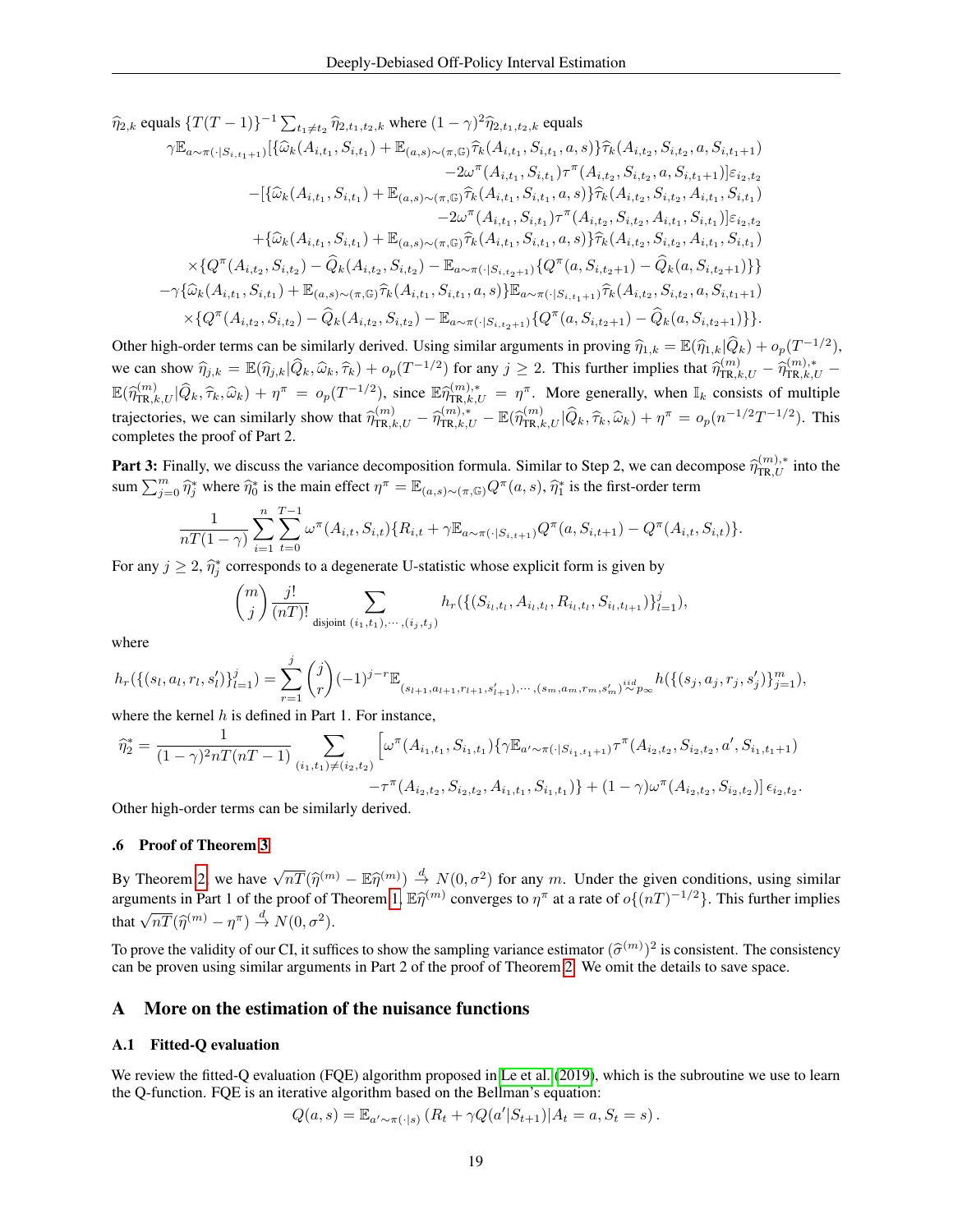Based on this equation, we iteratively update the estimate by

$$
Q_m(a,s) = \arg\min_Q \sum_{i' \in \mathbb{I}_k} \sum_{t < T} \left\{ \gamma \mathbb{E}_{a' \sim \pi(\cdot|S_{i,t+1})} Q_{m-1}(a'|S_{i,t+1}) + R_{i,t} - Q(A_{i,t},S_{i,t}) \right\}^2,
$$

for  $m = 1, 2, \dots$ . The optimization problem can be solved with various supervised learning algorithms. We summarize FQE in Algorithm [1.](#page-19-1)

## Algorithm 1 Fitted-Q evaluation

<span id="page-19-1"></span>**Input:** Data  $\{S_{j,t}, A_{j,t}, R_{j,t}, S_{j,t+1}\}_{j,t}$ , policy  $\pi$ , function class  $\mathcal F$ , decay rate  $\gamma$ , number of iterations  $M$ Randomly pick  $Q_0 \in \mathcal{F}$ for  $m = 1, \ldots, M$  do Update target values  $Z_{j,t} = R_{j,t} + \gamma Q_{m-1}(S_{j,t+1}, \pi(S_{j,t+1}))$  for all  $(j, t)$ ; Solve a regression problem to update the Q-function:  $Q_m = \arg \min_{Q \in \mathcal{F}} \frac{1}{n} \sum_{i=1}^n \{Q(S_{j,t}, A_{j,t}) - Z_{j,t}\}^2$ end for **Output:** The estimated Q-function  $Q_M(\cdot, \cdot)$ 

## <span id="page-19-0"></span>A.2 Learning the density ratio  $\omega$

The estimation of the density ratio  $\omega$  is based on the following key observation.

**Lemma 5** *For any function f, we have*  $L(\omega, f) = 0$ *, where*  $L(\omega, f)$  *is* 

$$
\mathbb{E}_{a \sim \pi(\cdot|S_{i,t+1})} \{ \omega(A_{i,t}, S_{i,t}) (\gamma f(a, S_{i,t+1}) - f(A_{i,t}, S_{i,t})) \} + (1 - \gamma) \mathbb{E}_{S_0 \sim \mathbb{G}, a \sim \pi(\cdot|S_0)} f(a, S_0). \tag{15}
$$

*Conversely,* ω *is the only function satisfying this condition.*

Therefore, as suggested in [Uehara et al.](#page-12-9) [\(2019\)](#page-12-9),  $\omega$  can be learned by solving the following mini-max problem

<span id="page-19-2"></span>
$$
\underset{\omega \in \Omega}{\arg \min} \underset{f \in \mathcal{F}}{\sup} L(\omega, f)^2,\tag{16}
$$

for some functional class  $\Omega$  and F. The expectation in [\(15\)](#page-19-2) is approximated by the sample mean. To simplify the calculation, we can choose  $\mathcal F$  to be a reproducing kernel Hilbert space (RKHS), with which the inner maximization has a closed form solution, and then  $\omega$  can be learned by solving the outer minimization via stochastic gradient descent. Let  $\kappa(\cdot,\cdot;\cdot,\cdot)$  be the kernel function of the RKHS. Consider sampling a random minibatch  $\{S_{i_g,t_g}, A_{i_g,t_g}, S_{i_g,t_g+1}$ :

 $g \in \mathcal{M}$ } from a data subset  $\mathbb{I}_k$ . We form the objective function  $D(\omega)$  as  $\left(\frac{|\mathcal{M}|}{2}\right)^{-1} \sum_{g_1, g_2 \in \mathcal{M}, g_1 \neq g_2} D(\omega, g_1, g_2)$  where  $D(\omega, g_1, g_2)$  is equal to

$$
2(1-\gamma)\omega(X_{i_{g_1},t_{g_1}})\Big\{\gamma\mathbb{E}_{a\sim\pi(\bullet|S_{i_{g_1},t_{g_1}+1})}\kappa(S_{i_{g_1},t_{g_1}+1},a;s',a')-\mathbb{E}_{s'\sim\mathbb{G},a'\sim\pi(\bullet|s')}\kappa(X_{i_{g_1},t_{g_1}};s',a')\Big\}+\omega(X_{i_{g_1},t_{g_1}})\omega(X_{i_{g_2},t_{g_2}})\Big\{\gamma^2\mathbb{E}_{a_1\sim\pi(\bullet|S_{i_{g_1},t_{g_1}+1})}\kappa(S_{i_{g_2},t_{g_2}+1},a_2;S_{i_{g_1},t_{g_1}+1},a_1)-\gamma\mathbb{E}_{a\sim\pi(\bullet|S_{i_{g_1},t_{g_1}+1})}\kappa(S_{i_{g_1},t_{g_1}+1},a;X_{i_{g_2},t_{g_2}})+\kappa(X_{i_{2},t_{2}};X_{i_{1},t_{1}})\Big\}+(1-\gamma)^2\mathbb{E}_{a'\sim\pi(\bullet|s'),a''\sim\pi(\bullet|s'),a''\sim\pi(\bullet|s')}
$$

where  $X_{i,t}$  denotes the state-action pair  $(A_{i,t}, S_{i,t})$ . Thus, in each step, we take a random minibatch from the observed data. Then we update the model parameter

$$
\theta \leftarrow \theta - \epsilon \Delta_{\theta} D(\omega_{\theta}/z_{\omega_{\theta}}),
$$

where  $z_{\omega_\theta}$  is a normalizing constant such that

$$
z_{\omega_{\theta}} = \frac{1}{|\mathcal{M}|} \sum_{g \in \mathcal{M}} \omega_{\theta}(A_{i_g, t_g}, S_{i_g, t_g}).
$$

Note that  $\omega$  satisfies  $\mathbb{E}\omega(\pi, A_t, S_t) = 1$ . For a given  $\widehat{\omega}_k$ , we can further normalize the density ratio by  $\widehat{\omega}_k(\bullet) =$  $\widehat{\omega}_k(\bullet)/\{\sum_{j,t}\widehat{\omega}_k(A_{j,t},S_{j,t})/(nT)\}\.$  This yields the final estimates.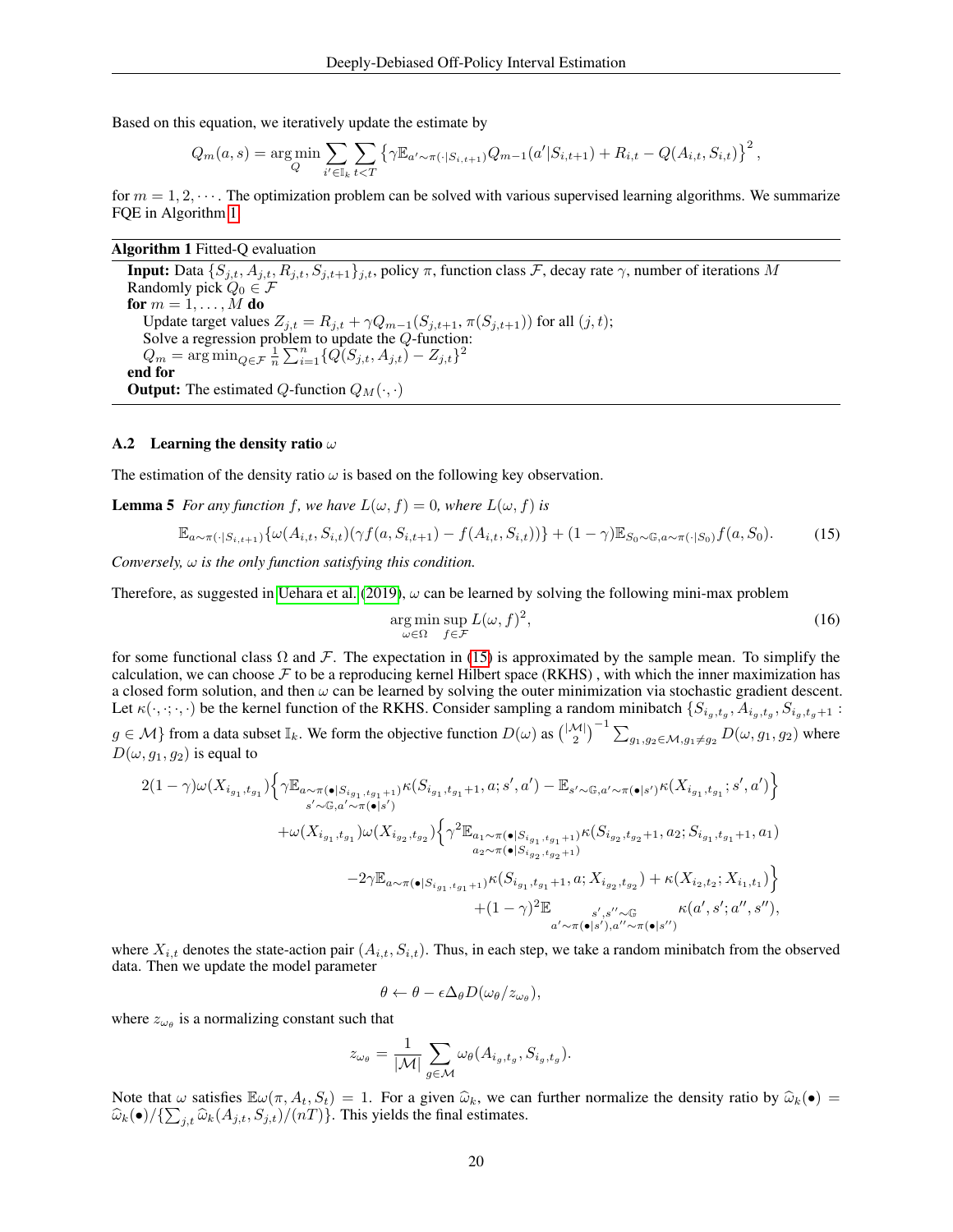### <span id="page-20-1"></span>A.3 Learning the conditional sampling ratio  $\tau$

Following the same analogy, our algorithm for estimating  $\tau$  is motivated by the following key observation.

**Lemma 6** For any two pairs  $(i, t)$  and  $(i', t')$  such that  $O_{i,t}$  and  $O_{i',t'}$  are independent, we have for any function f *that*  $\mathbb{E}\Delta(\tau, f, \pi; i, t, i', t') = 0$ , where  $\Delta(\tau, f, \pi; i, t, i', t')$  is

$$
\tau(S_{i',t'}, A_{i',t'}; A_{i,t}, S_{i,t}) \Big\{ \gamma \mathbb{E}_{a \sim \pi(\cdot | S_{i',t'+1})} f(S_{i',t'+1}, a; A_{i,t}, S_{i,t}) - f(S_{i',t'}, A_{i',t'}; A_{i,t}, S_{i,t}) \Big\} + (1 - \gamma) f(A_{i,t}, S_{i,t}, A_{i,t}, S_{i,t}).
$$

*Conversely,* τ *is the only function satisfying this condition.*

Therefore,  $\tau$  can be learned by solving the following mini-max problem

<span id="page-20-2"></span>
$$
\underset{\omega \in \Omega}{\arg \min} \sup_{f \in \mathcal{F}} \left| \sum_{(i,t) \neq (i',t')} \Delta(\omega, f, \pi; i, t, i', t') \right|^2, \tag{17}
$$

for some functional class  $\Omega$  and F. The optimization for  $\tau$  can be implemented in a similar way as that for  $\omega$ . Specifically, We set F to a unit ball of a reproducing kernel Hilbert space (RFHS), i.e.,  $\mathcal{F} = \{f \in \mathcal{H} : ||f||_{\mathcal{H}} = 1\}$ , where

$$
\mathcal{H} = \left\{ f(\cdot) = \sum_{(i,t) \neq (i',t')} b_{i,t,i',t'} \kappa(X_{i',t'}, X_{i,t}; \cdot) : b_{i,t,i',t'} \in \mathbb{R} \right\},\
$$

for some positive definite kernel  $\kappa(\cdot;\cdot)$ , where  $X_{i,t}$  is a shorthand for the state-action pair  $(A_{i,t}, S_{i,t})$ . The optimization problem in [\(17\)](#page-20-2) is then reduced to

$$
\mathop{\arg\min}\limits_{\omega \in \Omega} \sum_{\substack{(i_1,t_1) \neq (i'_1,t'_1) \\ (i_2,t_2) \neq (i'_2,t'_2)}} D(\omega,\pi;i_1,t_1,i'_1,t'_1,i_2,t_2,i'_2,t'_2),
$$

where  $D(\omega, \pi; i_1, t_1, i'_1, t'_1, i_2, t_2, i'_2, t'_2)$  is given by

$$
\frac{\omega(X_{i'_1,t'_1}, X_{i_1,t_1})}{(1-\gamma)^{-1}} \Big\{ \gamma \mathbb{E}_{a \sim \pi(\bullet|S_{i'_1,t'_1+1})} \kappa(S_{i'_1,t'_1+1}, a, X_{i_1,t_1}; X_{i_2,t_2}, X_{i_2,t_2}) - \kappa(X_{i'_1,t'_1}, X_{i_1,t_1}; X_{i_2,t_2}, X_{i_2,t_2}) \Big\} + \frac{\omega(X_{i'_2,t'_2}, X_{i_2,t_2})}{(1-\gamma)^{-1}} \Big\{ \gamma \mathbb{E}_{a \sim \pi(\bullet|S_{i'_2,t'_2+1})} \kappa(S_{i'_2,t'_2+1}, a, X_{i_2,t_2}; X_{i_1,t_1}, X_{i_1,t_1}) - \kappa(X_{i'_2,t'_2}, X_{i_2,t_2}; X_{i_1,t_1}, X_{i_1,t_1}) \Big\} + \omega(X_{i'_1,t'_1}; X_{i_1,t_1}) \omega(X_{i'_2,t'_2}; X_{i_2,t_2}) \Big\{ \gamma^2 \mathbb{E}_{a_1 \sim \pi(\bullet|S_{i'_1,t'_1+1})} \kappa(S_{i'_2,t'_2+1}, a, X_{i_2,t_2}; S_{i'_1,t'_1+1}, a_1, X_{i_1,t_1}) \Big\} - \gamma \mathbb{E}_{a_1 \sim \pi(\bullet|S_{i'_1,t'_1+1})} \kappa(S_{i'_1,t'_1+1}, a, X_{i_1,t_1}; X_{i'_2,t'_2}, X_{i_2,t_2}) - \gamma \mathbb{E}_{a_2 \sim \pi(\bullet|S_{i'_2,t'_2+1})} \kappa(S_{i'_2,t'_2+1}, a, X_{i_2,t_2}; X_{i'_1,t'_1}, X_{i_1,t_1}) + \kappa(X_{i'_2,t'_2}, X_{i_2,t_2}; X_{i'_1,t'_1}, X_{i_1,t_1}) \Big\} + (1 - \gamma)^2 \kappa(X_{i_1,t_1}, X_{i_1,t_1}; X_{i_2,t_2}, X_{i_2,t_2}).
$$

In our implementation, we set  $\Omega$  to the class of neural networks. The detailed estimating procedure is given in Algorithm [2.](#page-21-0)

# <span id="page-20-0"></span>B Additional numerical details

In this section, we report more details of the simulation environments and the algorithm implementations.

## B.1 More about the toy example

The behaviour policy is chosen as a Bernoulli distribution with equal probabilities, and the target policy is chosen as follows: if the agent is at state A, then it takes action to transit to B or C with equal probabilities, while if it is at state B or C, it takes action to transit to A with probability 1.0. The movement is uncertain: with probability 0.9 the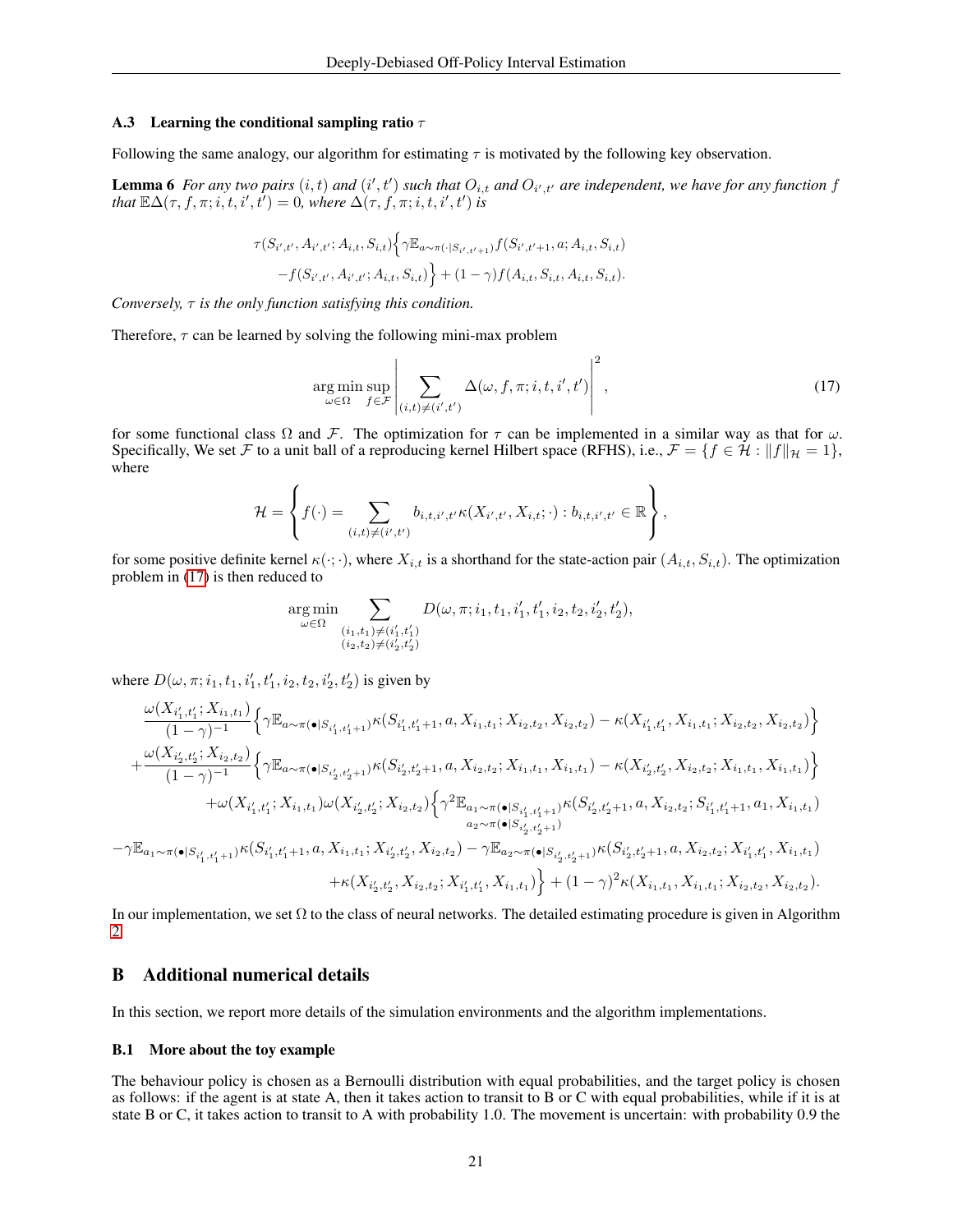Algorithm 2 Estimation of the density ratio.

<span id="page-21-0"></span>**Input:** The data subset in  $\mathcal{I}_{\ell}$ . **Initial:** Initial the density ratio  $\omega = \omega_\beta$  to be a neural network parameterized by  $\beta$ . for iteration  $= 1, 2, \cdots$  do

- a. Randomly sample batches  $\mathcal{M}, \mathcal{M}^*$  from the data transitions.
- b. **Update** the parameter  $\beta$  by

$$
\beta \leftarrow \beta - \epsilon \binom{|\mathcal{M}|}{2}^{-2} \sum_{\substack{(i_1,t_1),(i'_1,t'_1) \in \mathcal{M} \\ (i_1,t_1) \neq (i'_1,t'_1) }}\sum_{\substack{(i_2,t_2),(i'_2,t'_2) \in \mathcal{M} \\ (i_2,t_2) \neq (i'_2,t'_2)}} \nabla_\beta D(\frac{\omega_\beta}{z_{\omega_\beta}},\pi; i_1,t_1,i'_1,t'_1,i_2,t_2,i'_2,t'_2),
$$

where  $z_{\omega_{\beta}}$  is a normalization constant

$$
z_{\omega_{\beta}}(\cdot; A_{i,t}, S_{i,t}) = \frac{1}{|\mathcal{M}^*|} \sum_{(i',t') \in \mathcal{M}^*} \omega_{\beta}(X_{i',t'}; X_{i,t}).
$$

end for **Output:** the density ratio  $\omega_{\beta}$ .

transition will follow the action, and with 0.1 the agent will just stay where it is. The initial states are equally distributed over the three states. In Figure [1,](#page-3-0) when the convergence rate of nuisance estimators is set as  $(nT)^{-\alpha}$ , to inject noises in the nuisance functions, we add a noise following  $\mathcal{N}(0, (0.2n^{-\alpha})^2)$  to  $Q(s, a)$  when Q is contaminated, and add a noise following  $\mathcal{N}(0, (0.04n^{-\alpha})^2)$  to the corrsponding density ratio when  $\omega$  or  $\tau$  is contaminated. In Figure [2,](#page-5-0) to inject noises in the nuisance functions, we add a fixed noise following  $\mathcal{N}(0, 0.2^2)$  to  $Q(s, a)$  when Q is contaminated, and add a fixed noise following  $\mathcal{N}(0, 0.04^2)$  to the corresponding density ratio when  $\omega$  or  $\tau$  is contaminated. The length of trajectories is fixed as 50 for all settings.

#### B.2 More about the simulation settings

## B.2.1 The modified Cartpole environment

Following [Uehara et al.](#page-12-9) [\(2019\)](#page-12-9), we slightly modified the original Cartpole environment in [Brockman et al.](#page-10-8) [\(2016\)](#page-10-8) to better fit the off-policy evaluation task. Specifically, we add small Gaussian noise with mean zero and standard deviation 0.02 on the original deterministic transition dynamics, and define a new state-action-dependent reward as  $(1 - (x^2)/11.52 - (\theta^2)/288)$ , where x is the cart position and  $\theta$  is the pole angle, to replace the original constant rewards.

### B.2.2 The Diabetes environment

We use the simulation environment about an mobile health application on diabetes control calibrated in [Shi et al.](#page-12-3) [\(2020b\)](#page-12-3). The state vector is 15-dimensional and it contains the measurements of four hourly covariates and the hourly amounts of insulin injected in the past four hours, and the action space is discrete with 5 levels on different amounts of insulin injection. The reward is a deterministic function of the glucose level, the state transition for the glucose is a linear function estimated from real data, and the noise for the glucose is set to have standard deviation 10 in our experiment. The objective is to learn an optimal policy that maps patients' time-varying covariates into the amount of insulin injected to optimize patients' health status. More details can be found in [Shi et al.](#page-12-3) [\(2020b\)](#page-12-3).

#### B.2.3 Construction of the Behaviour and target policies

For both environment, we first run deep-Q network to get a near-optimal Q-function  $Q(s, a)$ , and then apply softmax on its Q-value divided by an adjustable temperature  $\tau$  to define the action probability of a behaviour policy as

$$
\pi_b(a|s) \propto exp(\frac{Q(s,a)}{\tau})
$$

For Cartpole, we model the Q-function as a dense neural network with 2 hidden layers of dimension 256, and set the optimizer as Adam with batch size 64 and learning rate 0.01. For Diabetes, we model the Q-function as a dense neural network with 2 hidden layers of dimension 64, and set the optimizer as Adam with batch size 128 and learning rate 0.0001.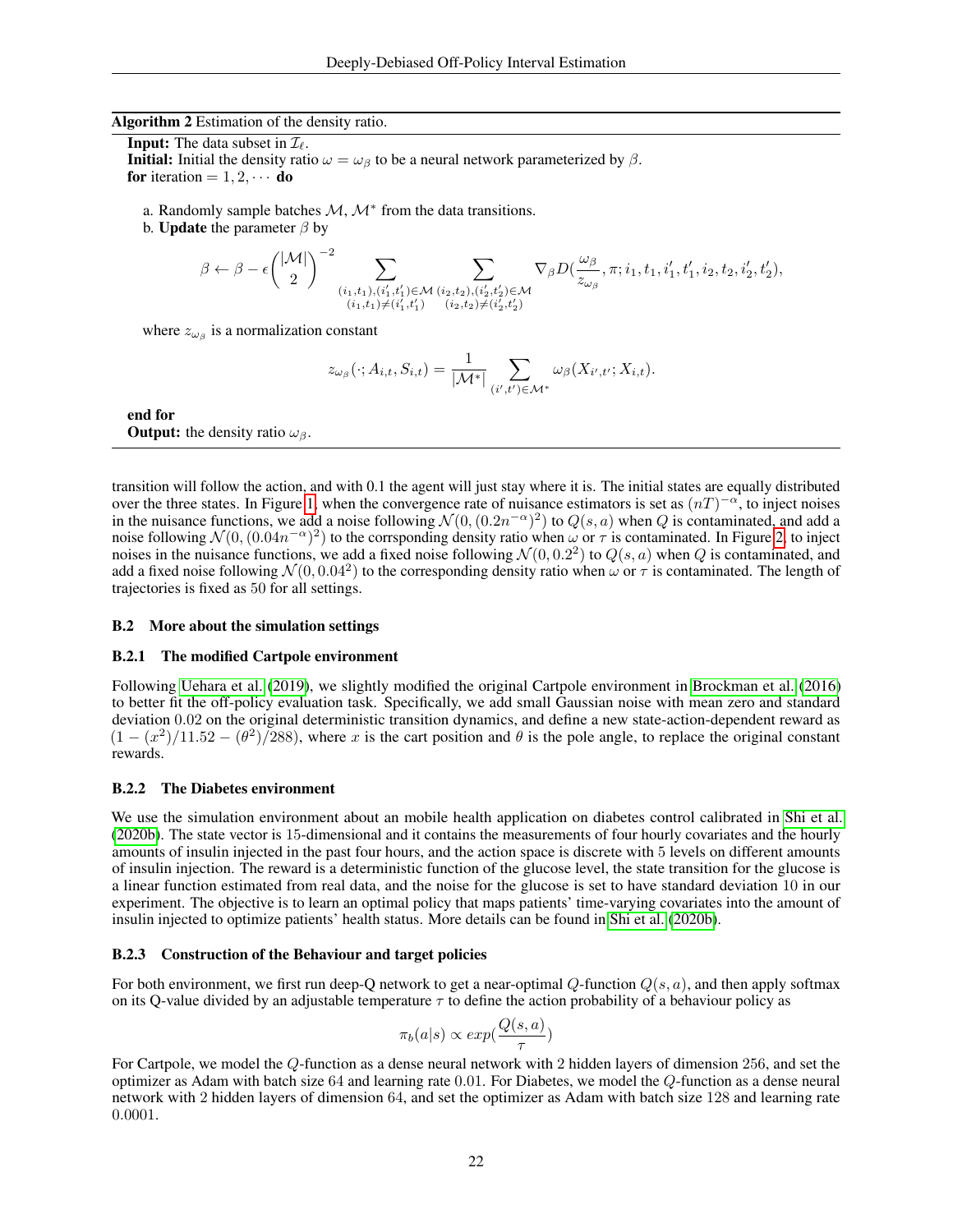## B.3 Implementation details

For the Cartpole experiment, to implement our method, we set  $K = 2$  and sample 5% of the total pairs in calculation of the incomplete U-statistics. To estimate the Q-function, we use random forests to model the Q-function, with the number of trees set as 1000 and their max depth as 20. To estimate  $\omega$ , we model it as a dense neural network with 5 hidden layers of dimension 512, connected via ReLu, and model the kernel  $k(\cdot, \cdot)$  as a Laplacian kernel with bandwidth chosen by the median heuristic. We optimize the problem via Adam with batch size 256 and learning rate 0.001. To estimate  $\tau$ , we model it as a dense neural network with 3 hidden layers of dimension 512, and optimize the problem via Adam with batch size 32 and learning rate 0.0001, with the other hyper-parameters the same with those of  $\omega$ .

For the Diabetes experiment, to implement our method, we keep the other hyper-parameters the same with those for Cartpole, except that we sample 20% of the total pairs in calculation of the incomplete U-statistics, adjust the number of trees as 1000 and their max depth as 50, and adjust the learning rate for  $\omega$  as 0.0001 and the learning rate for  $\tau$  as 0.00005.

To implement the IS-based CI construction methods, for simplicity, we directly use the true behaviour policies. The open-source code  $2$  is used to implement CoinDice. We use the default hyper-parameters, except for the following adjustments to get a better results for CoinDice. For CartPole, we set the learning rate as 0.005, batch size as 32, distribution regularizer as 0.05, neural network regularizers as 1, and set the neural networks as having one hidden layer of dimension 64. For Diabetes, we adjust the distribution regularizer as 2.5 and set the neural networks as having two hidden layers of dimension 256. In our experiments, we find Coindice is sensitive to these hyper-parameters, and tuned intensively to report results with the best combination.

# <span id="page-22-1"></span>B.4 Computational complexity

In this section, we analyze the computational complexity for the proposed value estimator  $\hat{\eta}_{TR}^{(m)}$ . The construction of the CI is straightforward and has the same complexity. Let  $N = nT$  and let the dimension of the action plus that of the state be p. There are four main dominating parts of the computation: the calculation of  $\hat{Q}$ ,  $\hat{\omega}$ , and  $\hat{\omega}^*$ , and the construction of the final estimator. For simplicity, we assume the standard dense networks with feedforward pass and back-propagation are used for the first three parts, and let the maxmium latent layer width and the depth for all the neural networks be  $w$ and d. For calculation of  $Q$ , assume FQE converges in  $M_1$  iterations, then according to the theory of neural networks, the complexity for the part is  $O(NM_1w^dp)$ . For calculation of  $\hat{\omega}$  and  $\hat{\omega}^*$ , assume the training iterations of neural networks be  $M_2$ , then we have the complexity for these two part is  $O(NM_2w^dp)$ . For the last part, to calculate  $\hat{\eta}_{TR}^{(m)}$ , suppose we sample  $M_3$  states from the reference distribution and use  $M_4$  samples in the calculation of the incomplete U-statistics, the complexity is  $O((M_3 + N)M_4)$ . Putting the above results together, the total complexity for calculating  $\hat{\eta}_{TR}^{(m)}$  and its CI is

$$
O(nT(M_1+M_2)w^dp + (M_3+nT)M_4)
$$

Note that the computation for the last part can be easily implemented in parallel, and for computing estimates of different order, the first three parts can be shared.

# <span id="page-22-0"></span>C More on the CoinDice method

We discuss why CoinDice would fail to achieve valid CI estimation in this section. As we have commented in the introduction, CoinDice uses the empirical likelihood approach for interval estimation, assuming the data transactions are i.i.d. It is known that directly applying the empirical likelihood method without further adjustment will fail to handle weakly dependent data.

To elaborate this, let us consider a simple example. Given a sequence of stationary random variables  $\{Z_t\}_{1\leq t\leq n}$ , we aim to construct a CI for its mean. The CI based on the empirical likelihood method is given as follows

$$
\{\mathbb{E}_{\mathbb{P}}Z: D_f(\mathbb{P}||\mathbb{P}_n)\leq \rho/n\},\
$$

for some  $\rho > 0$ , where  $\mathbb{P}_n$  denotes the empirical distribution of  $\{Z_t\}_t$ .

Here, the choice of  $\rho$  is essential to the validity of the resulting CI. When the observations  $\{Z_t\}_t$  are i.i.d., one may set  $\rho$  to  $\mathbb{P}(\chi^2 \le \rho) = 1 - \alpha$  for a given significance  $\alpha$ . However, such a choice of  $\rho$  would fail with weakly dependent

<span id="page-22-2"></span> $^{2}$ [https://github.com/google-research/dice\\_rl](https://github.com/google-research/dice_rl)